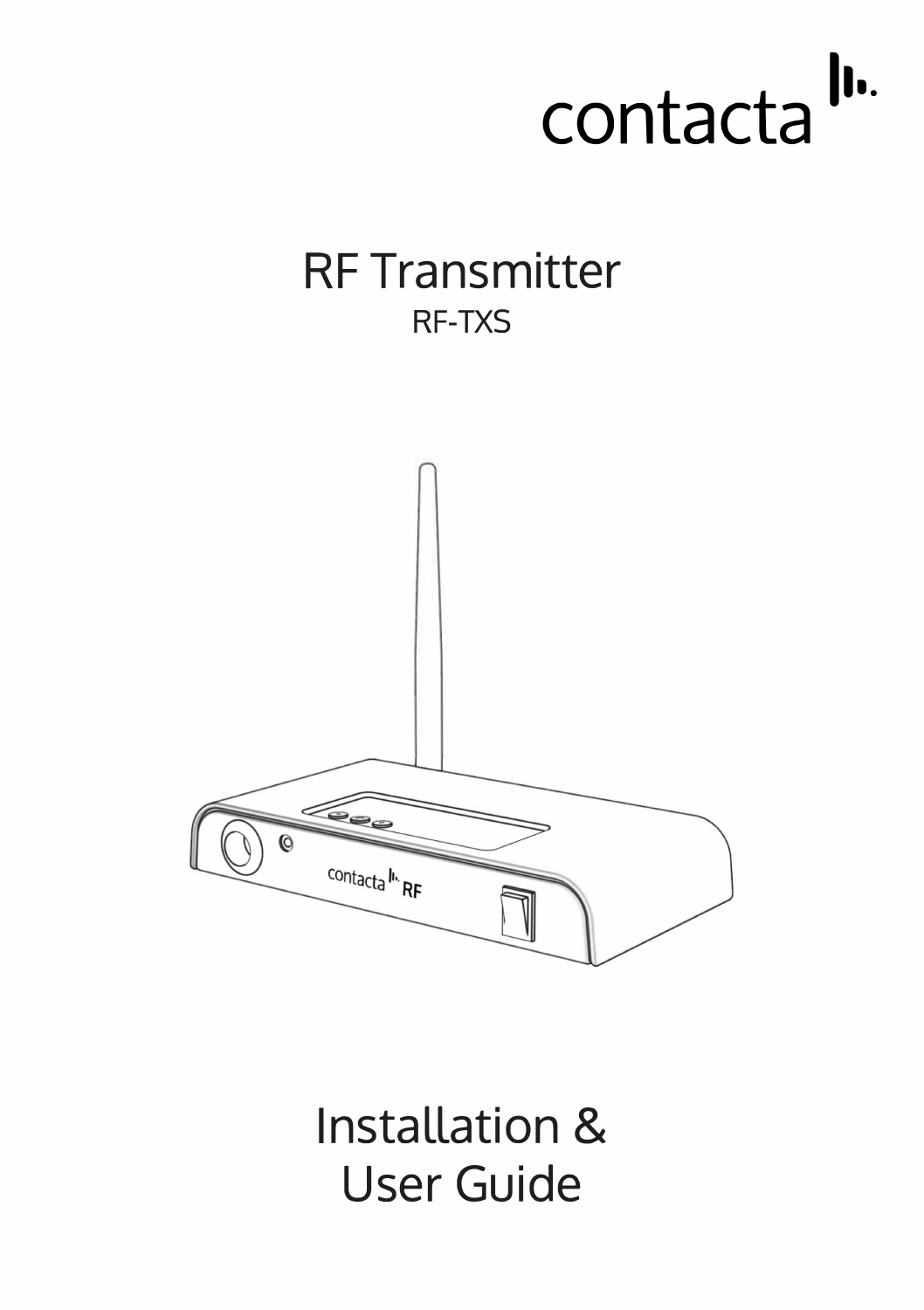# **1. General information**

#### **1.1 Introduction**

Thank you very much for purchasing the Contacta RF communication system! You have chosen a modern and reliable system. Please read this manual carefully to be able to set up the unit correctly and to familiarise yourself with all of the systems features.

Contacta RF is an ideal system for application within groups – ranging from simple dialogue to interpreter-, team-teaching- and conference systems. Being slim and light-weight in design, it combines quality and versatility with easy use and state-of-the-art radio technology.

## **1.2 Scope of delivery Contacta RF-TXS**

Please check if all of the following components are included:

- Contacta RF-TXS
- Soft storage case
- USB power lead
- USB power supply
- User manual
- Warranty card

Should any parts be missing, please contact your dealer or the manufacturer directly.

#### **1.3 Main Features**

- Worldwide compatibility due to restriction-free 2.4 GHz transmission
- Supports an unlimited amount of RF-RX1 or RF-RXU receivers
- 40 selectable channel groups
- The RF-TXS can be used in two-way communication with two RF-TRX trans ceiver units.
- Large signal range of up to 400 m
- Completely digital crystal-clear sound quality
- Microphone sensitivity adjustable in 5 levels
- 9 selectable levels of volume
- Can be powered with a portable USB power pack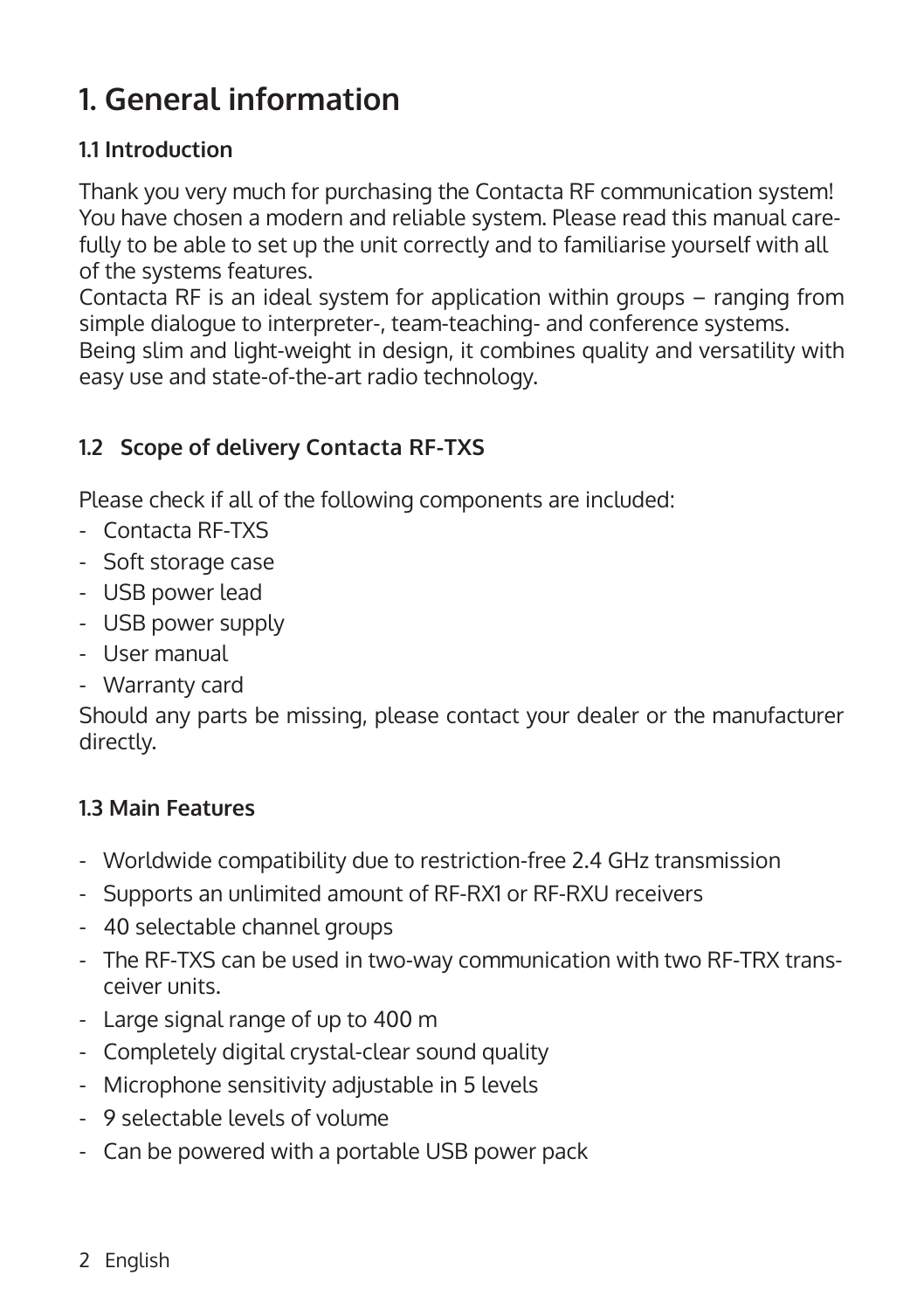#### **1.4 Available accessories**

- RF-TRX Transceiver
- RF-RX1 Receiver
- RF-RXU Underchin receiver

# **2. Contacta RF-TXS Transmitter**

#### **2.1 Controls and displays**

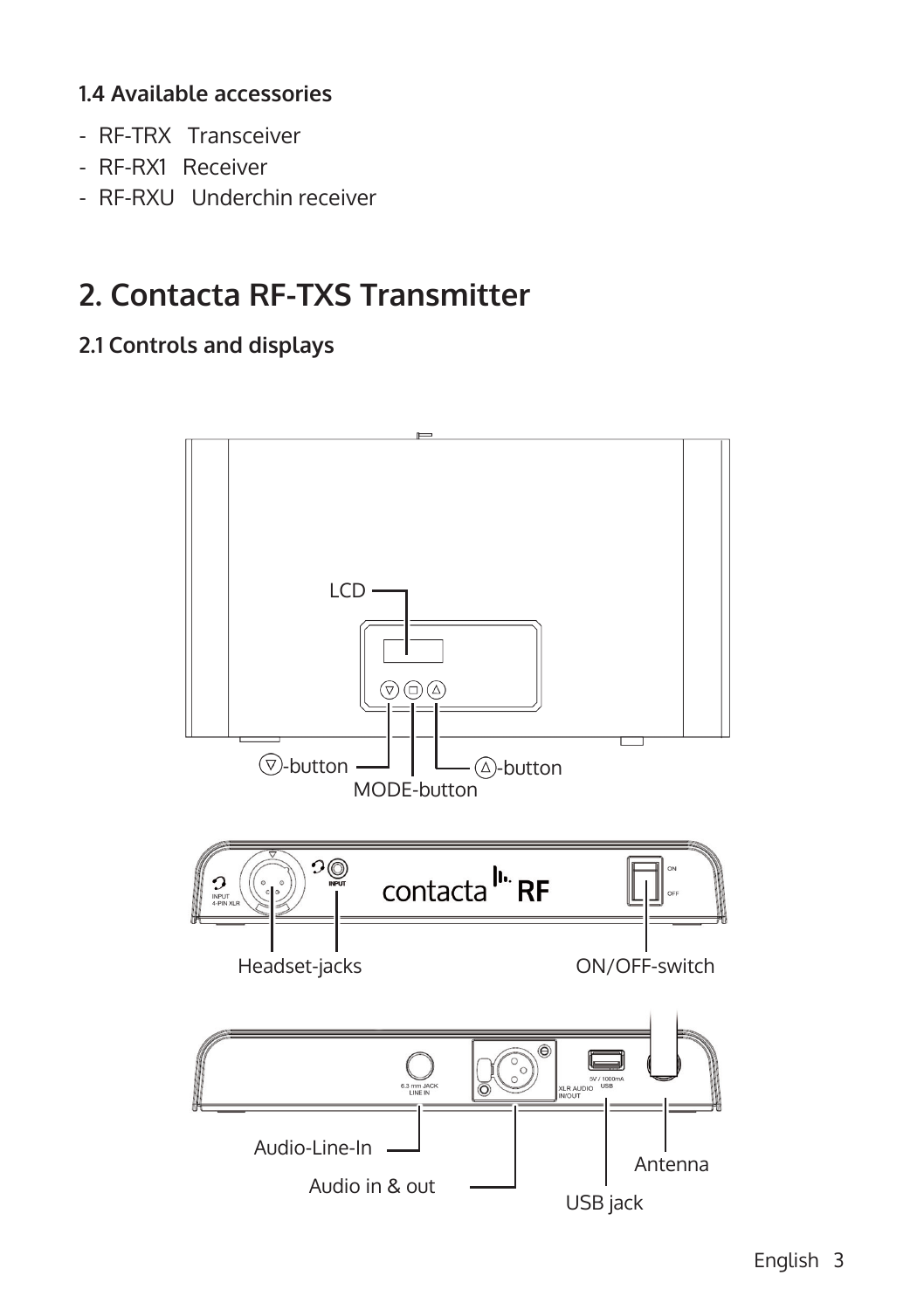# **3. How to use**

## **3.1 Power ON / OFF**

Use the ON/OFF switch to switch the device on. The illuminated LC display indicates the default volume setting »VOL 03«.



Use the ON/OFF switch again to switch the device off.

## **3.2 Group selection**

Switch the device on and press the MODE-button for 3 seconds.

The symbol »GRP« in the display will blink. Select a group number of your choice between »00« and »39« by pressing the  $\overline{A}$  and  $\overline{v}$  -buttons. After the selection, wait for 3 seconds to set the selected group number.

Transmitters and receivers must be set to the same group number if they are to communicate with each other.



## **3.3 ID selection**

Within a group, each transmitter needs to have a different ID from »00« to »99«. Every group must have a transmitter set to the master-ID »00«, which defines it as the master transmitter of the group. In this case, »MASTER« and »TALK« are indicated on the display. To set the ID, continue as follows:

On the powered-up device, press and hold the MODE-button for 3 seconds. The symbol »GRP« on the display will blink.

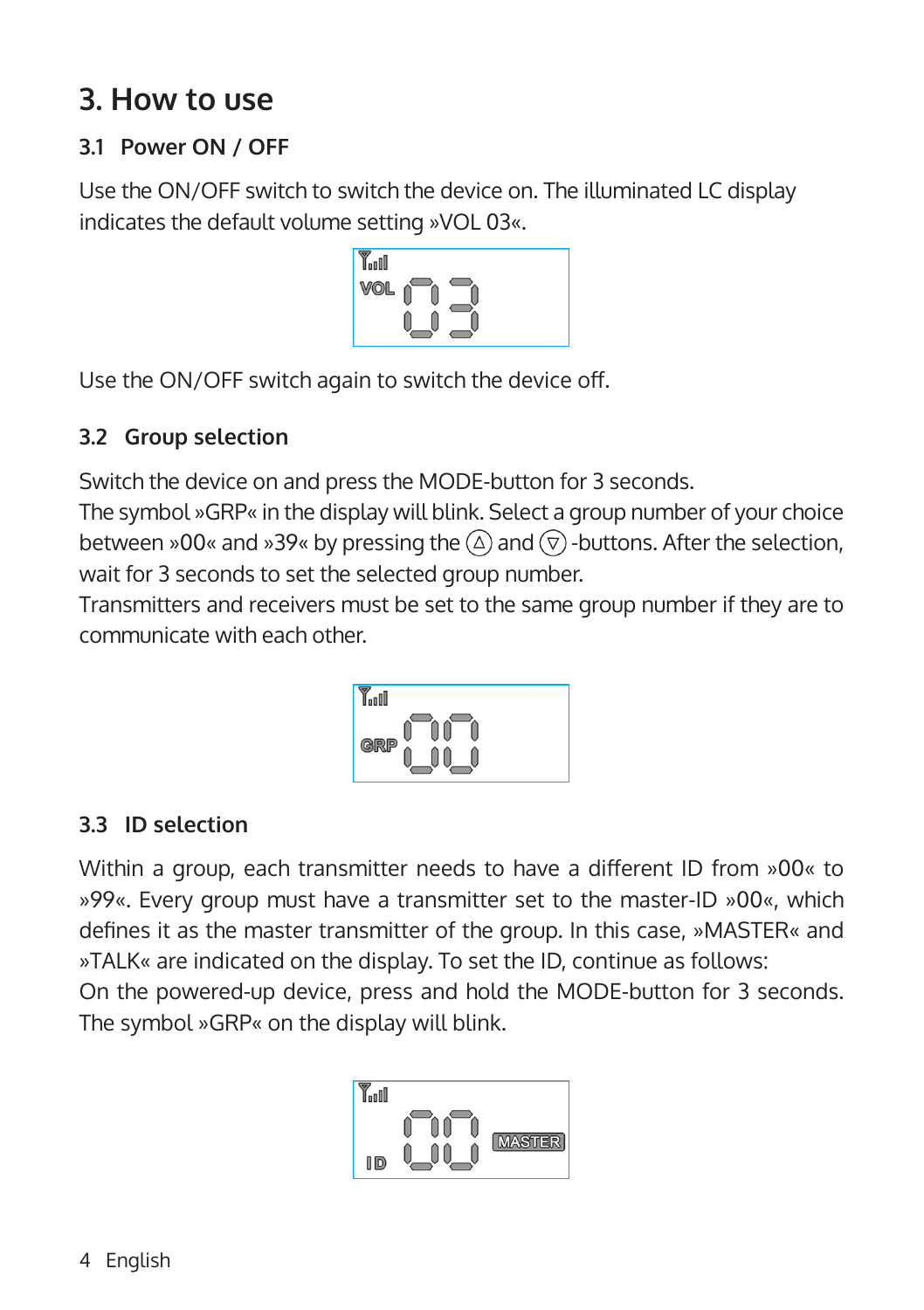Press the MODE-button again. The symbol »ID« will start to blink. By using the  $\alpha$  and  $\alpha$ ) -buttons, select an ID from 00 to 99, while taking care that each device within the group has its own number. After the selection, wait for 3 seconds to set the selected ID number.

| YooO) |  |  |
|-------|--|--|
| ID    |  |  |

## **3.4 Volume up / down**

The volume can be adjusted through 9 levels. On the powered-up device, press the  $\overline{a}$  and  $\overline{v}$  -buttons to adjust the volume between 01 (low) and 09 (high) as desired.



## **3.5 Monitoring function On / Off**

The monitoring function enables you to hear your own voice over the system. Proceed as follows if you wish to activate the monitoring function:

On the powered-up device, press and hold the MODE-button for 3 seconds. The symbol »GRP« in the display will blink.

Press the MODE button two times. The »SO« symbol in the display blinks. By using the  $\Omega$  and  $\overline{v}$  -buttons, select »SO« to activate the monitoring function or SF to deactivate it. After the selection, wait for 3 seconds to set the selected function.



Please note:

The default setting is »SF« (monitoring deactivated).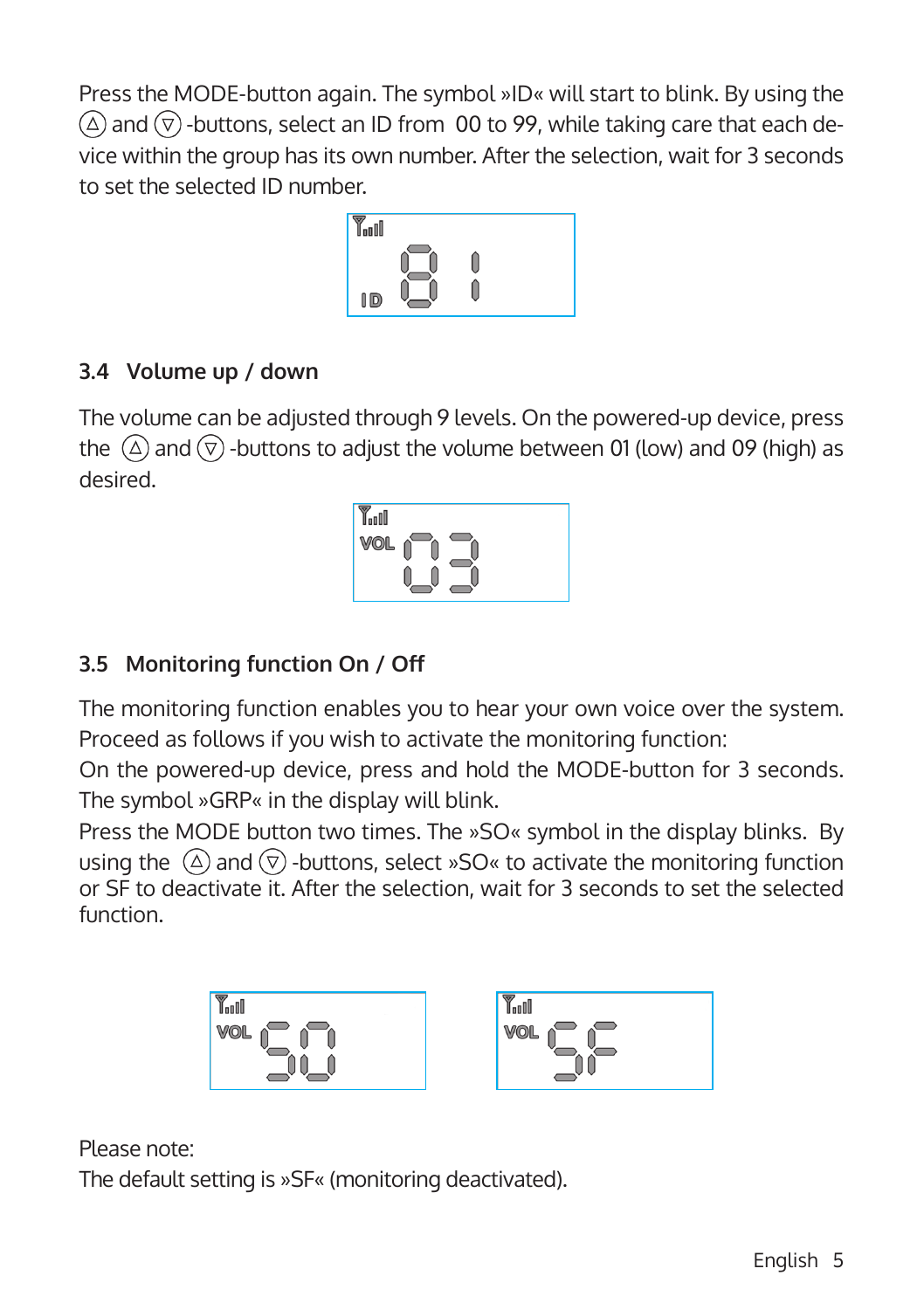## **3.6 Microphone sensitivity**

The microphone sensitivity can be adjusted through 5 levels according to environmental requirements:

On the powered-up device, press and hold the MODE-button for 3 seconds. The symbol »GRP« in the display will blink.

Press the MODE button three times. The »C1« symbol in the display blinks. By using the  $\overline{a}$  and  $\overline{v}$  -buttons, select between C1 (low sensitivity) and C5 (high sensitivity).



| ×<br>TooOl |  |
|------------|--|
| VOL        |  |
|            |  |

Please note: The default setting is C3.

## **3.7 Audio output high / low**

Apart from the volume control, it is possible to adjust the basic audio output level. A higher audio output will raise the maximum volume – this might be required in noisy surroundings.

On the powered-up device, press and hold the MODE-button for 3 seconds. The symbol »GRP« in the display will blink.

Press the MODE button four times. The »UH« symbol is shown in the display. By using the  $\overline{a}$  and  $\overline{v}$  -buttons, select UH (high output) or UL (normal output). After the selection, wait for 3 seconds to set the selected output level.



Please note:

Selecting »UH« can cause white noise and should only be used in loud environments. We recommend the default setting »UL«.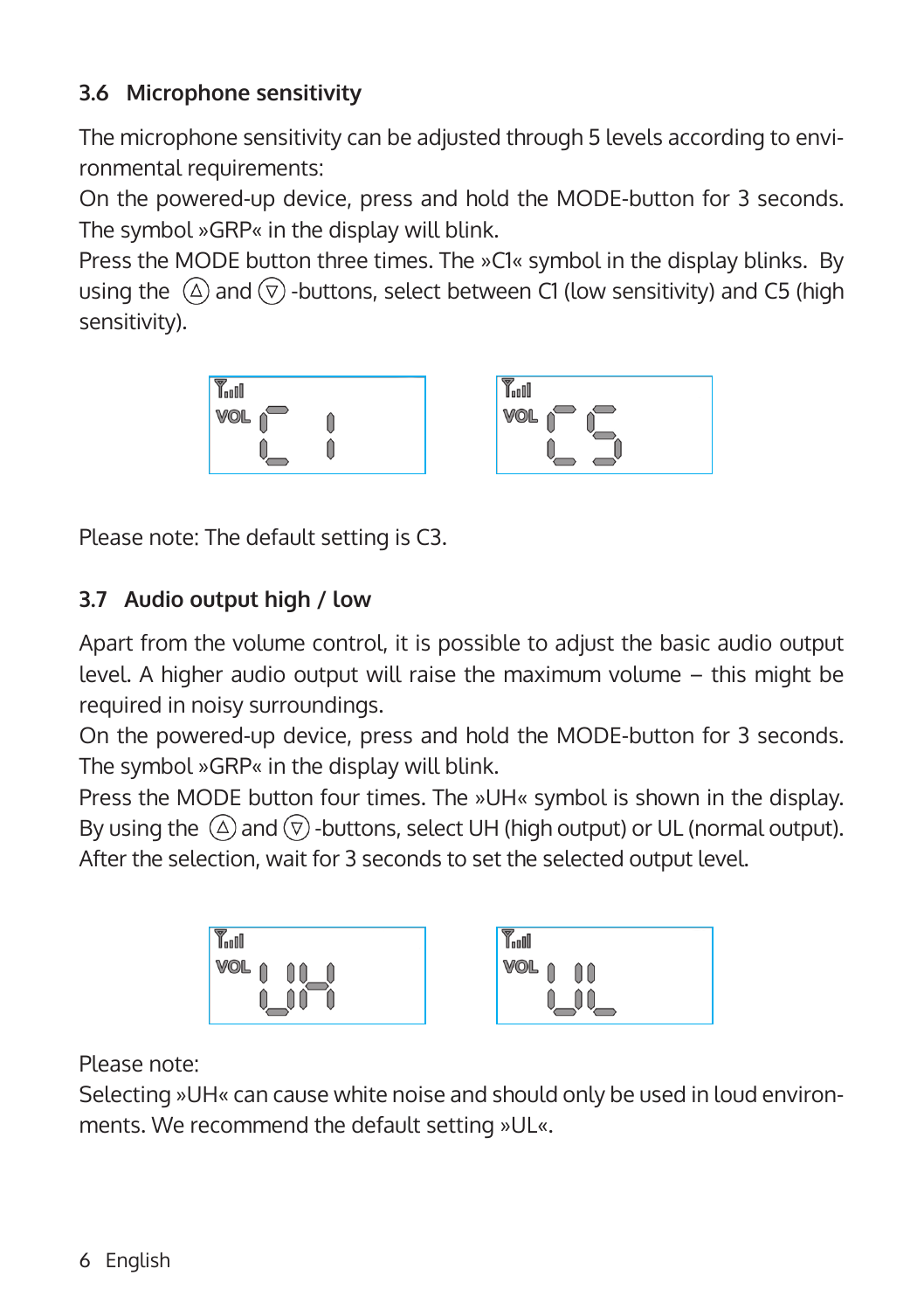## **3.8 Power supply**

The transmitter is powered over the USB connection. The device can be powered by a regular USB powerpack for mobile phones and can hereby be used in a portable manner. Connect the powerpack to the USB connector on the rear of the device.The power consumption of the device is approx. 200mA.

## **4. Applications**



**4.1 Transmitting with TXS and receiving with RF-RX1**

An unlimited amount of RF-RX1 or RF-RXU receivers can be used to receive the transmission of the RF-TXS. All devices must be set to the same channel group number.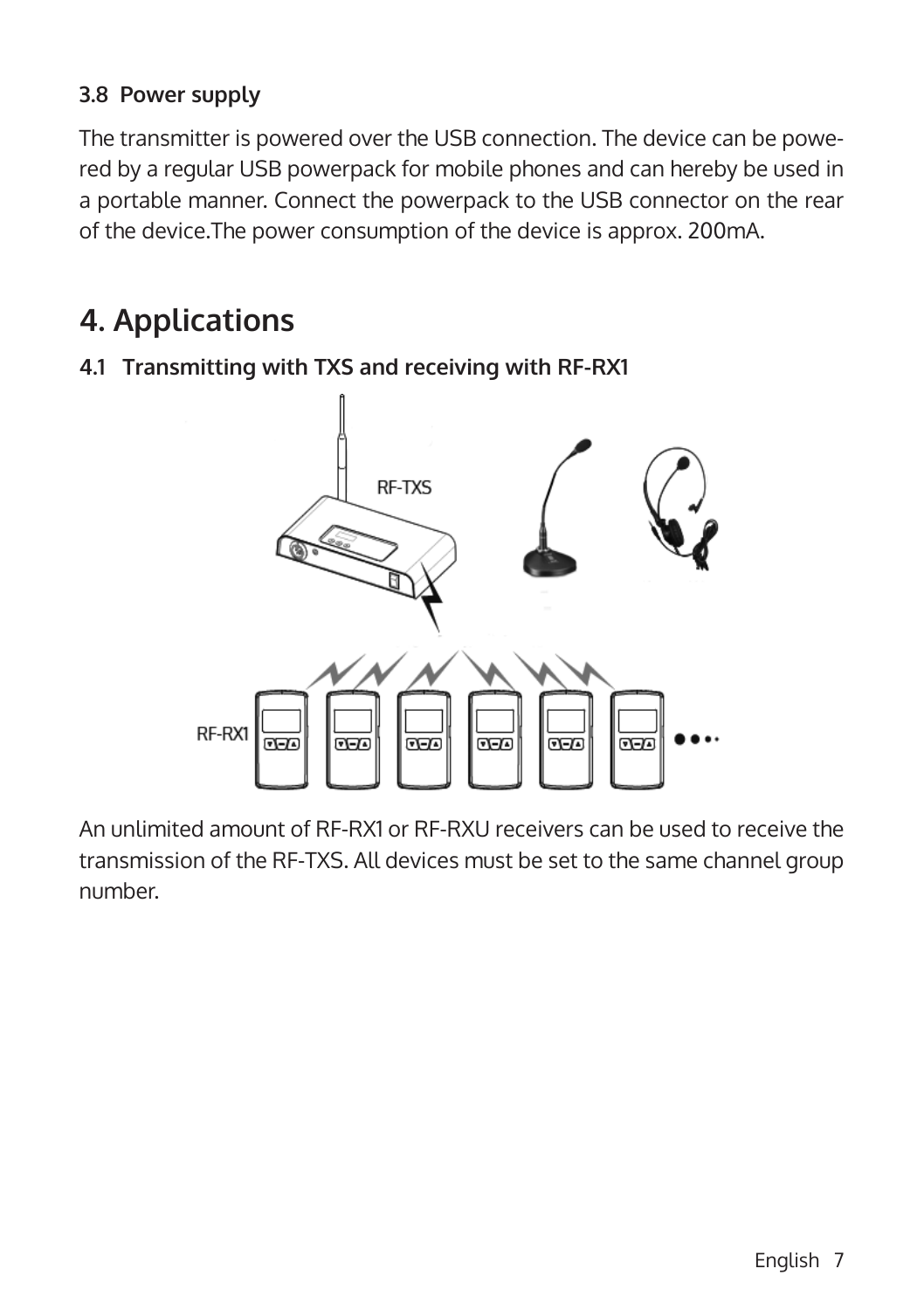**4.2 Two-way communication with transmitter TXS and two RF-TRX transceivers**



It is possible to have a two-way communication between the TXS transmitter and two RF-TRX transceivers. All devices must be set to the same channel group number and each device must have its own ID number, with one device having the master-ID »00«.

**4.3 Two-way communication with transmitter TXS, two RF-TRX transceivers and RF-RX1 receivers**



It is possible to have a two-way communication between the TXS transmitter and two RF-TRX transceivers.A unlimited amount of RF-RX1 or RF-RXU recei-

8 English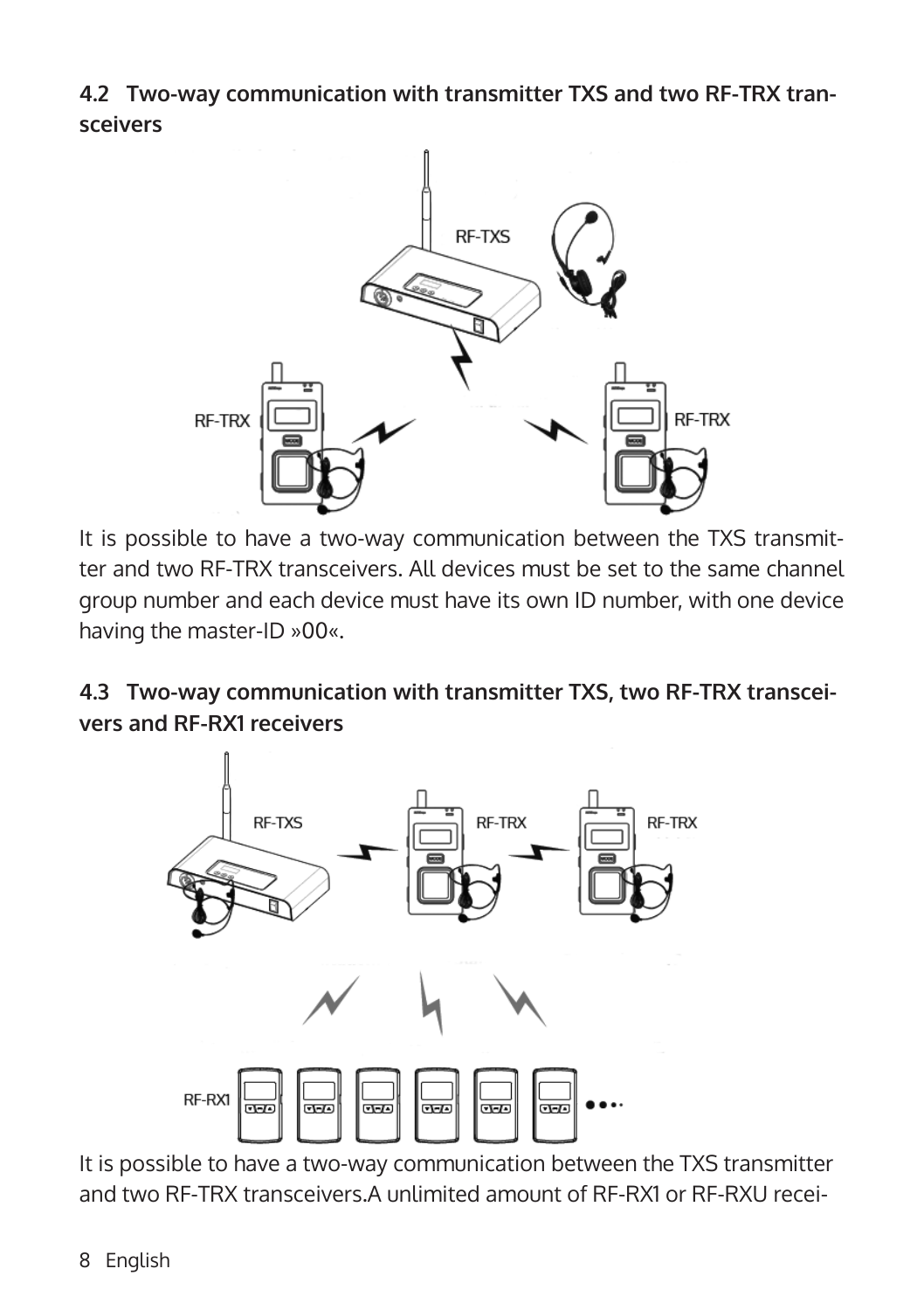vers can receive the transmission. All devices must be set to the same channel group number and each transmitter device must have its own ID number, with one transmitter device having the master-ID »00«.

#### **4.4 Pin-layout XLR**

4 Pin XLR on the front panel 3 Pin XLR on the rear panel





 $4:GND$ 



 $1:$  GND 2 : AUDIO IN

3 : AUDIO OUT

#### **5. Specifications Contacta RF-TXS**

| Device type         | Transmitter                                             |
|---------------------|---------------------------------------------------------|
| <b>Dimensions</b>   | $37 \times 230 \times 124$ mm (H $\times$ W $\times$ D) |
| Weight              | 390 g                                                   |
| Frequency type      | ISM 2403 - 2480 MHz                                     |
| Transmission mode   | ISM 2.4 GHz FSK modulation with frequency<br>hopping    |
| Transmission power  | Maximum 10 mW                                           |
| Voice codec         | 16bit / 8 KHz                                           |
| RX-sensitivity      | $-95$ dBm                                               |
| Latency             | $<$ 35 ms                                               |
| Data rate           | 2 Mbps                                                  |
| Frequency bandwidth | 2 MHz                                                   |
| Power               | USB 5V/DC / 1A                                          |
| Power consumption   | 200 mA                                                  |
| Range               | up to $150 \text{ m}$                                   |
| Frequency response  | 50 Hz - 7 kHz                                           |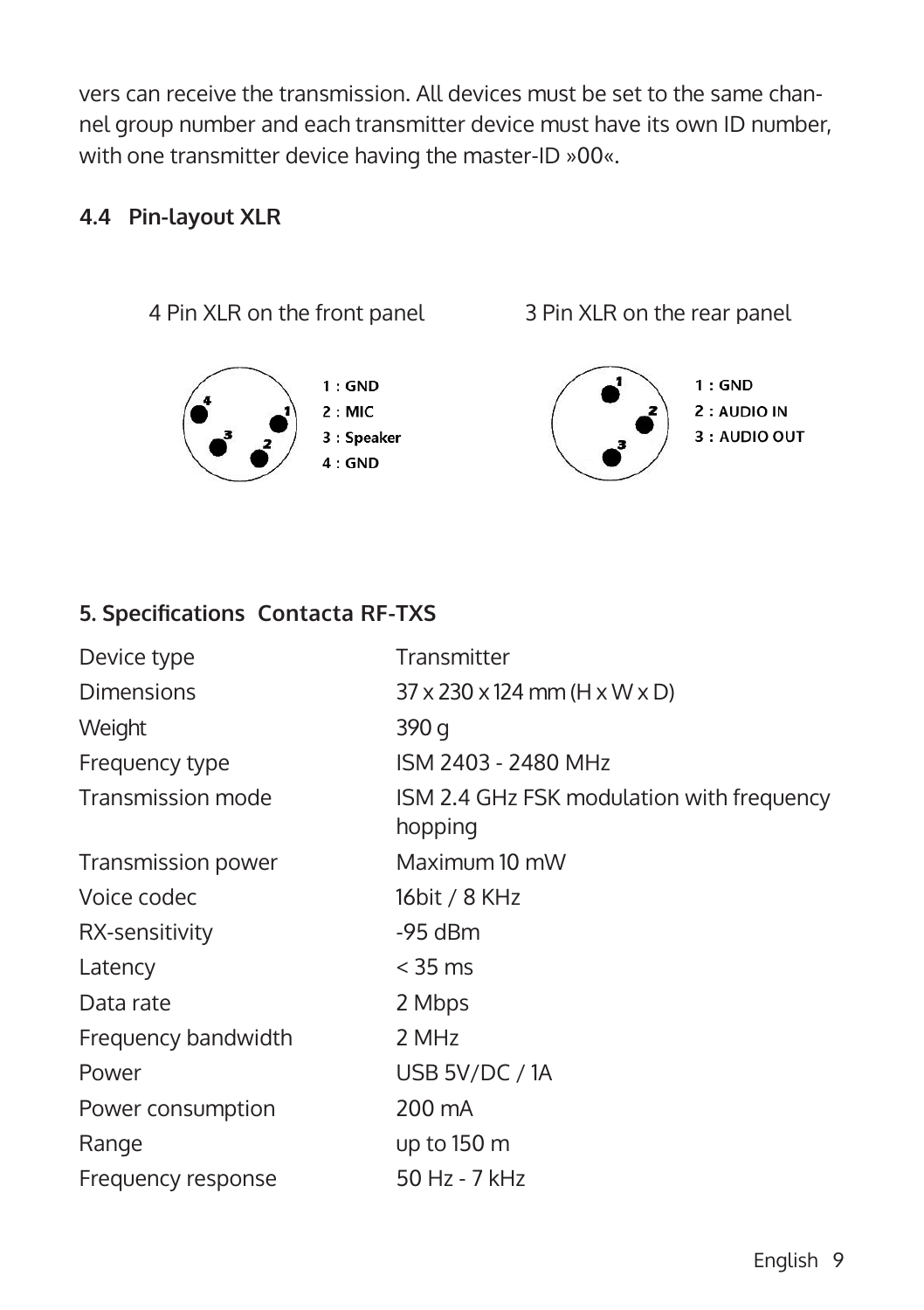# **6. Conformity**

This device complies with the following EU directives:

RED Directive 2014/53/EU

EMC Directive 2014/30/EU

LVD Directive 2014/35/EU

RoHS Directive 2011/65/EU

WEEE Directive 2012/19/EU

 $\epsilon$ 

Compliance with the directives listed above is confirmed by the CE seal on the device.

Specifications subject to change.

# **7. Maintenance and care**

All Contacta RF-devices do not require any maintenance. If they become dirty, simply wipe them clean with a soft, damp cloth.

Never use spirits, thinners or other organic solvents. Do not expose them to full sunlight.

In addition, they must be protected against excessive heat, moisture and severe mechanical shocks.

Note: With exception of the RF-TRX, these products are not protected against splash water. Do not place any containers filled with water, such as flower vases, or anything with an open flame, such as a lit candle, above or near the products.

# **8. Warranty**

All Contacta RF-devices are very reliable products. Should a malfunction occur despite the unit having been set up and operated correctly, please contact your dealer or the manufacturer directly.

This warranty covers the repair of the product and returning it to you free of charge. It is recommended that you send in the product in its original packaging, so keep the packaging for the duration of the warranty period. The warranty does not apply to damage caused by incorrect handling or attempts to repair the unit by unauthorized persons (destruction of the seal on the unit). Repairs will only be carried out under warranty if the completed warranty card is returned accompanied by a copy of the dealer's invoice/till receipt. **Always specify the product serial number in any event.**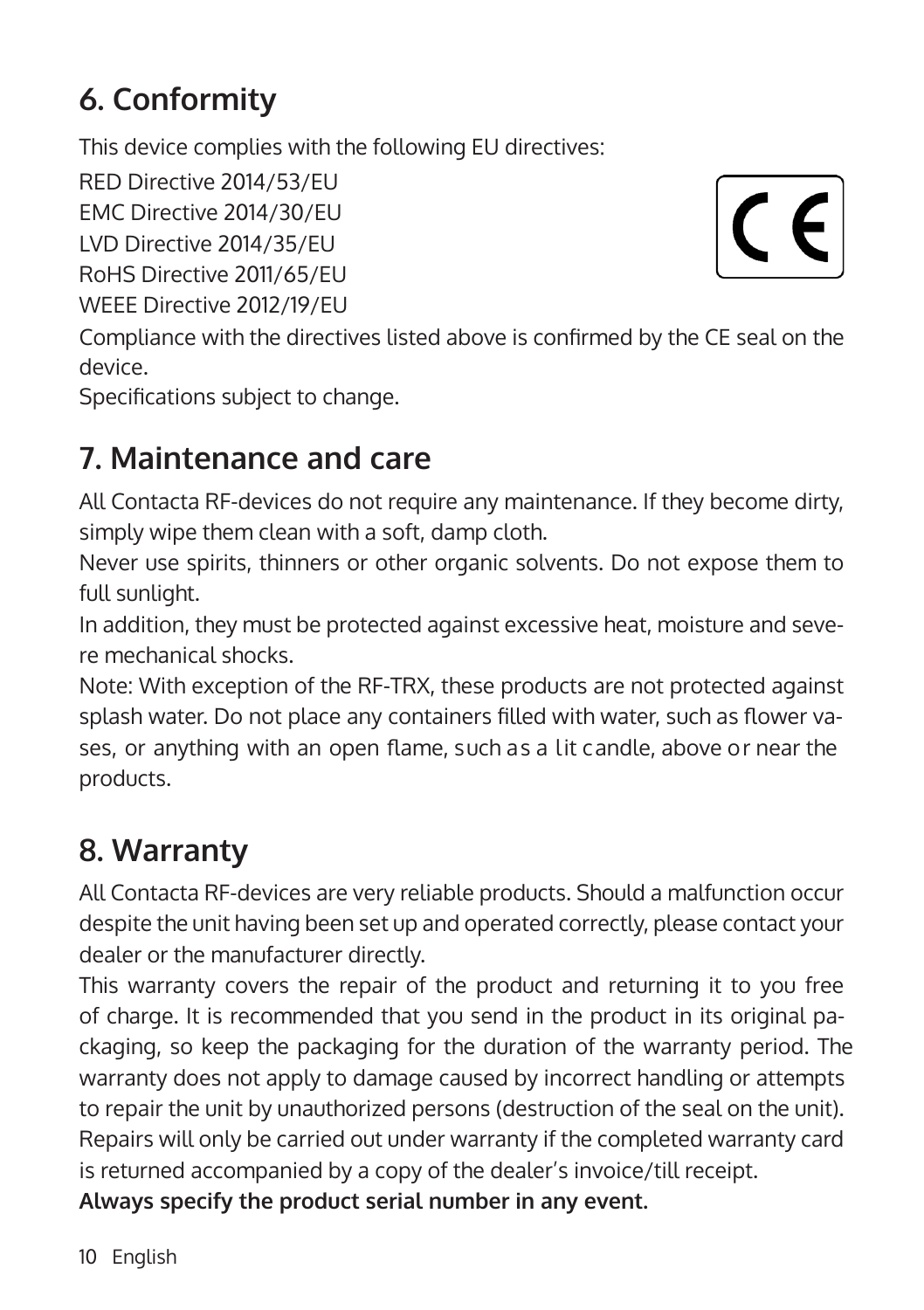

**Disposal** of used electrical and electronic units (applicable in the countries of the European Union and other European with a separate collection system). The symbol on the product or the packaging indicates that this product is not to be handled as ordinary household waste but

has to be returned to a collecting point for the recycling of electrical and electronic units.

You protect the environment and health of your fellow man by the correct disposal of this product. Environment and health are endangered by incorrect disposal.

Material recycling helps to reduce the consumption of raw material. You will receive further information on the recycling of products from your local community, our communal disposal company or your local dealer.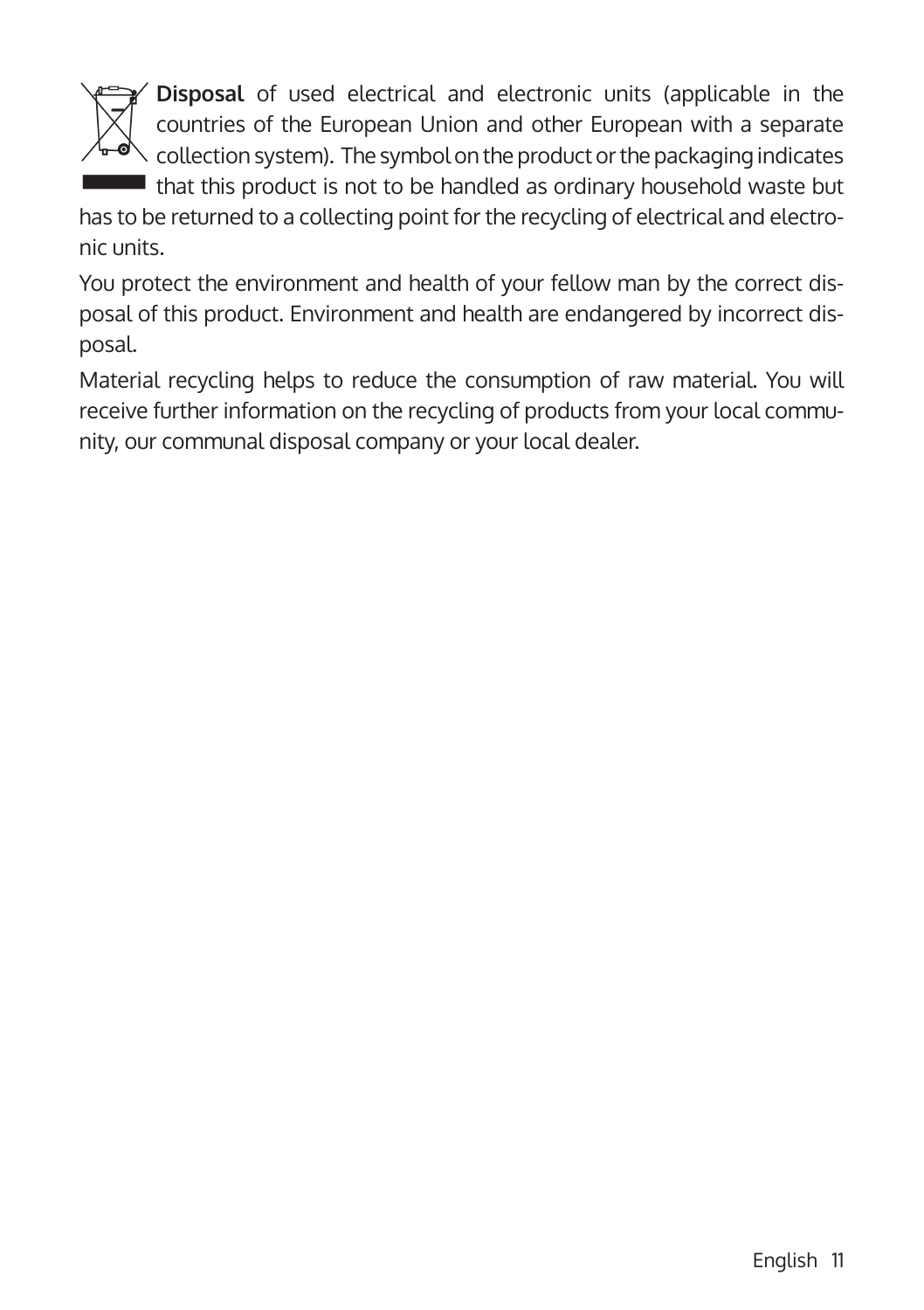# **1. Allgemeine Information**

## **1.1 Einführung**

Vielen Dank für den Kauf des Contacta RF Kommunikationssystems! Sie haben sich dabei für ein modernes und zuverlässiges System entschieden. Bitte lesen Sie diese Bedienungsanleitung aufmerksam durch, um die Geräte richtig in Betrieb nehmen zu können und mit allen Möglichkeiten des Systems vertraut zu werden.

Contacta RF ist ein ideales System für Gruppenanwendungen - vom einfachen Dialog bis hin zu Dolmetscher-, Team-Teaching- und Konferenzsystemen. Leicht und schlank im Design vereint es Qualität und Vielseitigkeit mit Bedienungsfreundlichkeit und dem neuesten Stand der Funktechnologie.

## **1.2 Lieferumfang Contacta RF-TXS**

Überprüfen Sie bitte, ob alle nachfolgend aufgeführten Teile enthalten sind:

- Contacta RF-TXS
- Aufbewahrungs-Softkoffer
- USB-Netzkabel
- USB-Netzteil
- Bedienungsanleitung
- Garantiekarte

Sollten Teile fehlen, wenden Sie sich bitte an den Fachhändler oder direkt an den Hersteller.

## **1.3 Hauptmerkmale**

- Weltweit nutzbare 2.4 GHz-Übertragung
- Drahtlose Versorgung einer unbegrenzten Anzahl an mobilen Empfängern RF-RX1 oder RF-RXU
- 40 verschiedene anwählbare Gruppen
- Zwei RF-TRX-Sende-/ Empfangseinheiten können bidirektional mit dem RF-TXS betrieben werden.
- Hohe Reichweite von bis zu 400 m
- Vollständig digitale kristallklare Tonqualität
- Mikrofonempfindlichkeit einstellbar in 5 Stufen
- 9 Lautstärkestufen
- Kann mit einem mobilen USB Akku-Pack betrieben werden
- 12 Deutsch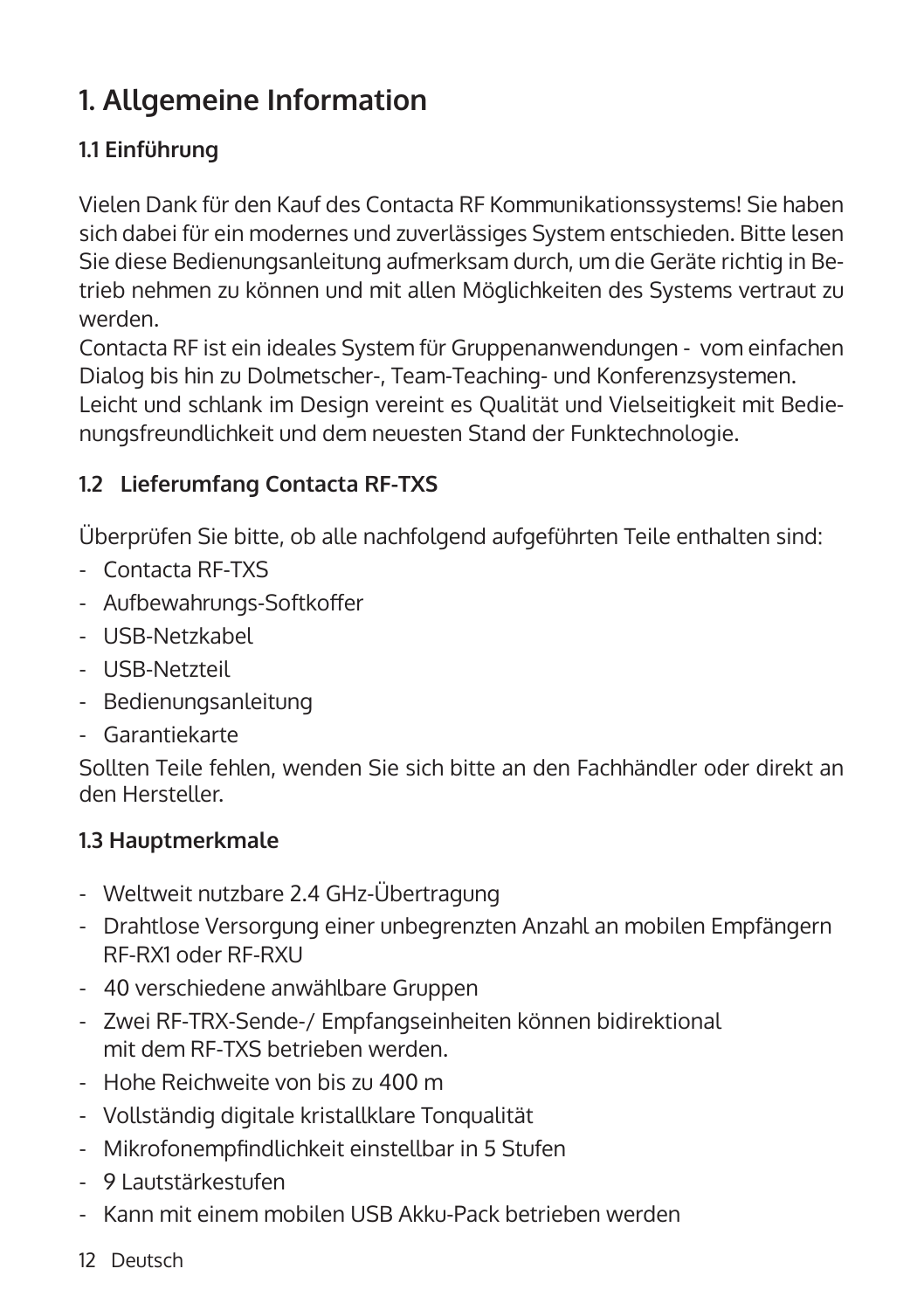#### **1.4 Lieferbares Zubehör**

- RF-TRX Transceiver
- RF-RX1 Empfänger
- RF-RXU Kinnbügelempfänger

#### **2. Contacta RF-TXS Sender**

#### **2.1 Elemente und Anzeigen**

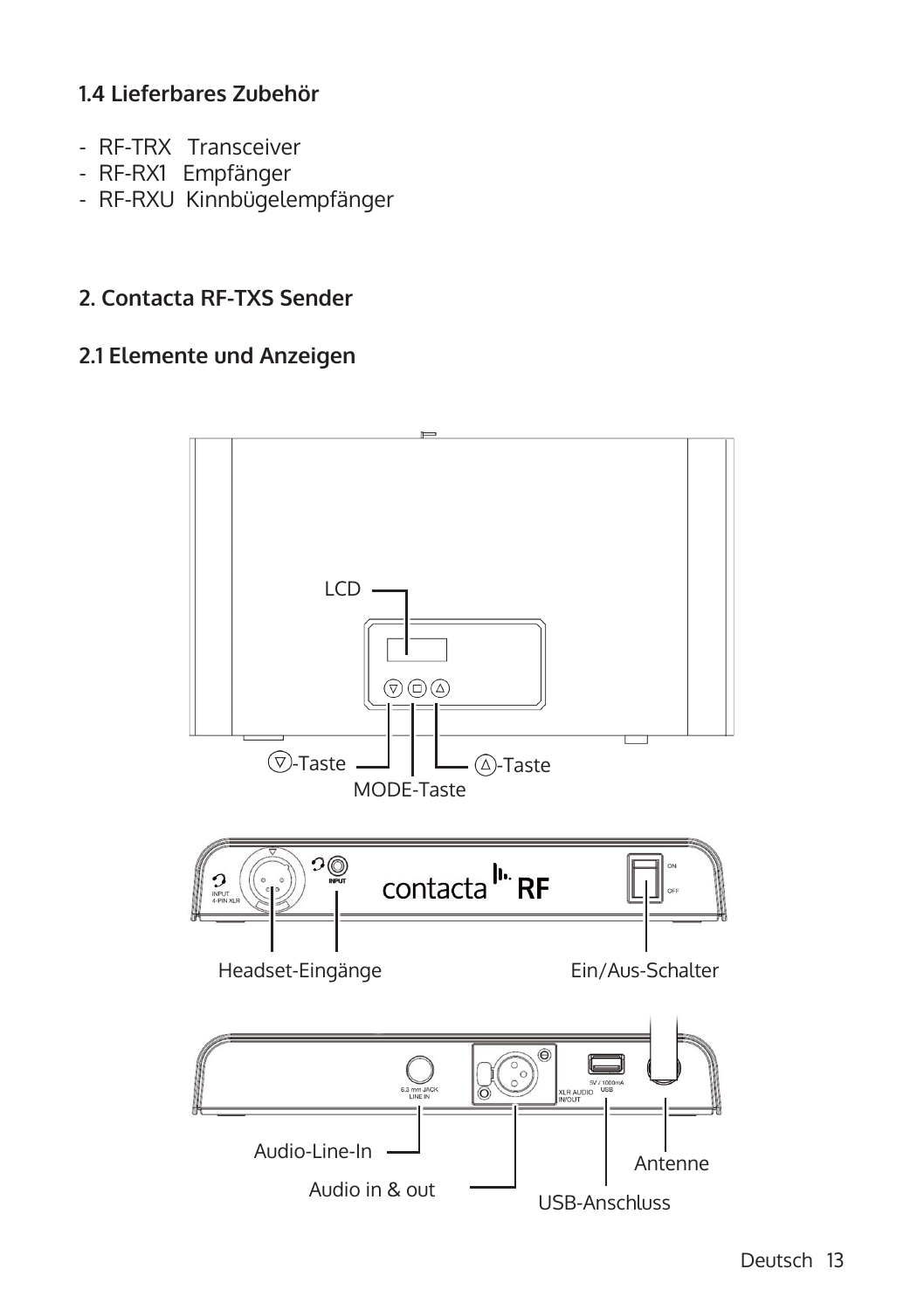# **3. Bedienung**

## **3.1 Ein- und Ausschalten**

Betätigen Sie den Ein/Aus-Schalter, um das Gerät einzuschalten. Die LCD-Anzeige leuchtet auf und der Lautstärke-Grundzustand "VOL 03" wird angezeigt.



Betätigen Sie den Ein/Aus-Schalter, um das Gerät auszuschalten.

#### **3.2 Gruppe auswählen**

Schalten Sie das Gerät ein und halten Sie die MODE-Taste über 3 Sekunden lang gedrückt.

Das "GRP"-Symbol innerhalb der LCD-Anzeige beginnt zu blinken. Wählen Sie eine Gruppen-Nummer von 0 - 39 unter Verwendung der  $(\triangle)$  und  $(\overline{v})$  -Tasten aus. Warten Sie nach der Auswahl 3 Sekunden um die Auswahl zu übernehmen.

Miteinander zu verbindende Sender und Empfänger müssen die jeweils gleiche Gruppen-Nummer eingestellt haben.



## **3.3 ID-Auswahl**

Innerhalb einer Gruppe benötigt jeder Sender eine unterschiedliche ID von "00" bis "99". Jede Gruppe benötigt zwingend einen Sender mit der Master-ID "00", wobei dieser hierdurch zum Master-Sender der Gruppe wird. Die Anzeigefelder "MASTER" und "TALK" werden auf dem Bildschirm angezeigt, sobald die ID auf "00" gesetzt wird. Gehen Sie folgendermaßen vor, um die ID zu setzen:

Halten Sie bei eingeschaltetem Gerät die MODE-Taste über 3 Sekunden lang gedrückt. Das "GRP"-Symbol der Anzeige beginnt zu blinken. Drücken Sie erneut die MODE-Taste. Die Anzeige "ID" beginnt zu blinken.

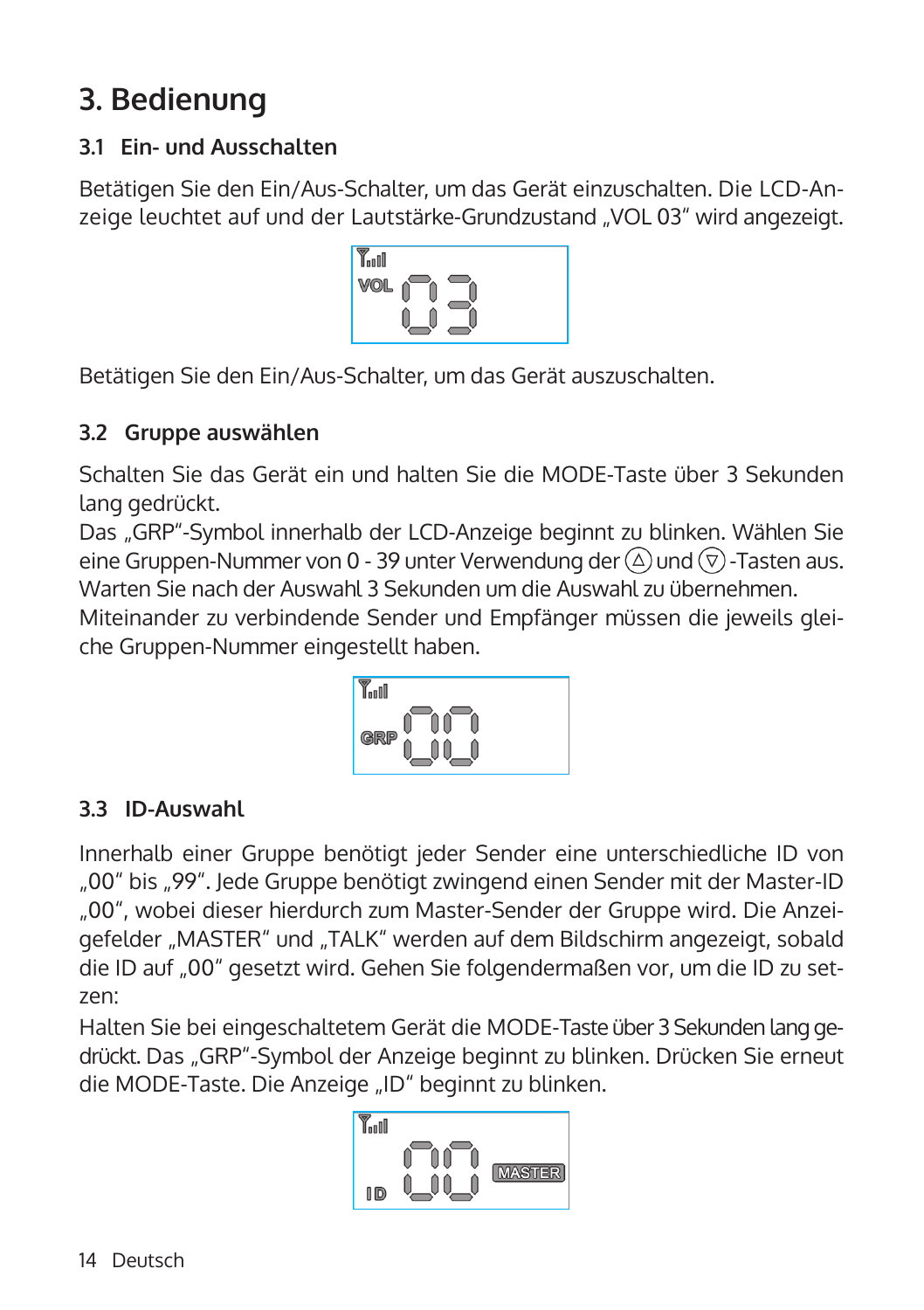Wählen Sie unter Verwendung der  $(\overline{\triangle})$  und  $(\overline{\triangledown})$  -Tasten eine ID-Nummer von "00" - "99" aus, wobei jede Nummer innerhalb einer Gruppe nur einmal vergeben werden darf. Warten Sie nach Auswahl der ID-Nummer 3 Sekunden, um die Auswahl zu übernehmen.



## **3.4 Lautstärke einstellen**

Die Lautstärke kann über 9 Stufen eingestellt werden. Drücken Sie bei eingeschaltetem Gerät die  $\Omega$  und  $\overline{v}$ -Tasten um die Lautstärke zwischen 01 (niedrig) und 09 (hoch) nach Belieben einzustellen.

$$
\begin{array}{|c|c|} \hline \text{You} & \text{or} \\ \hline \text{VOL} & \text{or} \\ \hline \text{UOL} & \text{or} \\ \hline \text{UOL} & \text{or} \\ \hline \end{array}
$$

#### **3.5 Monitorfunktion Ein / Aus**

Die Monitorfunktion ermöglicht es dem Anwender, seine eigene Stimme über das System zu hören. Von der Lautstärke-Einstellung kann der Grundpegel der Lautstärke erhöht werden. Gehen Sie folgendermaßen vor, um die Monitorfunktion zu aktivieren:

Halten Sie bei eingeschaltetem Gerät die MODE-Taste über 3 Sekunden lang gedrückt. Das "GRP"-Symbol der Anzeige beginnt zu blinken. Drücken Sie nun 2 mal die MODE-Taste. Das Symbol "SO" blinkt nun innerhalb der Anzeige. Wählen Sie nun mit den  $\overline{A}$  und  $\overline{B}$  -Tasten die Einstellung "SO" um die Monitorfunktion einzuschalten oder "SF" um die Monitorfunktion zu deaktivieren. Warten Sie nach Auswahl der Monitorfunktionsart 3 Sekunden, um die Auswahl zu übernehmen.

$$
\begin{array}{|c|c|c|c|c|}\n\hline\n\text{For } & \text{for } & \text{for } & \text{for } & \text{for } & \text{for } & \text{for } & \text{for } & \text{for } & \text{for } & \text{for } & \text{for } & \text{for } & \text{for } & \text{for } & \text{for } & \text{for } & \text{for } & \text{for } & \text{for } & \text{for } & \text{for } & \text{for } & \text{for } & \text{for } & \text{for } & \text{for } & \text{for } & \text{for } & \text{for } & \text{for } & \text{for } & \text{for } & \text{for } & \text{for } & \text{for } & \text{for } & \text{for } & \text{for } & \text{for } & \text{for } & \text{for } & \text{for } & \text{for } & \text{for } & \text{for } & \text{for } & \text{for } & \text{for } & \text{for } & \text{for } & \text{for } & \text{for } & \text{for } & \text{for } & \text{for } & \text{for } & \text{for } & \text{for } & \text{for } & \text{for } & \text{for } & \text{for } & \text{for } & \text{for } & \text{for } & \text{for } & \text{for } & \text{for } & \text{for } & \text{for } & \text{for } & \text{for } & \text{for } & \text{for } & \text{for } & \text{for } & \text{for } & \text{for } & \text{for } & \text{for } & \text{for } & \text{for } & \text{for } & \text{for } & \text{for } & \text{for } & \text{for } & \text{for } & \text{for } & \text{for } & \text{for } & \text{for } & \text{for } & \text{for } & \text{for } & \text{for } & \text{for } & \text{for } & \text{for } & \text{for } & \text{for } & \text{for } & \text{for } & \text{for } & \text{for } & \text{for } & \text{for } & \text{for } & \text{for } & \text{for } & \text{for } & \text{for } & \text{for } & \text{for } & \text{for } & \text{for } & \text{for } & \text{for } & \text{for } & \text{for } & \text{for } & \text{for } &
$$

Anmerkung: In der Grundeinstellung ist die Monitorfunktion deaktiviert.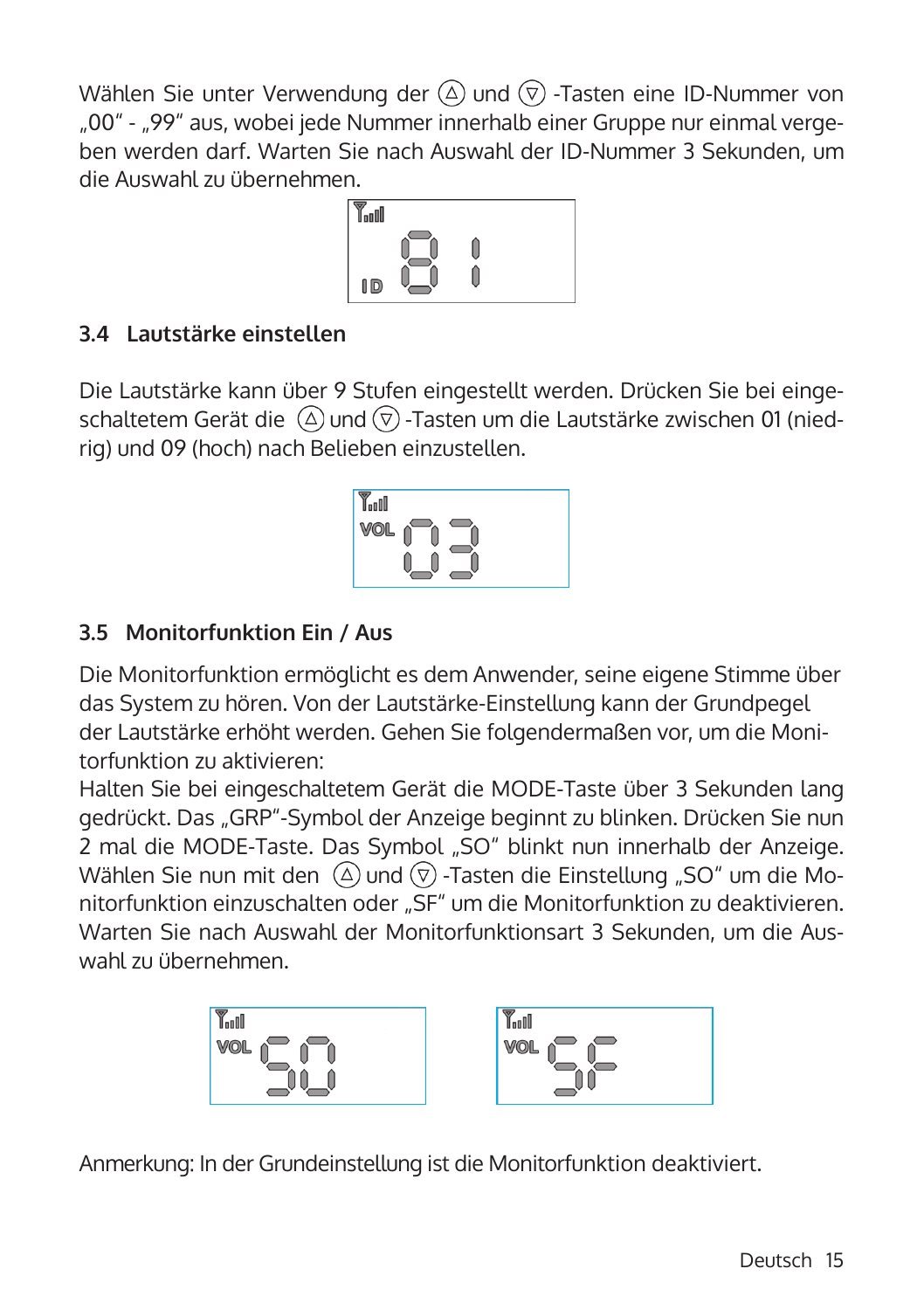## **3.6 Mikrofonpegel einstellen**

Die Empfindlichkeit des Mikrofons kann auf 5 Stufen den Umgebungsbedingungen angepasst werden:

Halten Sie hierzu bei eingeschaltetem Gerät die MODE-Taste über 3 Sekunden lang gedrückt. Das "GRP"-Symbol der Anzeige beginnt zu blinken. Drücken Sie nun 3 mal die MODE-Taste. Das Symbol "C1" blinkt nun innerhalb der Anzeige. Wählen Sie nun mit den  $\overline{(\Omega)}$  und  $\overline{(\nabla)}$ -Tasten eine Einstellung von "C1" (niedrige Empfindlichkeit) bis "C5" (hohe Empfindlichkeit) aus.



Anmerkung: Die Grundeinstellung ist "C3".

## **3.7 Grundpegel Hoch / Niedrig**

Unabhängig von der Lautstärke-Einstellung kann der Grundpegel der Lautstärke erhöht werden. Dies führt zu einer allgemein lauteren Audio-Wiedergabe innerhalb der Lautstärke-Stufen - dies kann zum Beispiel bei lautstarker Umgebung notwendig sein.

Halten Sie hierzu bei eingeschaltetem Gerät die MODE-Taste über 3 Sekunden lang gedrückt. Das "GRP"-Symbol der Anzeige beginnt zu blinken. Drücken Sie nun 4 mal die MODE-Taste. Wählen Sie nun unter Verwendung der  $(\triangle)$ und  $\overline{v}$  -Tasten die Einstellung "UH" für den erhöhten Grundpegel und "UL" für den normalen Grundpegel aus. Warten Sie nach Auswahl des Grundpegels 3 Sekunden, um die Auswahl zu übernehmen.



Anmerkung: Die Einstellung "UH" kann zu Nebengeräuschen führen und sollte nur in lautstarker Umgebung verwendet werden. Daher empfehlen wir die Grundeinstellung "UL".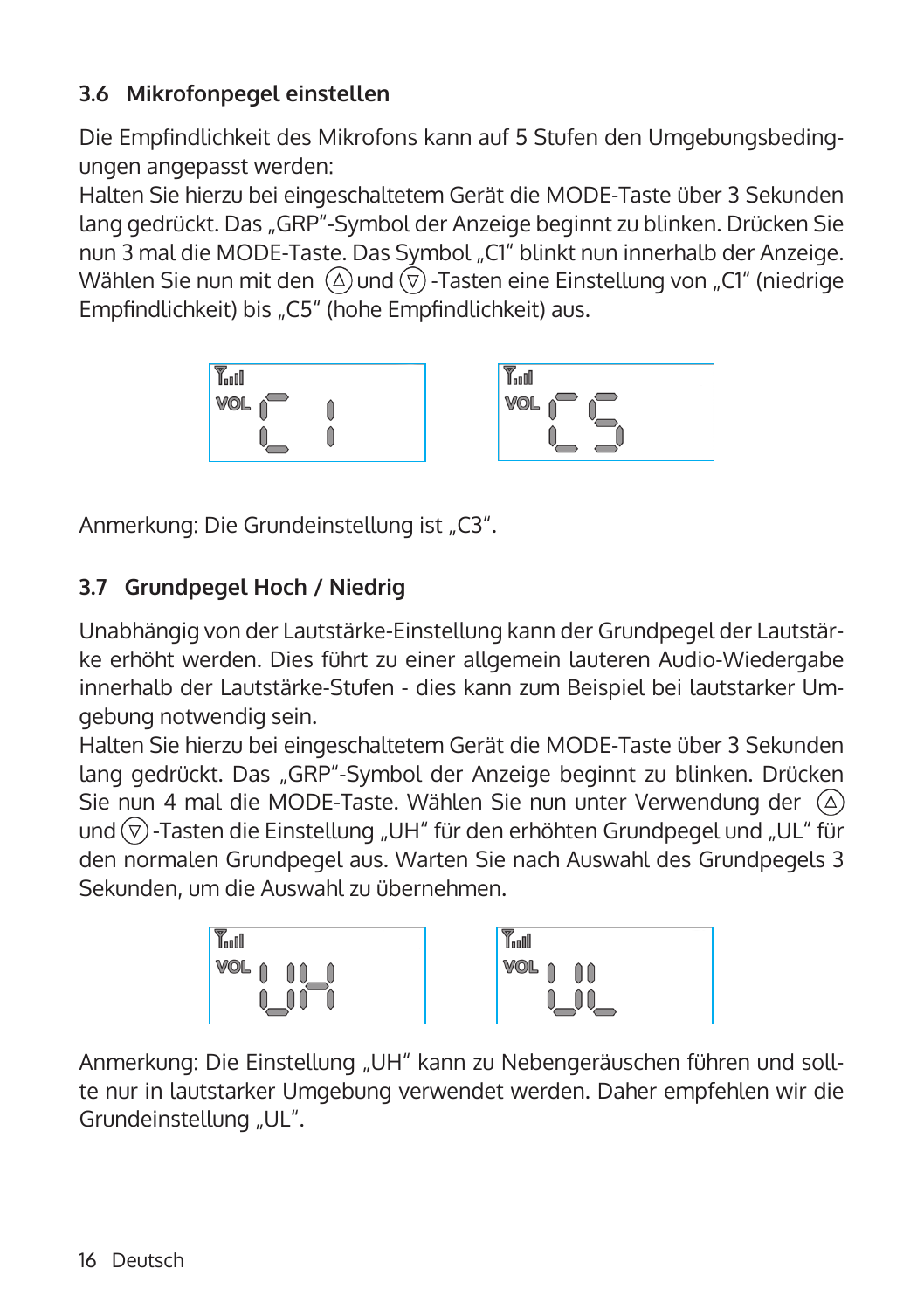#### **3.8 Stromversorgung**

Der Sender wird über den USB-Anschluss mit Strom versorgt. Es besteht die Möglichkeit den Sender mit einer Power-Bank zu speisen und ihn dadurch mobil zu verwenden. Dazu wird die Power-Bank an den USB-Anschluss angeschlossen.

Der Stormverbauch des Gerätes liegt bei ca 200mA.

## **4. Anwendungen**

**4.1 Senden mit Sender TXS und empfangen mit Empfänger RF-RX1**



Eine unbegrenzte Anzahl RF-RX1 oder RF-RXU-Empfänger kann mit einem Sender TXS betrieben werden. Alle Geräte müssen auf die gleiche Gruppennummer eingestellt sein.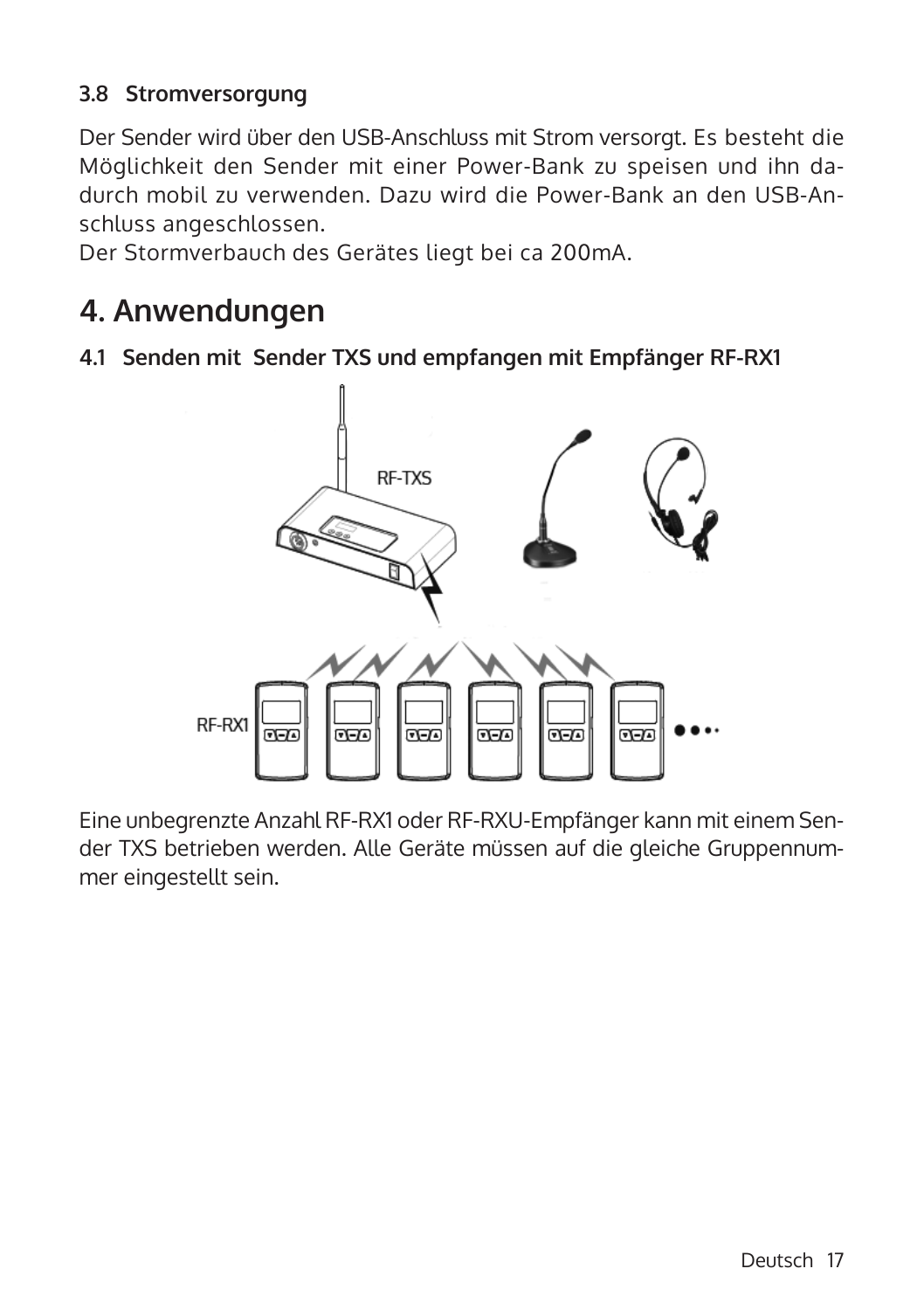**4.2 Zwei-Wege-Kommunikation mit Sender TXS und zwei Transceiver RF-TRX**



Mit dem Sender TXS und zwei Transceiver RF-TRX ist es möglich eine Zwei-Wege-Kommunikation zu führen. Alle Geräte müssen auf die gleiche Gruppennummer eingestellt sein und jedes Gerät muss eine eigene ID-Nummer besitzen, wobei einem der Geräte die Master-ID "00" zugewiesen sein muss.

**4.3 Voll-duplex Kommunikation mit Sender TXS, zwei RF-TRX und Empfangen mit RF-RX1**



Mit dem Sender TXS und zwei Transceivern RF-TRX ist es möglich eine Zwei-Wege-Kommunikation führen. Gleichzeitig kann eine unbegrenzte Menge RF-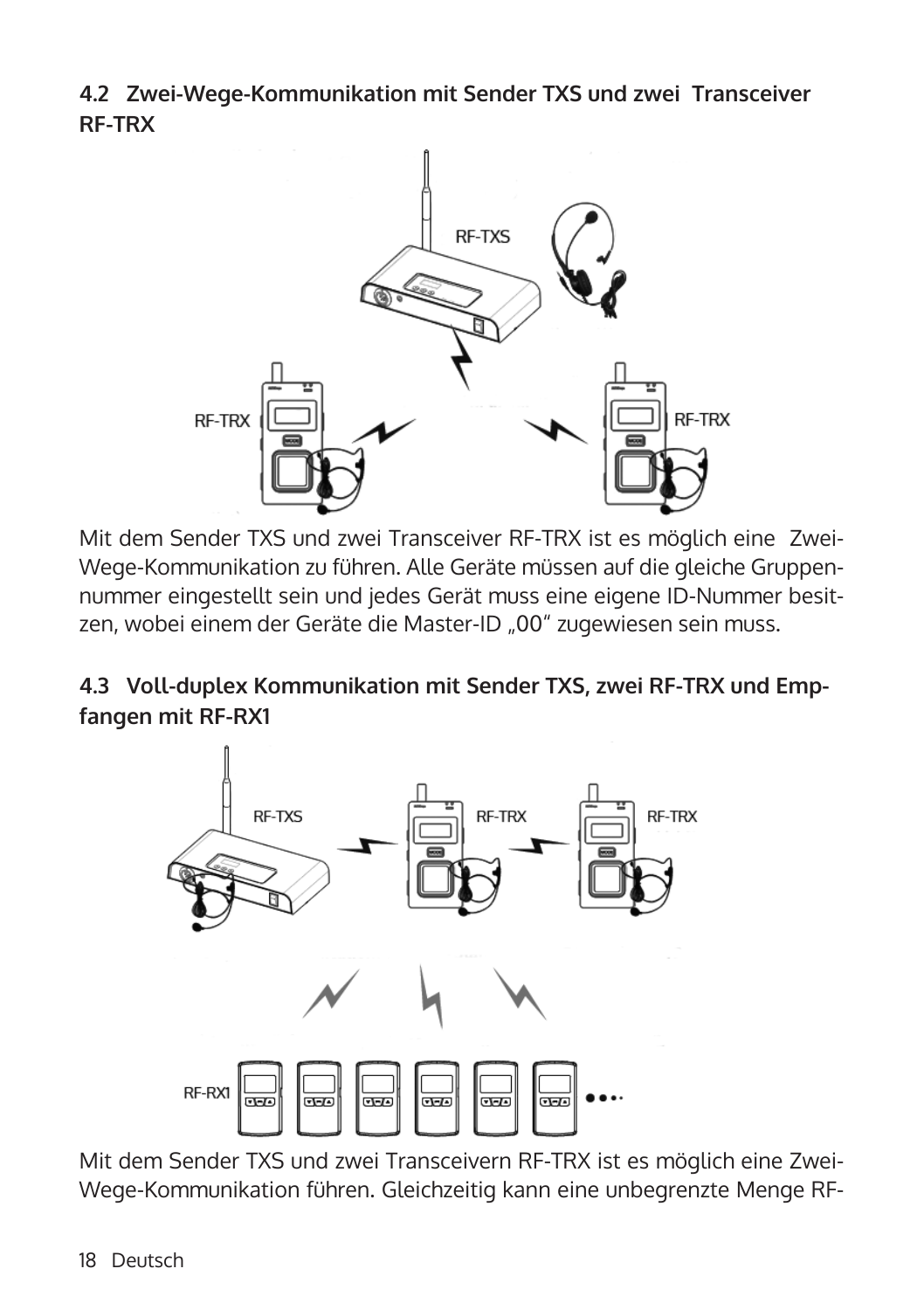RX1 oder RF-RXU-Empfänger die Übertragung empfangen. Alle Geräte müssen auf die gleiche Gruppennummer eingestellt sein und jedes Sendegerät muss eine eigene ID-Nummer besitzen, wobei einem der Sendegeräte die Master-ID "00" zugewiesen sein muss.

#### **4.3 Pin-Belegung XLR**



#### **5. Technische Daten Contacta RF-TXS**

| Gerätetyp             | Sendeeinheit                                            |  |  |
|-----------------------|---------------------------------------------------------|--|--|
| Abmessungen           | $37 \times 230 \times 124$ mm (H $\times$ B $\times$ T) |  |  |
| Gewicht               | 390 g                                                   |  |  |
| Funkfrequenzart       | ISM 2403 - 2480 MHz                                     |  |  |
| Übertragungsart       | ISM 2.4 GHz FSK Modulation mit<br>Frequenzhopping       |  |  |
| Sendeleistung Maximum | $10 \text{ mW}$                                         |  |  |
| Sprachcodec           | 16bit / 8 KHz                                           |  |  |
| RX-Empfindlichkeit    | $-95$ dBm                                               |  |  |
| Verzögerung           | $<$ 35 ms                                               |  |  |
| Datenrate             | 2 Mbps                                                  |  |  |
| Frequenzbreite        | 2 MHz                                                   |  |  |
| Stromversorgung       | USB 5V/DC / 1A                                          |  |  |
| Stromverbrauch        | 200 mA                                                  |  |  |
| Reichweite            | bis 150 m                                               |  |  |
| Frequenzgang          | 50 Hz - 7 kHz                                           |  |  |
|                       |                                                         |  |  |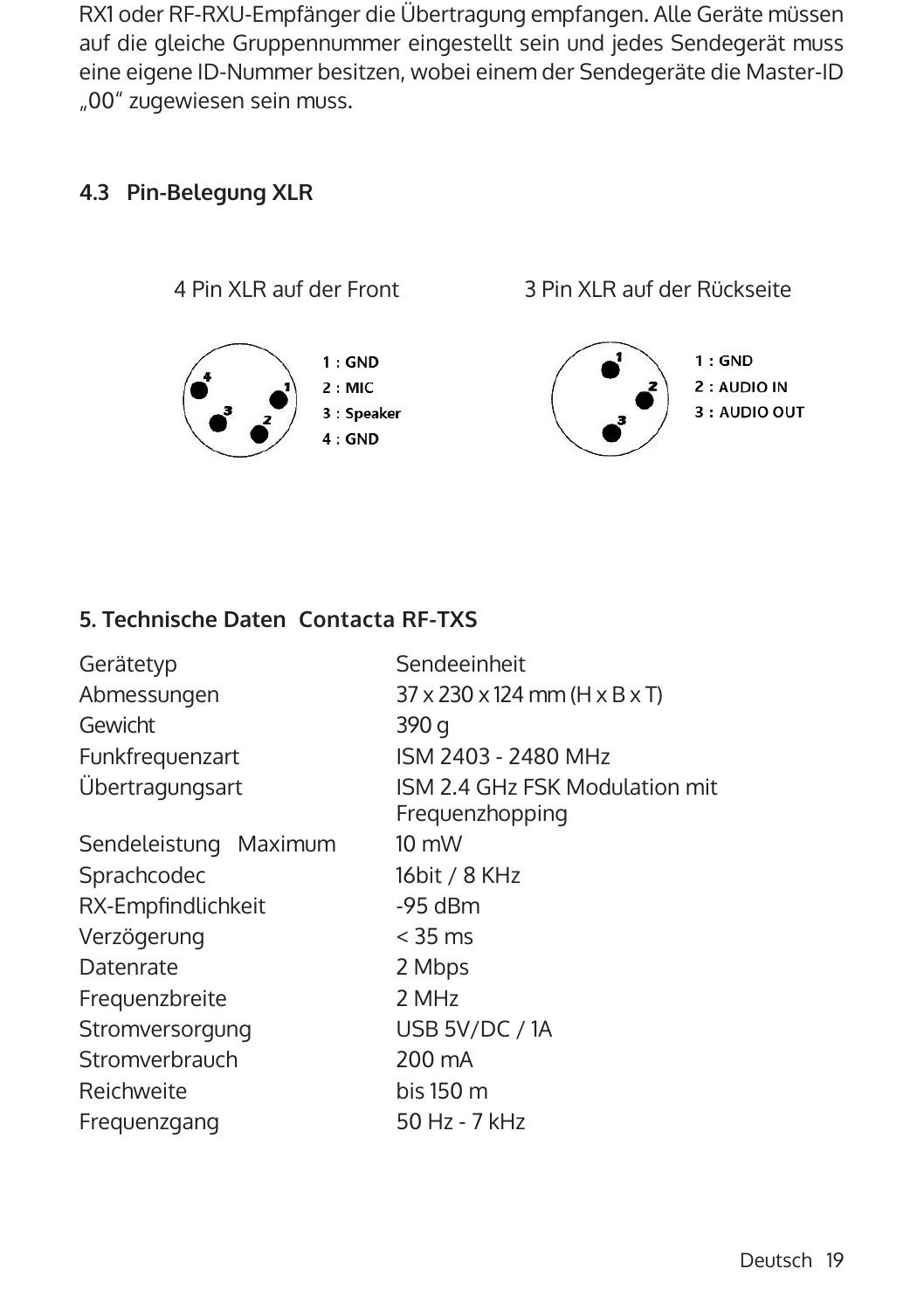# **6. Konformität**

Dieses Gerät erfüllt die Anforderungen folgender EU-Richtlinien:

RED Direktive 2014/53/EU EMC Direktive 2014/30/EU LVD Direktive 2014/35/EU RoHS Direktive 2011/65/EU WEEE Direktive 2012/19/EU

 $\epsilon$ 

Die Konformität mit den o. a. Richtlinien wird durch das CE-Zeichen auf dem Gerät bestätigt.

Technische Änderungen vorbehalten.

# **7. Wartung und Pflege**

Alle Contacta RF-Geräte sind wartungsfrei.

Bei Verschmutzung sollten Sie die Geräte gelegentlich mit einem weichen, angefeuchteten Tuch reinigen. Verwenden Sie niemals Alkohol, Verdünner oder andere organische Lösungsmittel. Setzen Sie die Geräte bitte nicht über längere Zeit direkter Sonneneinstrahlung aus und schützen diese darüber hinaus vor großer Hitze, Feuchtigkeit oder starker mechanischer Erschütterung. Achtung:

Mit Ausnahme des RF-TRX sind diese Geräte nicht gegen Spritzwasser geschützt. Stellen Sie keine mit Flüssigkeit gefüllten Gegenstände, z.B. Vasen, neben die Geräte. Ebenfalls dürfen keine offenen Brandquellen, wie z.B. brennende Kerzen, in die unmittelbare Nähe der Geräte gestellt werden.

# **8. Garantie**

Alle Contacta RF-Geräte weisen eine hohe Betriebssicherheit auf. Sollten trotz sachgerechter Bedienung Störungen auftreten, setzen Sie sich bitte mit Ihrem Fachhändler in Verbindung oder wenden Sie sich direkt an den Hersteller.

Die Garantieleistung umfasst die kostenlose Reparatur sowie den kostenlosen Rückversand. Das Einsenden sollte möglichst in der Originalverpackung erfolgen, werfen Sie diese daher während der Garantiezeit nicht weg. Die Garantie verfällt bei Schäden, die durch unsachgemäße Behandlung oder Reparaturversuchen von nicht autorisierten Personen (Zerstörung des Gerätesiegels) herbeigeführt wurden.

Garantiereparaturen werden nur bei Einsendung der ausgefüllten Garantiekarte und einer Kopie der Rechnung/Kassenbeleg des Fachhändlers durchgeführt.

**Die Gerätenummer muss in jedem Fall mit angegeben werden.**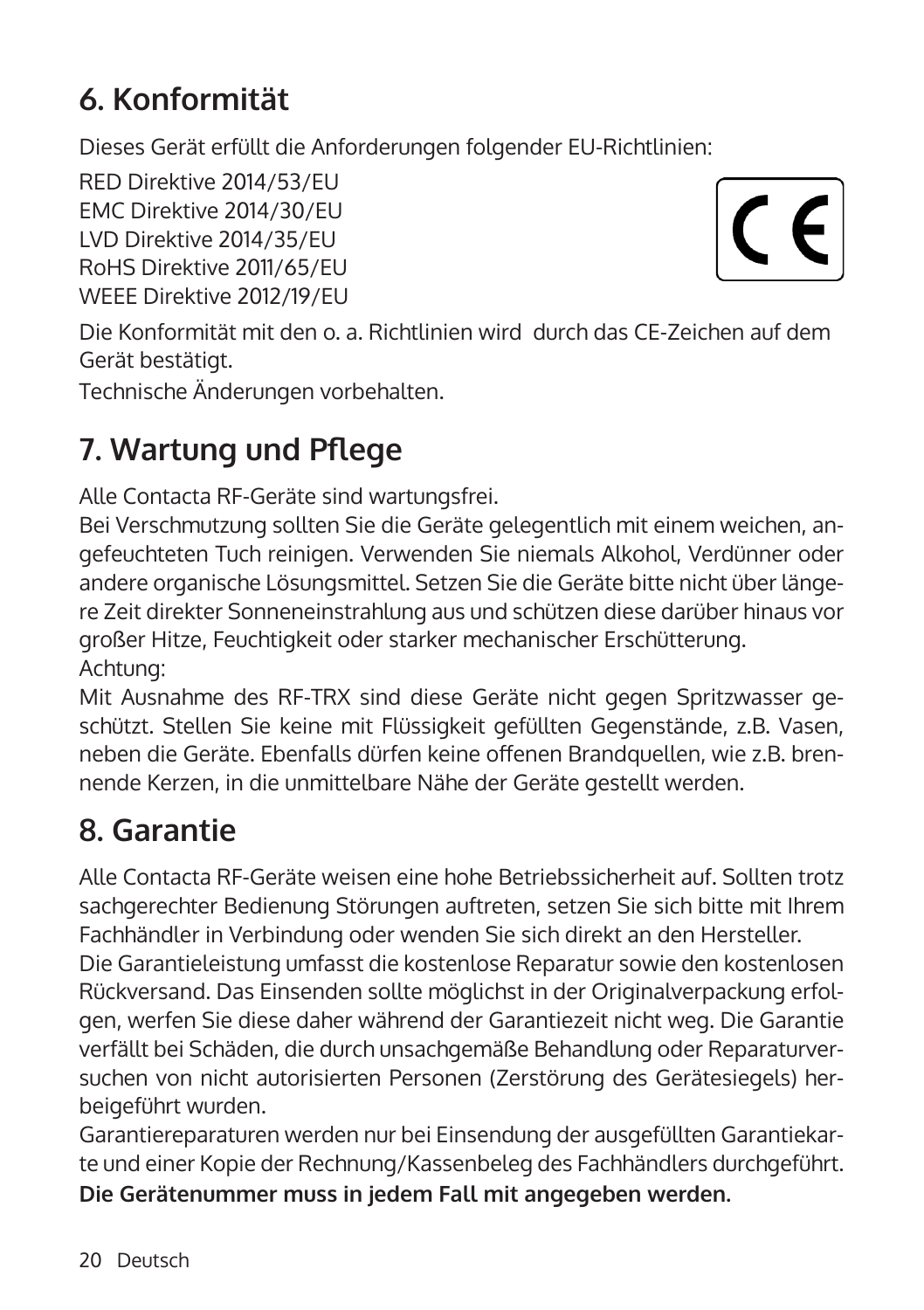

**Entsorgung** von gebrauchten elektrischen und elektronischen Geräten (anzuwenden in den Ländern der Europäischen Union und  $\mathbb{Z}_{\mathbb{R}}$  anderen europäischen Ländern mit einem separaten Sammelsystem für diese Geräte).

Das Symbol auf dem Produkt oder seiner Verpackung weist darauf hin, dass dieses Produkt nicht als normaler Haushaltsabfall zu behandeln ist, sondern an einer Annahmestelle für das Recycling von elektrischen und elektronischen Geräten abgegeben werden muss.

Durch Ihren Beitrag zum korrekten Entsorgen dieses Produkts schützen Sie die Umwelt und die Gesundheit Ihrer Mitmenschen.

Umwelt und Gesundheit werden durch falsches Entsorgen gefährdet. Materialrecycling hilft den Verbrauch von Rohstoffen zu verringern.

Weitere Informationen über das Recycling dieses Produkts erhalten Sie von Ihrer Gemeinde, den kommunalen Entsorgungsbetrieben oder dem Geschäft, in welchem Sie das Produkt gekauft haben.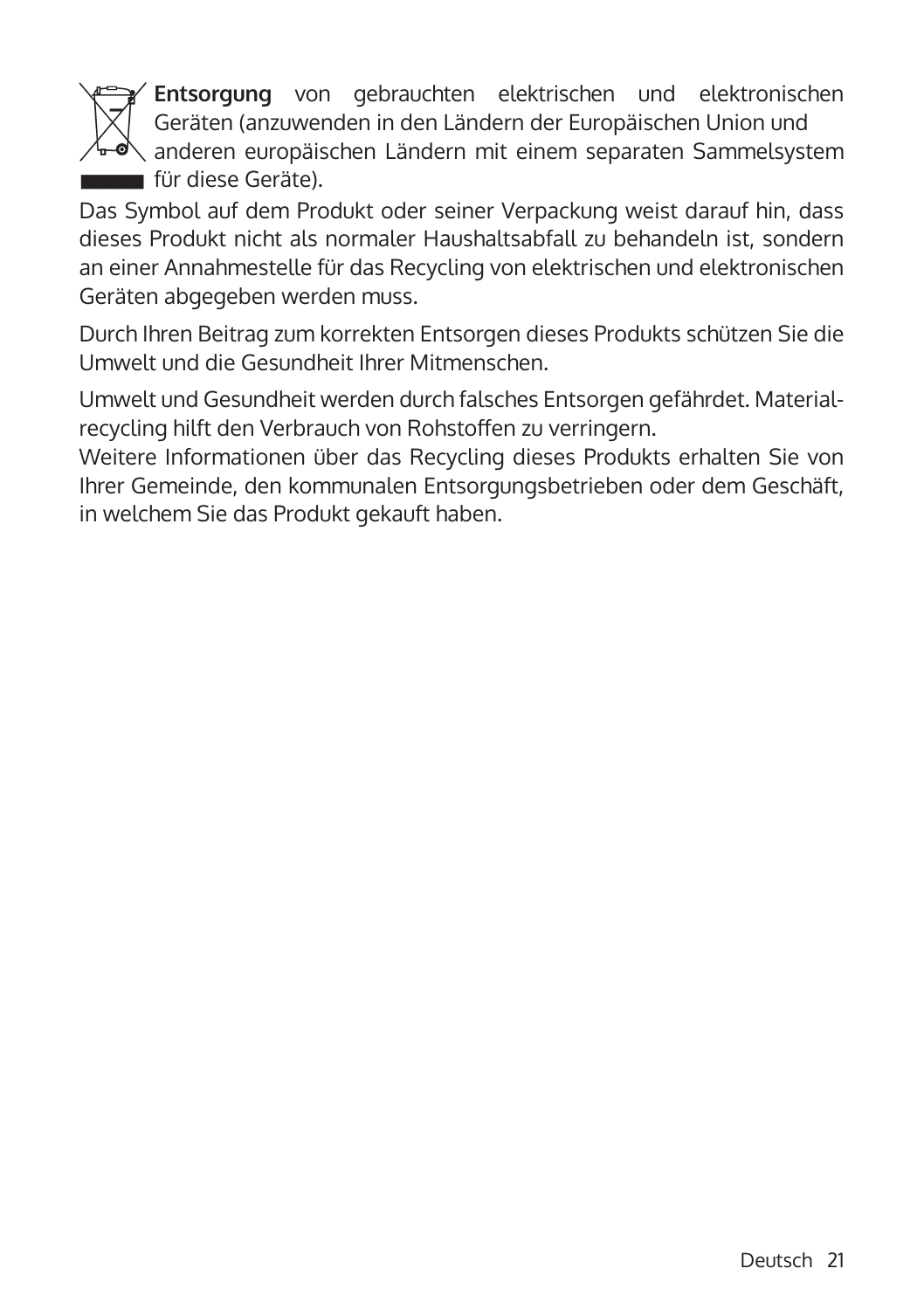# **1. Informations générales**

## **1.1 Introduction**

Nous vous remercions d'avoir acheté le système de communication « Contacta RF » ! Vous avez opté pour un système moderne et fiable. Veuillez lire attentivement ce mode d'emploi afin de mettre correctement en service les appareils et de vous familiariser avec toutes les possibilités du système.

« Contacta RF » est un système idéal pour les applications de groupes - du simple dialogue jusqu'aux systèmes d'interprétation, de formation en équipe et de conférence.

Ce système au design épuré et fin associe la qualité et la polyvalence à la facilité d'utilisation et aux progrès les plus récents en matière de technologie radio.

## **1.2 Équipement standard Contacta RF-TXS**

Veuillez vérifier si les pièces suivantes sont présentes:

- Émetteur RF-TXS
- Pochette de rangement souple
- Câble d'alimentation USB
- Bloc d'alimentation USB
- Mode d'emploi
- Certificat de garantie

Si des pièces manquent, veuillez vous adresser à votre revendeur ou directement au fabricant.

## **1.3 Caractéristiques principales**

- Compatibilité mondiale grâce à une transmission 2.4GHz sans restriction
- Supporte une quantité illimitée de récepteurs « Contacta RF-RX1 »
- 40 groupes de canaux sélectionnables
- Le RF-TXS peut être utilisé en communication bidirectionnelle avec deux émetteurs-récepteurs RF-TRX
- Grande plage de signalisation allant jusqu'à 400 m
- Qualité de son cristalline entièrement numérique
- Sensibilité du microphone réglable en 5 niveaux
- 9 niveaux de volume sélectionnables
- Peut être alimenté par un bloc d'alimentation USB portable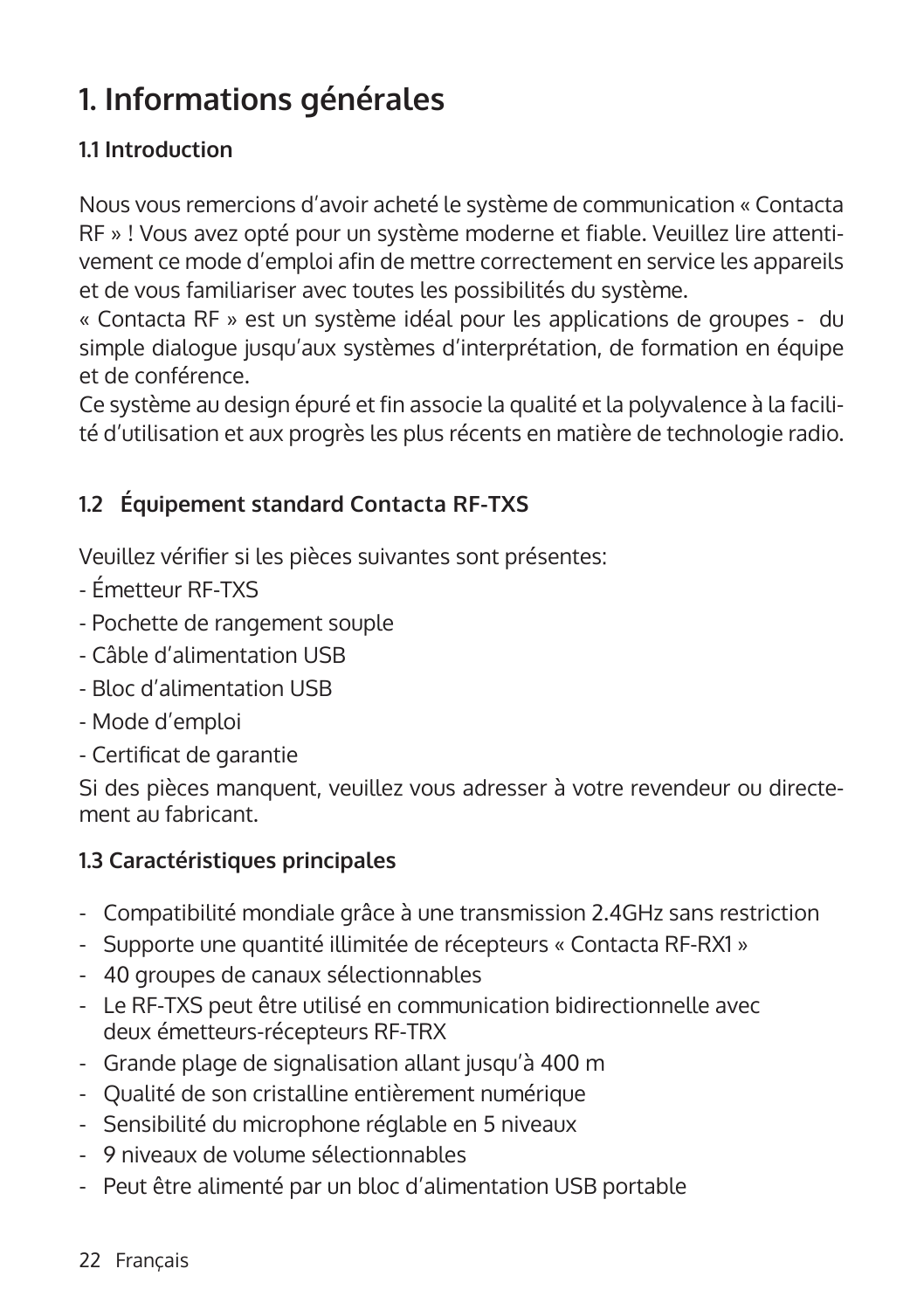## **1.4 Accessoires disponibles**

- RF-TRX Émetteur-récepteur
- RF-RX1 Récepteur
- RF-RXU Récepteur stéthoscopique

# **2. Contacta RF-TXS Émetteur**

## **2.1 Éléments et affichages**

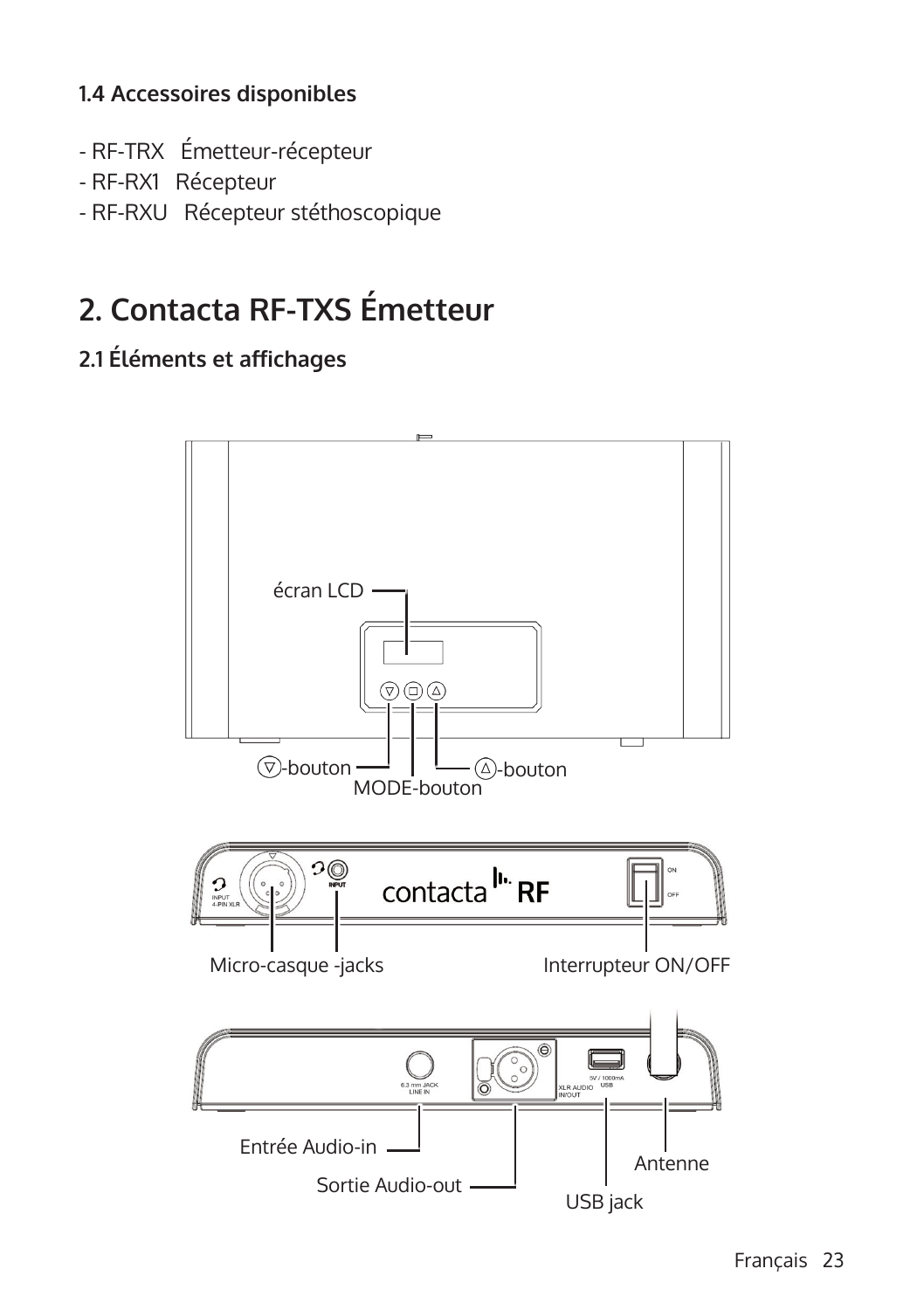# **3. Utilisation**

## **3.1 Mise en marche et arrêt**

Utilisez l'interrupteur ON / OFF pour allumer l'appareil. L'écran LCD éclairé indique le réglage de volume par défaut « VOL 03 ».



Utilisez de nouveau l'interrupteur ON / OFF pour éteindre l'appareil.

## **3.2 Sélectionner un groupe**

Allumez l'appareil et maintenez la touche MODE enfoncée durant 3 secondes. Le symbole « GRP » se met à clignoter sur l'écran LCD. Sélectionnez un numéro de groupe de 0 à 39 en utilisant les touches  $(2)$  et  $(7)$ . Après avoir sélectionné le groupe, attendez 3 secondes pour confirmer la sélection.

Les émetteurs et les récepteurs à connecter doivent être réglés sur le même numéro de groupe.

$$
\begin{bmatrix}\n\mathbf{r}_{\text{ref}} \\
\text{or} \\
\mathbf{r}_{\text{ref}}\n\end{bmatrix}\n\begin{bmatrix}\n\mathbf{r}_{\text{ref}} \\
\mathbf{r}_{\text{ref}}\n\end{bmatrix}
$$

## **3.3 Sélection de l'identifiant**

Au sein d'un groupe, chaque émetteur a besoin d'un identifiant différent compris entre « 00 » et « 99 ». Chaque groupe a impérativement besoin d'un émetteur avec l'identifiant Master « 00 », celui-ci devenant alors l'émetteur Master du groupe. Les champs « MASTER » et « TALK » s'affichent sur l'écran dès que l'identifiant est réglé sur « 00 ». Procédez comme suit pour régler l'identifiant : Lorsque l'appareil est allumé, maintenez la touche MODE enfoncée durant 3 secondes. Le symbole « GRP » se met à clignoter sur l'écran.



Appuyez à nouveau sur la touche MODE. Le symbole « ID » se met à clignoter.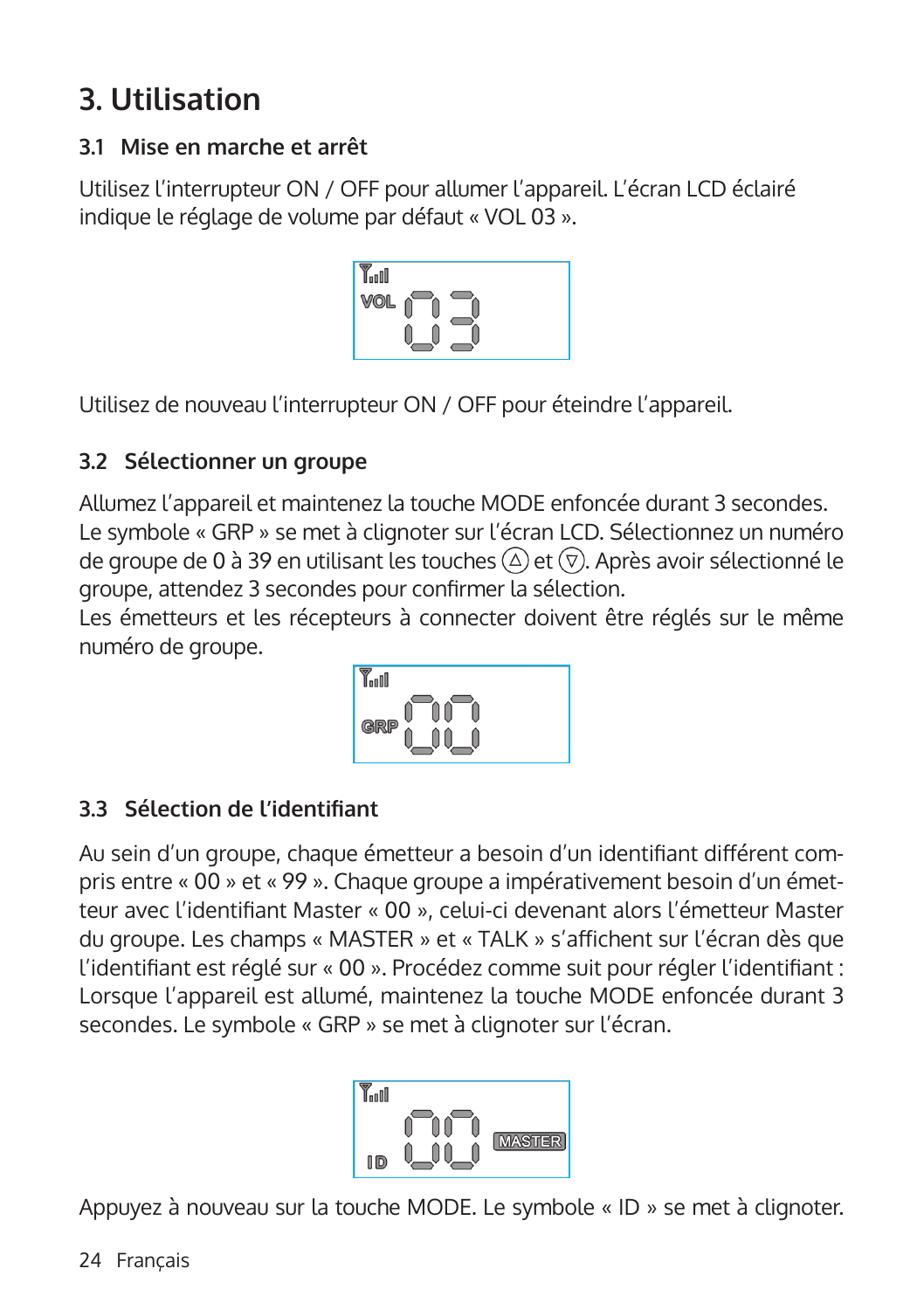Utilisez les touches $\textcircled{2}$  et  $\textcircled{7}$  -pour sélectionner un numéro d'identifiant compris entre « 00 » et « 99 », chaque numéro ne pouvant être attribué qu'une fois au sein d'un groupe. Après avoir sélectionné le numéro d'identifiant, attendez 3 secondes pour confirmer la sélection.



## **3.4 Réglage du volume**

Le volume peut être réglé sur 9 niveaux. Lorsque l'appareil est en marche, appuyez sur les touches  $\widehat{A}$  et  $\widehat{B}$  pour régler le volume entre 01 (faible) et 09 (fort).

$$
\begin{array}{c}\n\text{Total} \\
\text{VOL} \\
\text{IOL} \\
\text{IOL} \\
\text{IOL} \\
\text{IOL} \\
\text{IOL} \\
\text{IOL} \\
\text{IOL} \\
\text{IOL} \\
\text{IOL} \\
\text{IOL} \\
\text{IOL} \\
\text{IOL} \\
\text{IOL} \\
\text{IOL} \\
\text{IOL} \\
\text{IOL} \\
\text{IOL} \\
\text{IOL} \\
\text{IOL} \\
\text{IOL} \\
\text{IOL} \\
\text{IOL} \\
\text{IOL} \\
\text{IOL} \\
\text{IOL} \\
\text{IOL} \\
\text{IOL} \\
\text{IOL} \\
\text{IOL} \\
\text{IOL} \\
\text{IOL} \\
\text{IOL} \\
\text{IOL} \\
\text{IOL} \\
\text{IOL} \\
\text{IOL} \\
\text{IOL} \\
\text{IOL} \\
\text{IOL} \\
\text{IOL} \\
\text{IOL} \\
\text{IOL} \\
\text{IOL} \\
\text{IOL} \\
\text{IOL} \\
\text{IOL} \\
\text{IOL} \\
\text{IOL} \\
\text{IOL} \\
\text{IOL} \\
\text{IOL} \\
\text{IOL} \\
\text{IOL} \\
\text{IOL} \\
\text{IOL} \\
\text{IOL} \\
\text{IOL} \\
\text{IOL} \\
\text{IOL} \\
\text{IOL} \\
\text{IOL} \\
\text{IOL} \\
\text{IOL} \\
\text{IOL} \\
\text{IOL} \\
\text{IOL} \\
\text{IOL} \\
\text{IOL} \\
\text{IOL} \\
\text{IOL} \\
\text{IOL} \\
\text{IOL} \\
\text{IOL} \\
\text{IOL} \\
\text{IOL} \\
\text{IOL} \\
\text{IOL} \\
\text{IOL} \\
\text{IOL} \\
\text{IOL} \\
\text{IOL} \\
\text{IOL} \\
\text{IOL} \\
\text{IOL} \\
\text{IOL} \\
\text{IOL} \\
\text{IOL} \\
\text{IOL} \\
\text{IOL} \\
\text{IOL} \\
\text{IOL} \\
\text{IOL} \\
\text{IOL} \\
\text{IOL} \\
\text{IOL} \\
\text{IOL} \\
\text{IOL} \\
\text{IOL} \\
\text{IOL} \\
\text{IOL} \\
\text{IOL} \\
\text{IOL} \\
\text{IOL} \\
\text{IOL} \\
\text{IOL} \\
\text{I
$$

## **3.5 Marche/arrêt de la fonction de monitoring**

La fonction de monitoring permet à l'utilisateur d'entendre sa propre voix via le système. Procédez comme suit pour activer la fonction de monitoring : lorsque l'appareil est en marche, maintenez la touche MODE enfoncée durant 3 secondes. Le symbole « GRP » se met à clignoter sur l'écran.

Appuyez ensuite 2 fois sur la touche MODE. Le symbole « SO » clignote sur l'écran. À l'aide des touches  $\textcircled{2}$  et  $\textcircled{7}$ , sélectionnez le réglage « SO » pour activer la fonction de monitoring ou « SF » pour désactiver la fonction de monitoring. Après avoir sélectionné l'activation de la fonction de monitoring, attendez 3 secondes pour confirmer la sélection.



#### Remarque :

La fonction de monitoring est désactivée dans le réglage de base.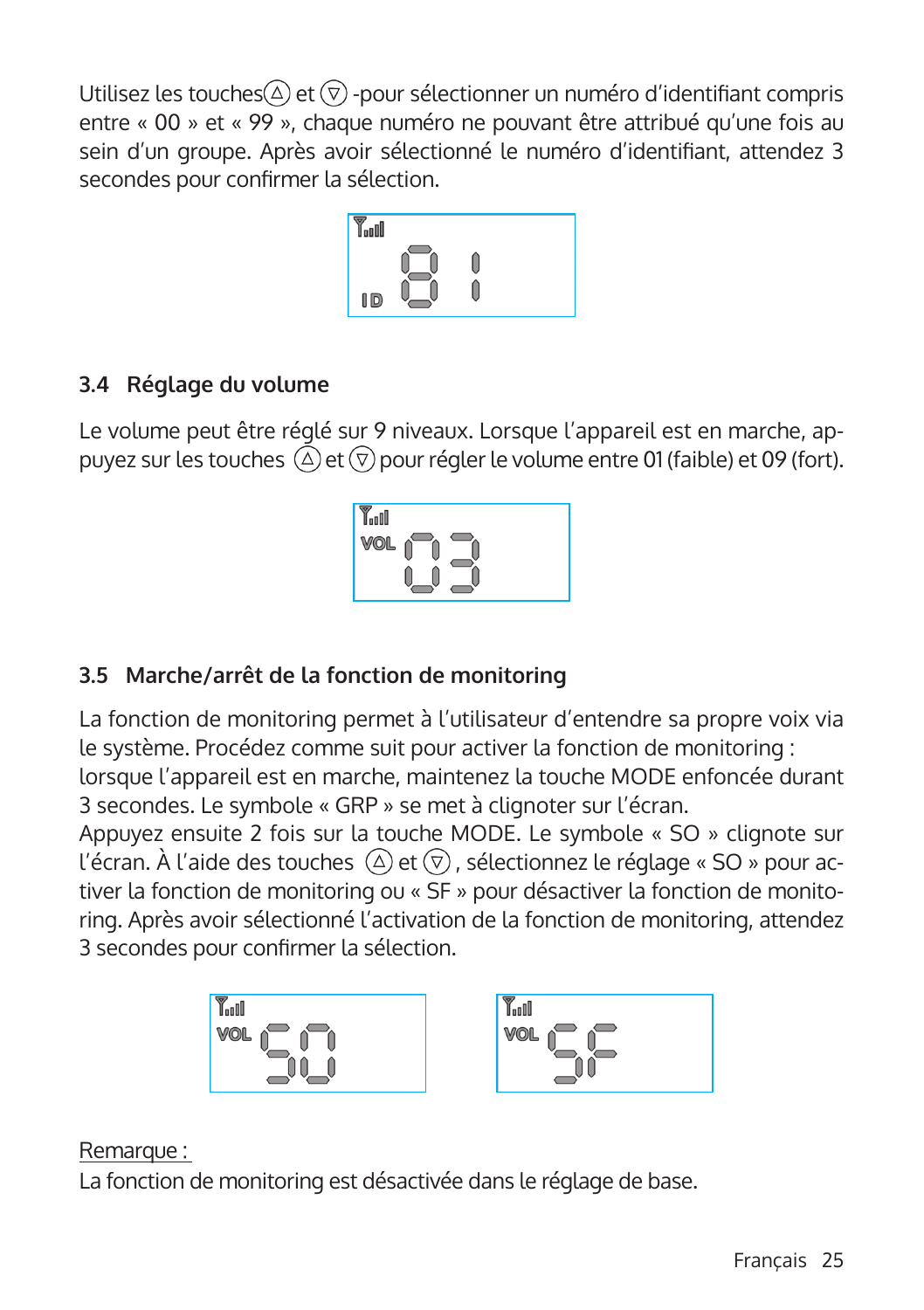## **3.6 Réglage du niveau du microphone**

La sensibilité du microphone peut être adaptée aux conditions ambiantes à l'aide de 5 niveaux :

pour cela, maintenez la touche MODE enfoncée durant 3 secondes lorsque l'appareil est en marche. Le symbole « GRP » se met à clignoter sur l'écran.

Appuyez ensuite 3 fois sur la touche MODE. Le symbole « C1 » clignote sur l'écran. À l'aide des touches  $\overline{A}$ ) et  $\overline{v}$ , sélectionnez ensuite un réglage de « C1 » (faible sensibilité) à « C5 » (forte sensibilité).





Remarque : Le réglage de base est « C3 ».

## **3.7 Niveau de base fort / faible**

Le niveau de base du volume peut être augmenté indépendamment du réglage du volume. Cela entraîne généralement une transmission radio plus forte pour les différents niveaux de volume - cela peut par exemple être utile lorsque l'environnement est très bruyant. Pour cela, maintenez la touche MODE enfoncée durant 3 secondes lorsque l'appareil est en marche. Le symbole « GRP » se met à clignoter sur l'écran. Appuyez ensuite 4 fois sur la touche MODE. À l'aide des touches  $\Omega$  et  $\overline{Q}$ , choisissez ensuite le réglage « UH » pour un niveau de base plus fort et « UL » pour un niveau de base normal. Après avoir sélectionné le niveau de base, attendez 3 secondes pour confirmer la sélection.



Remarque :

Remarque : Le réglage « UH » peut entraîner des bruits parasites et doit seulement être utilisé dans un environnement très bruyant. Nous recommandons donc d'utiliser le niveau de base « UL ».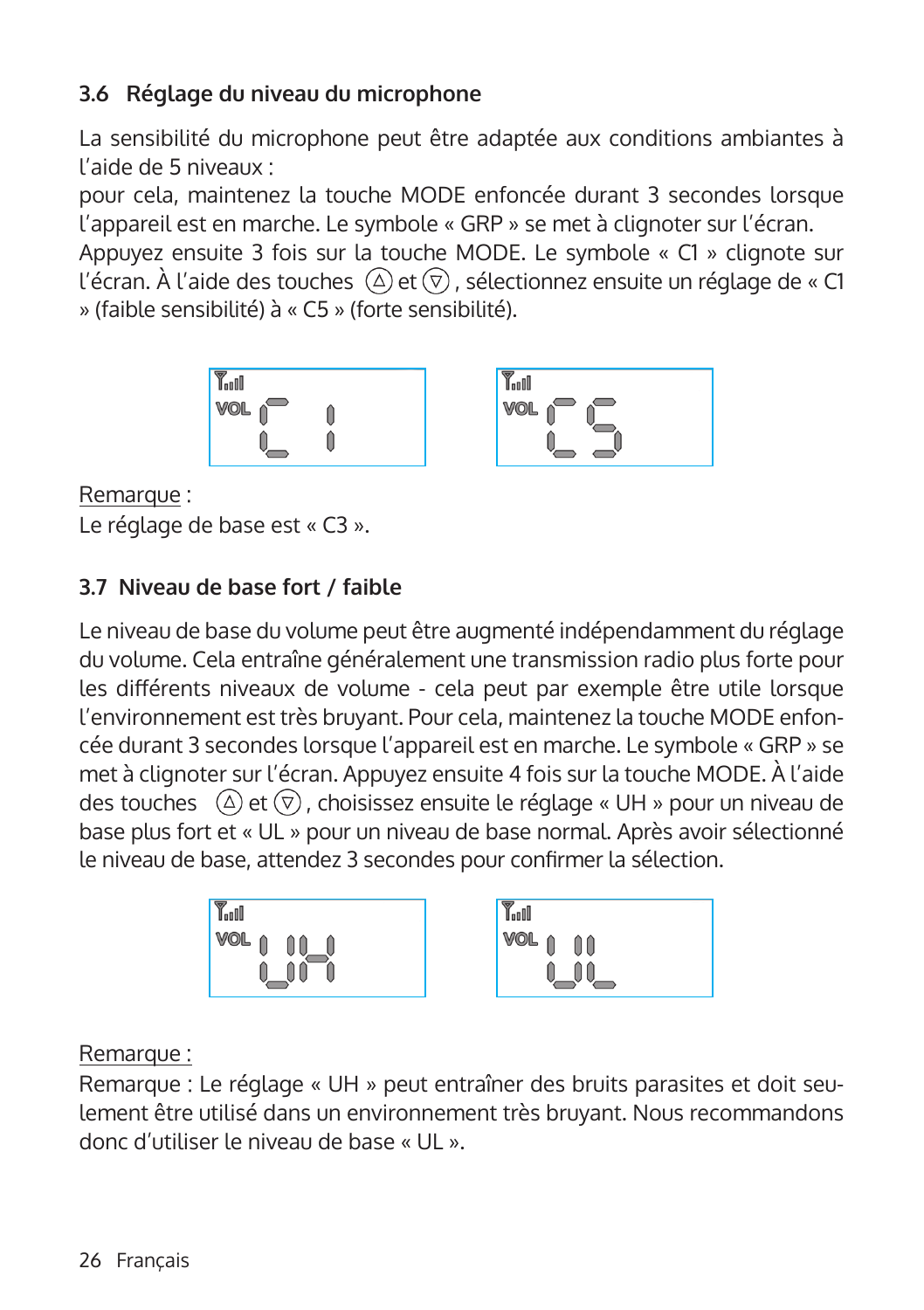#### **3.8 Alimentation USB**

L'émetteur est alimenté par la connexion USB. L'appareil peut être alimenté par un bloc d'alimentation USB ordinaire pour les téléphones mobiles et peut être utilisé de manière portable. Connectez le bloc d'alimentation au connecteur USB à l'arrière de l'appareil. La consommation d'énergie de l'appareil est d'env. 200 mA.

# **4. Applications**

# RF-TXS RF-RX1 लनग लनग लनम  $F = 14$ FFT. FFT.

## **4.1 Transmission avec TXS et réception avec RX1**

Une quantité illimitée de récepteurs RF-RX1 ou RF-RXU peut être utilisée pour recevoir la transmission du RF-TXS. Tous les appareils doivent être réglés sur le même numéro de groupe de canaux.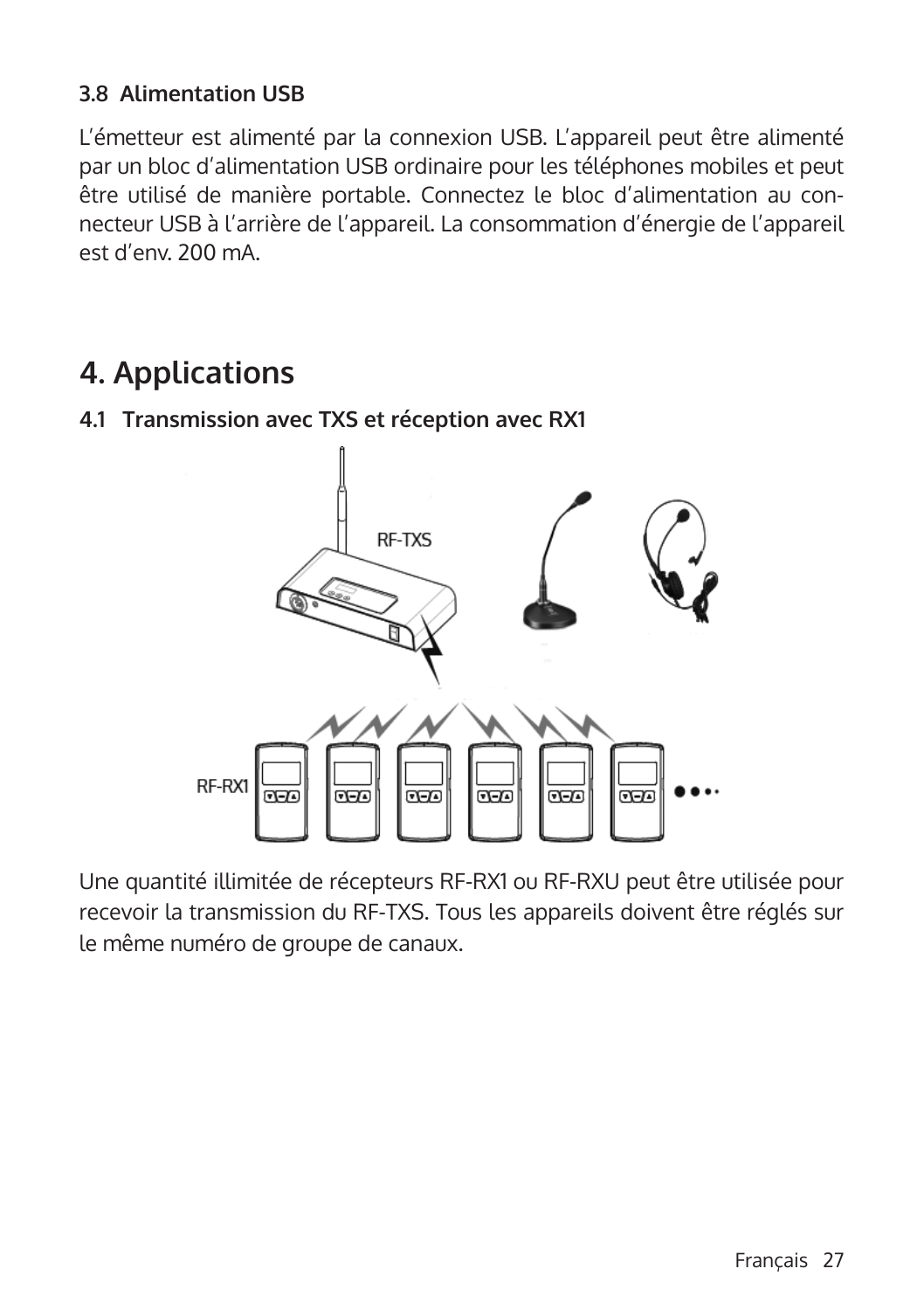**4.2 Communication bidirectionnelle avec l'émetteur RF-TXS et deux émetteurs-récepteurs RF-TRX**



Il est possible d'avoir une communication bidirectionnelle entre l'émetteur TXS et deux émetteurs-récepteurs RF-TRX. Tous les appareils doivent être réglés sur le même numéro de groupe de canaux et chaque appareil doit avoir son propre numéro d'identification, un seul dispositif ayant l'ID-maître « 00 ».

**4.3 Communication bidirectionnelle avec émetteur RF-TXS, deux émetteurs-récepteurs RF-TRX et récepteurs RF-RX-1** 



Il est possible d'avoir une communication bidirectionnelle entre l'émetteur TXS et deux émetteur-récepteurs RF-TRX. Une quantité illimitée de récepteurs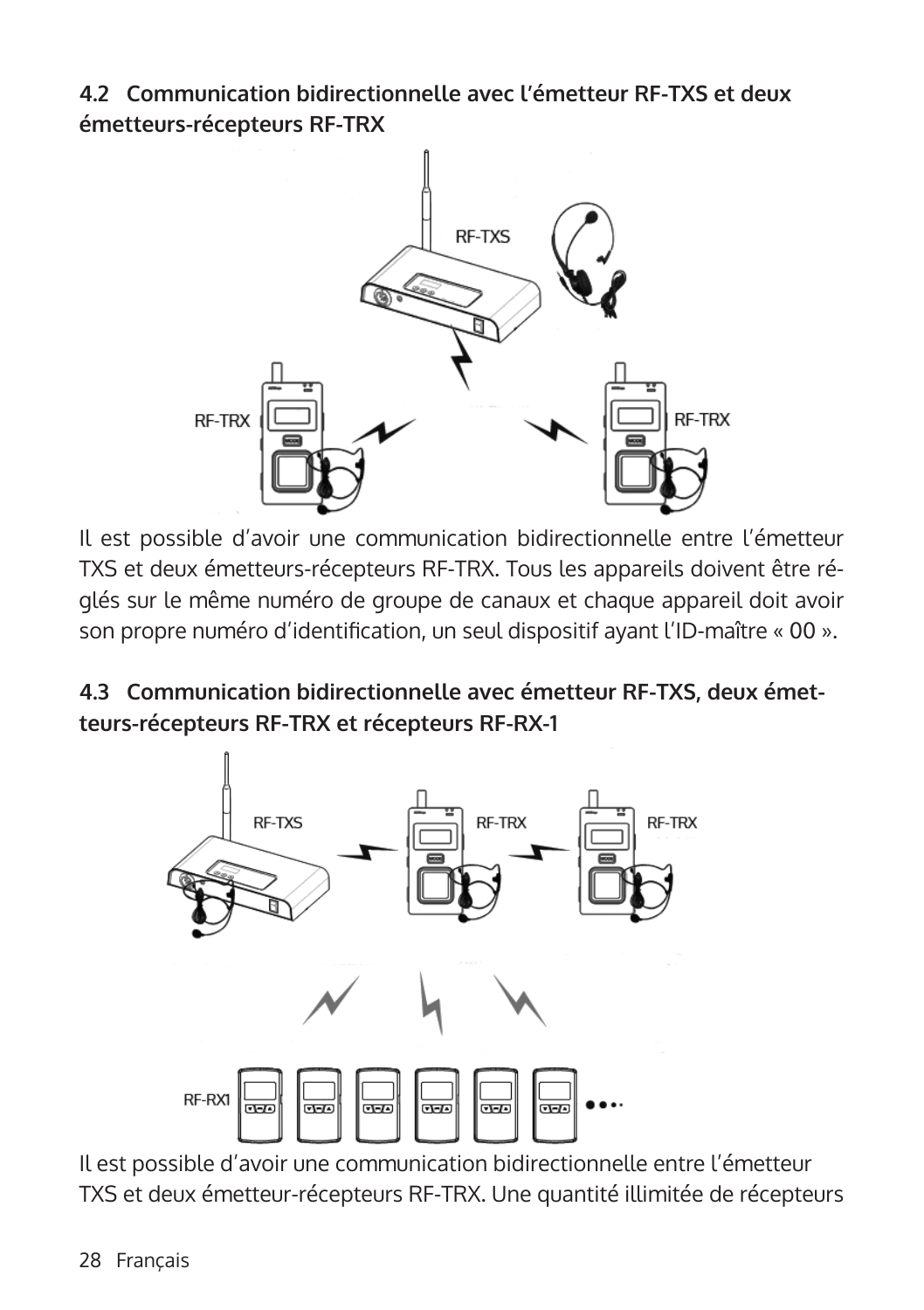RF-RX1 ou RF-TXU peut recevoir la transmission. Tous les périphériques doivent être réglés sur le même numéro de groupe de canaux et chaque dispositif émetteur doit avoir son propre numéro d'identification, avec un dispositif émetteur ayant l'ID-maître « 00 ».

## **4.4 Pin-configuration XLR**



 $1:$  GND  $2:MIC$ 3 : Speaker  $4:$  GND

4 pin XLR sur la face avant 3 pin XLR sur la face arrière



 $1:$  GND 2 : AUDIO IN 3 : AUDIO OUT

#### **5. Spécifications Contacta RF-TXS**

| Type d'appareil             | Emetteur fixe                                           |
|-----------------------------|---------------------------------------------------------|
| <b>Dimensions</b>           | $37 \times 230 \times 124$ mm (H $\times$ L $\times$ P) |
| Poids                       | 390 g                                                   |
| Type de fréquence           | ISM 2403 - 2480 MHz                                     |
| Mode d'émission             | ISM 2.4 GHz FSK modulation avec saut de<br>fréquence    |
| Puissance d'émission        | Maximum 10 mW                                           |
| Codec de voix               | 16bit / 8KHz                                            |
| Sensibilité RX              | $-95$ dBm                                               |
| Latence                     | $<$ 35 ms                                               |
| Débit                       | 2 Mbps                                                  |
| Bande passante de fréquence | 2 MHz                                                   |
| Alimentation                | USB 5V/DC/1A                                            |
| Consommation d'énergie      | 200 mA                                                  |
| Portée                      | jusqu'à 150 m                                           |
| Réponse en fréquence        | 50 Hz - 7 kHz                                           |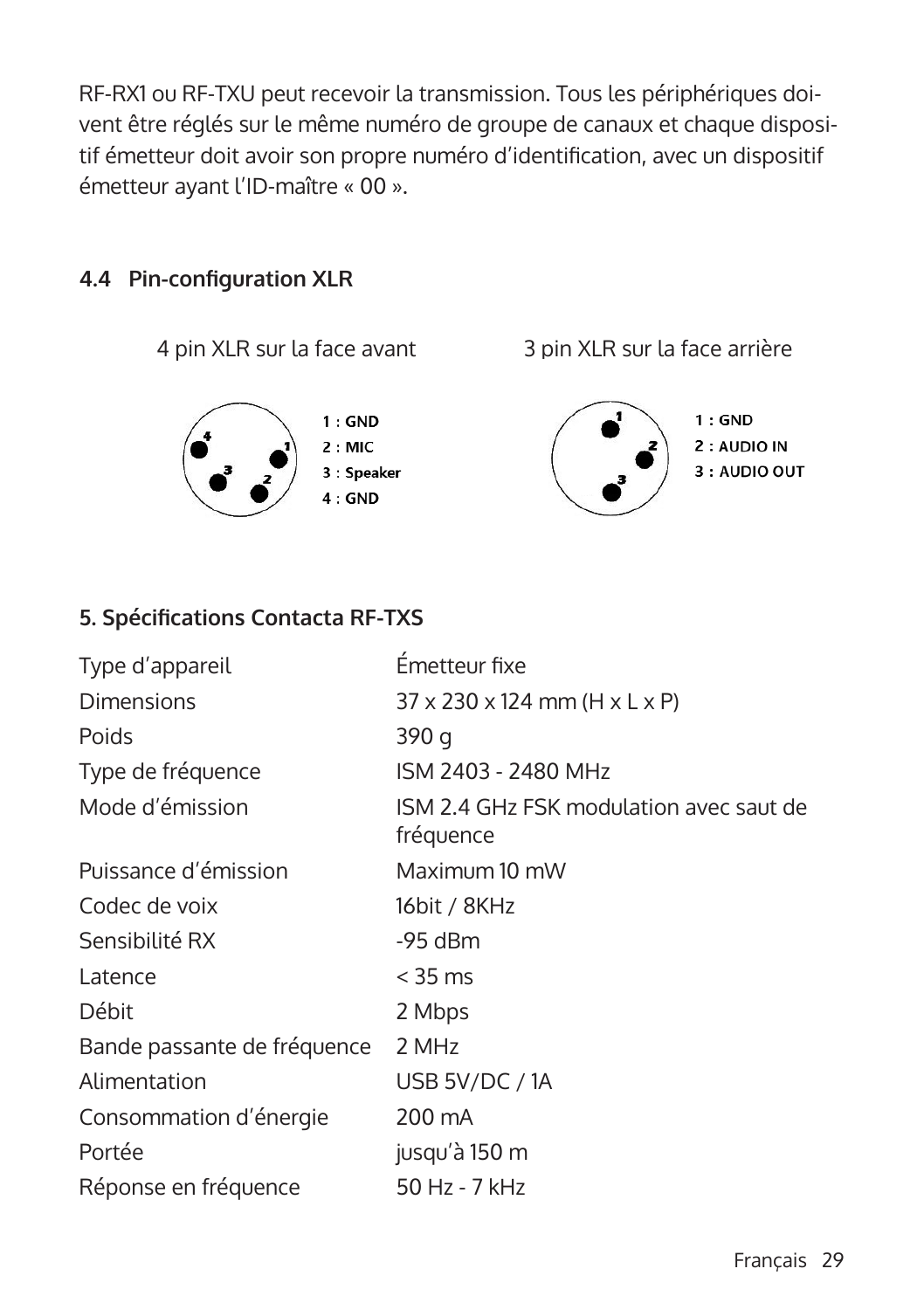# **6. Conformité**

Cet appareil est conforme aux exigences des directives communautaires cidessous :

RED Directive 2014/53/EU

EMC Directive 2014/30/EU

LVD Directive 2014/35/EU

RoHS Directive 2011/65/EU

WEEE Directive 2012/19/EU

 $\mathcal C$  $\epsilon$ 

La conformité avec les directives ci-dessus est attestée par le logo CE apposé sur l'appareil.

# **7. Maintenance et entretien**

Tous les appareils « Contacta RF » sont exempts de maintenance. S´il est sale, nettoyez-le avec un chiffon doux et légèrement humide. N´utilisez jamais d´alcool, de diluant ni d´autres solvants organiques. Veuillez s.v.p. ne pas exposer les appareils « Contacta RF » directement au soleil sur une période prolongée et les protéger en outre contre les températures élevées, l'humidité et les fortes vibrations mécaniques.

Les appareils n'est sont pas protégé contre les projections d'eau (Exception : RF-TRX).

Ne pas poser d'objet rempli d'un liquide, par exemple un vase, près de l'appareil. De même, ne pas poser près de l'appareil une source de combustion comme par exemple une bougie allumée.

# **8. Garantie**

Tous les appareils « Contacta RF » sont très fiables.

Si en dépit d'un montage et d'un emploi corrects, des dysfonctionnements apparaissaient, veuillez contacter votre vendeur spécialisé ou vous adresser directement au fabricant. La garantie comprend la réparation gratuite y compris la réexpédition. Nous recommandons de renvoyer l'appareil dans son emballage d'origine. Ne le jetez donc pas. Cette garantie ne s'applique pas pour des dommages occasionnés par une mauvaise manipulation ou encore des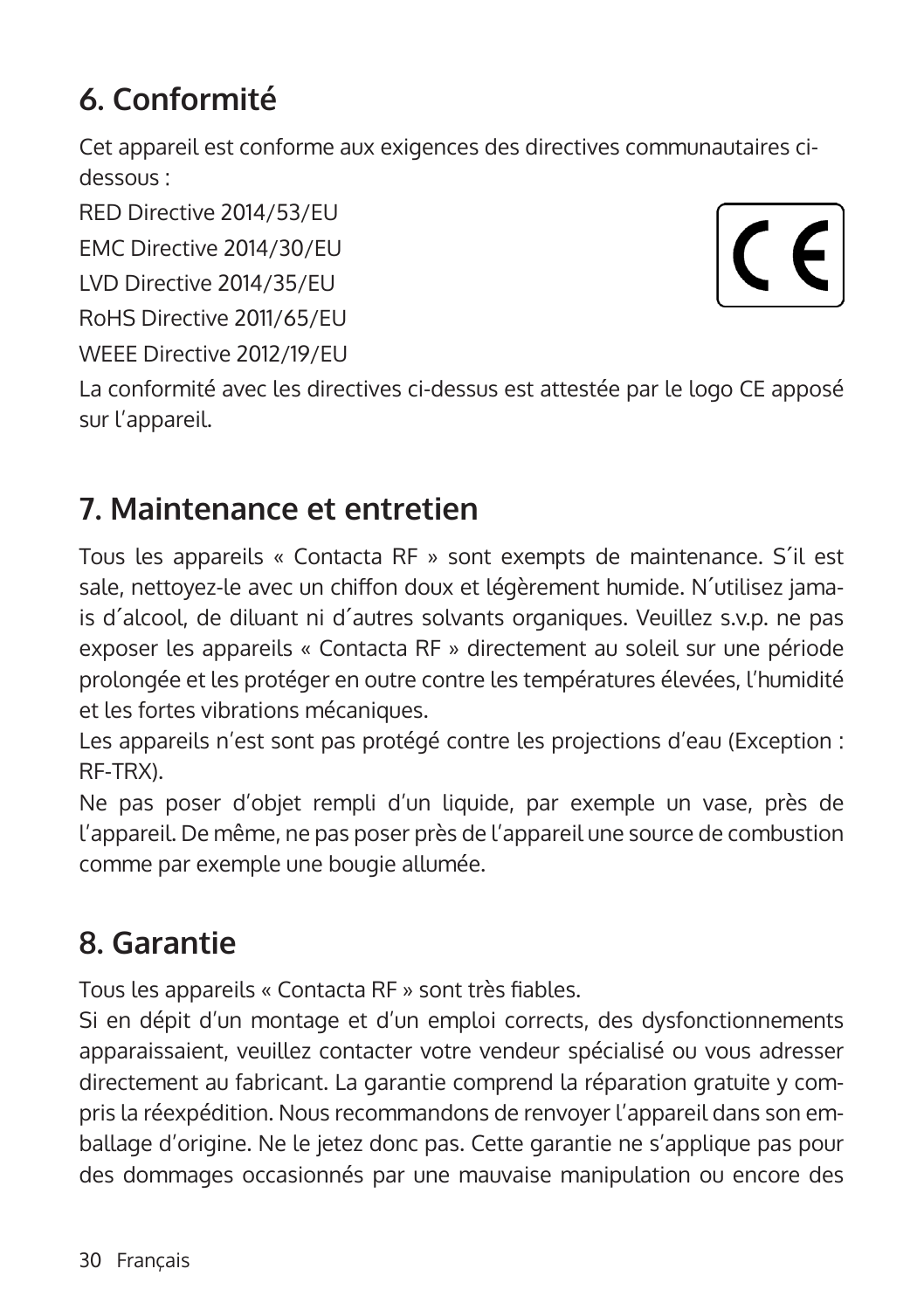tentatives de réparation par des personnes non autorisées (endommagement ducachet signalétique de l'appareil).

Les réparations sous garantie ne sont exécutées qu'après réception du coupon de garantie dûment rempli ou d'une copie de la facture ou du ticket de caisse du certificat.

**Le numéro de l'appareil doit être indiqué dans tous les cas.**



**Gestion** des déchets électriques et électroniques (dans les pays de l'Union européenne et dans les autres pays européens disposant d'un système de collecte distinct pour cette classe de déchets). Le symbole sur le produit ou l'emballage indique que ce produit ne doit pas être jeté comme les déchets ménagers ordinaires, mais apporté à un point de collecte pour le recyclage des déchets électriques et électroniques.

En respectant ces règles pour votre équipement usagé, vous apportez une contribution importante à la protection de l'environnement et de votre santé.

Le non-respect de ces règles pour votre équipement usagé constitue une atteinte à l'environnement et une menace pour votre santé. Le recyclage des matériaux contribue à réduire la quantité de matières premières utilisées. Pour en savoir plus sur le recyclage de ce produit, veuillez contacter les autorités locales compétentes, votre mairie ou le magasin où vous avez effectué votre achat.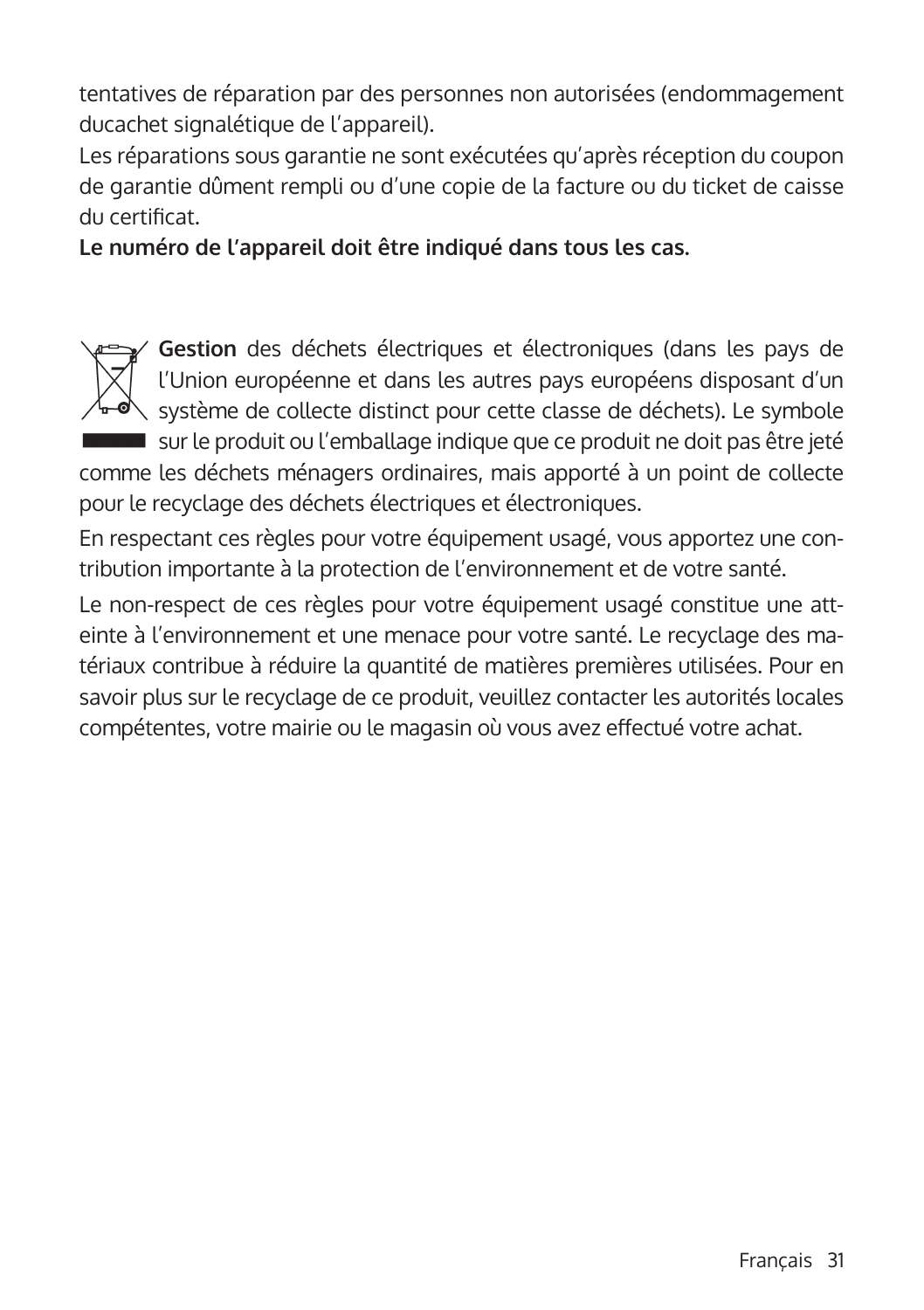# **1. Algemene informatie**

## **1.1 Inleiding**

Hartelijk dank voor uw aankoop van het Contacta RF communicatiesysteem! U heeft gekozen voor een modern en betrouwbaar systeem. Lees deze handleiding zorgvuldig door om het apparaat op de juiste wijze in te kunnen stellen en om bekend te geraken met alle functies van het systeem.

Contacta RF is een ideaal systeem voor groepstoepassingen – variërend van eenvoudige dialoogsystemen tot tolk-, cursus- en congressystemen.

Met zijn slanke en lichte ontwerp combineert het systeem kwaliteit en veelzijdigheid met gebruiksgemak en de modernste radiotechnologie.

## **1.2 Leveringsomvang Contacta RF-TXS**

Controleer of alle volgende onderdelen zijn bijgesloten:

- Contacta RF-TXS
- Opslag Zachte koffers
- USB-Stroomkabel
- USB-PSU
- Gebruiksaanwijzing
- Garantiekaart

Neem indien er onderdelen ontbreken contact op met uw dealer of met de fabrikant.

#### **1.3 Belangrijkste functies**

- Wereldwijd bruikbare 2,4 GHz transmissie
- Wireless leveren een onbeperkt aantal mobiele ontvangers RF-RX1 en RF-**RXII**
- 40 verschillende selecteerbare groepen
- Twee RF-TRX verzenden / ontvangen units kan bidirectioneel met de RF-TSX bediende.
- Lange bereik tot 400 m
- Volledig digitale kristalhelder geluid
- Gevoeligheid van de microfoon in 5 stappen instelbaar
- 9 volumeniveaus
- Kan een mobiele USB batterij te bedienen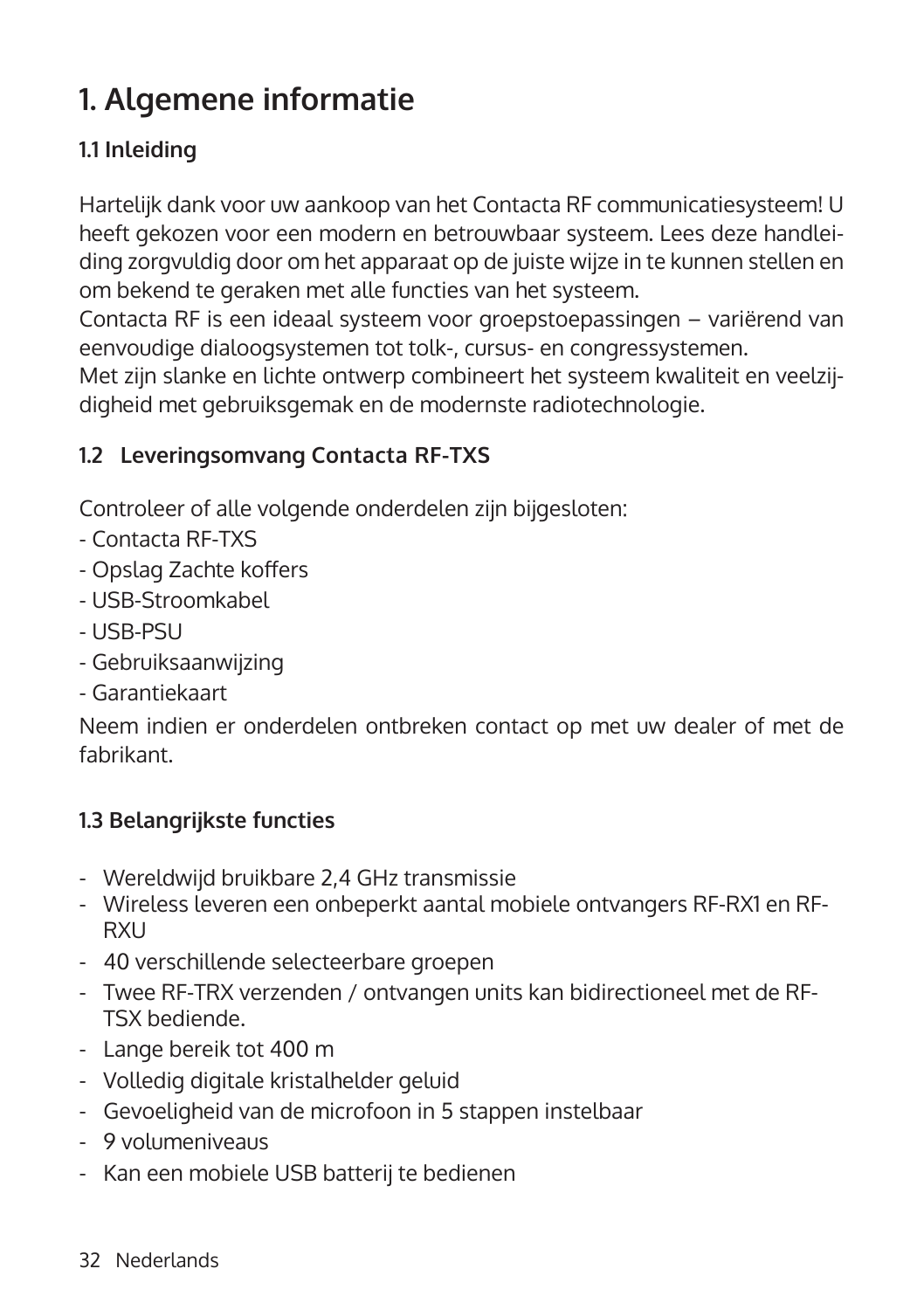#### **1.4 Verkrijgbare toebehoren**

- RF-TRX Transceiver
- RF-RX1 Ontvanger
- RF-RXU Kinbeugelontvanger

# **2. Contacta RF-TXS Sender**

#### **2.1 Bedieningsknoppen en displays**

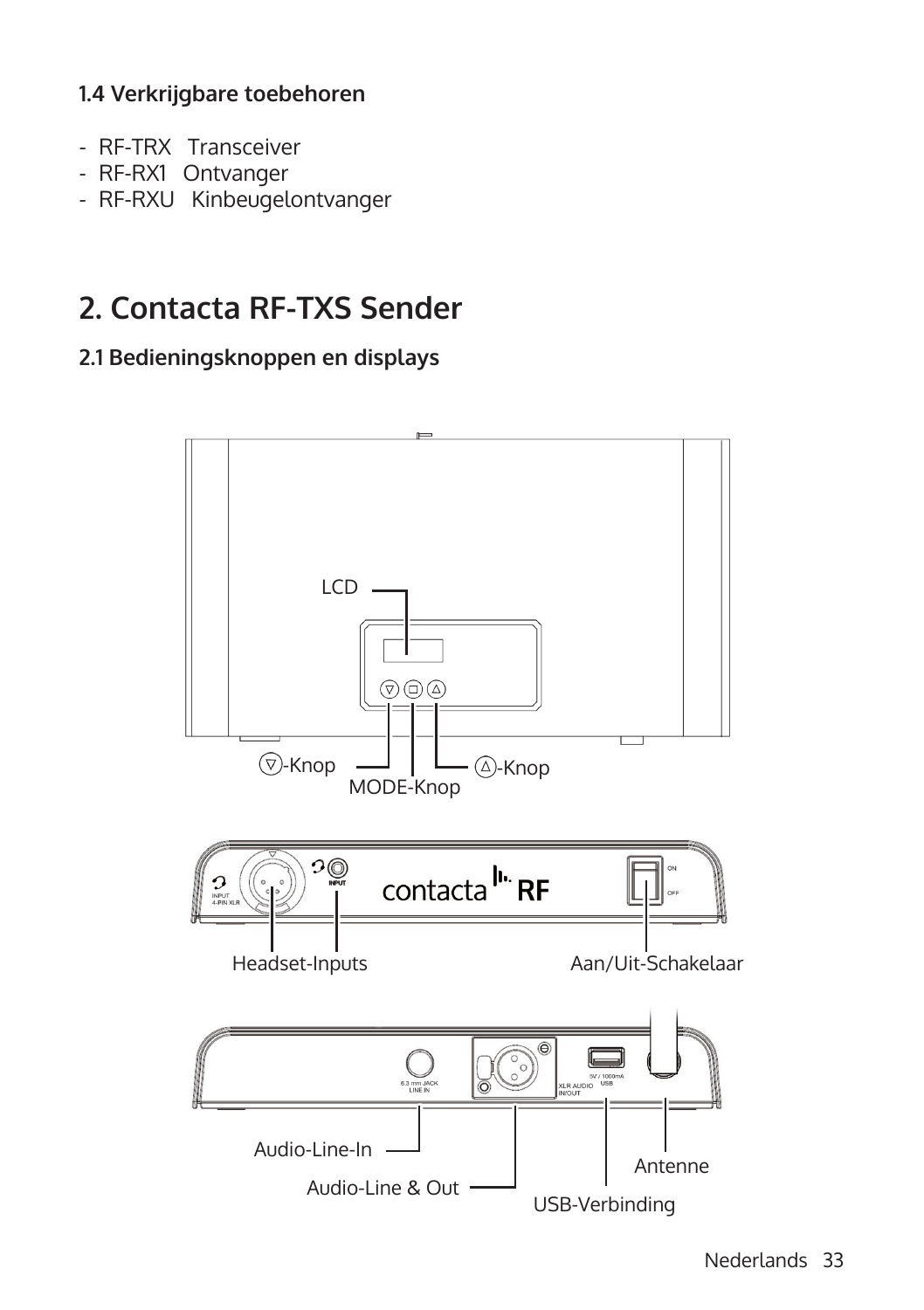# **3. Gebruiksaanwijzing**

## **3.1 AAN/UIT-knop**

Duw de aan/uit-schakelar omhoog om het apparaat in te schakelen. De display wordt verlicht en het standaard volumeniveau »VOL 03« wordt weergegeven.



Doe het volgende om het apparaat na gebruik uit te schakelen: Duw de aan/ uit-schakelaar weer omlaag.

#### **3.2 Groepsselectie**

Schakel het apparaat in en druk gedurende 3 seconden op de MODE-knop. Het symbool »GRP« op de display begint te knipperen. Selecteer een groepsnummer van uw keuze tussen »00« en »39« door te drukken op de knoppen $(\triangle)$ en  $\overline{v}$ . Wacht na het maken van een keuze 3 seconden om het geselecteerde groepsnummer in te stellen.

Zenders en ontvangers moeten worden ingesteld op hetzelfde groepsnummer om met elkaar te kunnen communiceren.



## **3.3 ID-selectie**

Binnen een groep moet elke zender een verschillend ID hebben, van »00« tot »99«. Elke groep moet een zender ingesteld hebben op de master-ID »00«, wat deze definieert als de hoofdzender (master) van de groep. In dit geval worden »MASTER« en »TALK« weergegeven op de display. Ga als volgt te werk om het ID in te stellen:

Houd op het ingeschakelde apparaat gedurende 3 seconden de MODE-knop ingedrukt. Het symbool »GRP« op de display gaat knipperen.

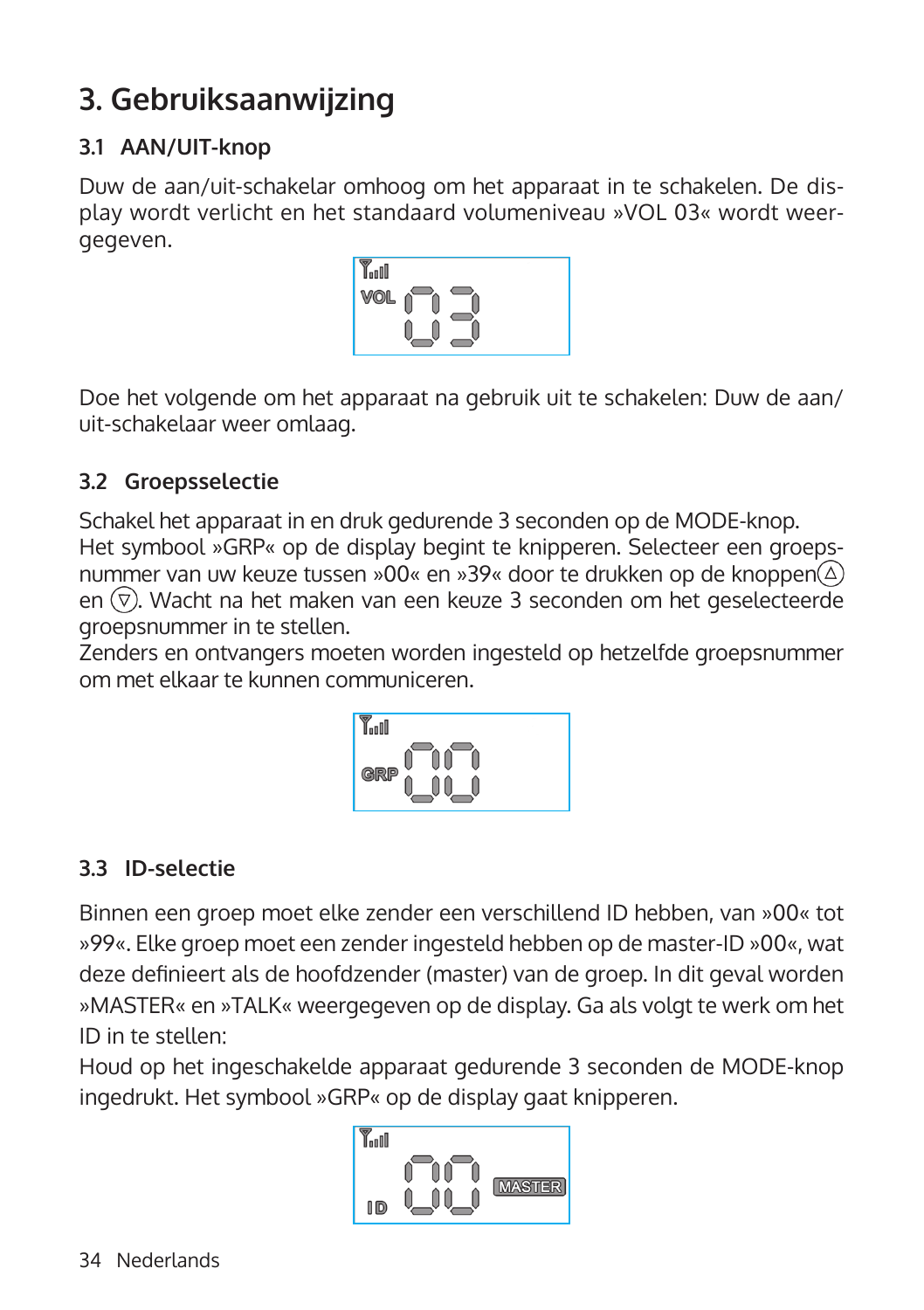Druk nogmaals op de MODE-knop. Het symbool »ID« begint te knipperen. Selecteer met behulp van de knoppen  $\textcircled{a}$  en  $\textcircled{r}$  een ID van 00 tot 99, en zorg er daarbij voor dat elk apparaat binnen de groep zijn eigen nummer heeft. Wacht na het maken van een keuze 3 seconden om het gekozen ID-nummer in te stellen.



## **3.4 Volume omhoog / omlaag**

Het volume kan op 9 niveaus worden ingesteld. Druk op het opgestarte apparaat op de  $\overline{a}$ ) en  $\overline{v}$  –knoppen om het gewenste volume in te stellen tussen 01 (laag) en 09 (hoog).



## **3.5 Monitorfunctie aan / uit**

De monitorfunctie stelt u in staat uw eigen stem via het systeem te horen. Ga als volgt te werk als u de monitorfunctie wenst in te schakelen:

Houd op het ingeschakelde apparaat gedurende 3 seconden de MODE-knop ingedrukt. Het symbool »GRP« op de display begint te knipperen.

Druk twee maal op de MODE-knop. Het »SO«-symbool op de display knippert. Selecteer door gebruik te maken van de  $(\triangle)$  en  $(\nabla)$ -knoppen »SO« om de monitorfunctie te activeren of SF om deze te deactiveren. Wacht na het maken van een keuze 3 seconden om de geselecteerde functie in te stellen.





#### Let op:

De standaardinstelling is »SF« (monitorfunctie gedeactiveerd).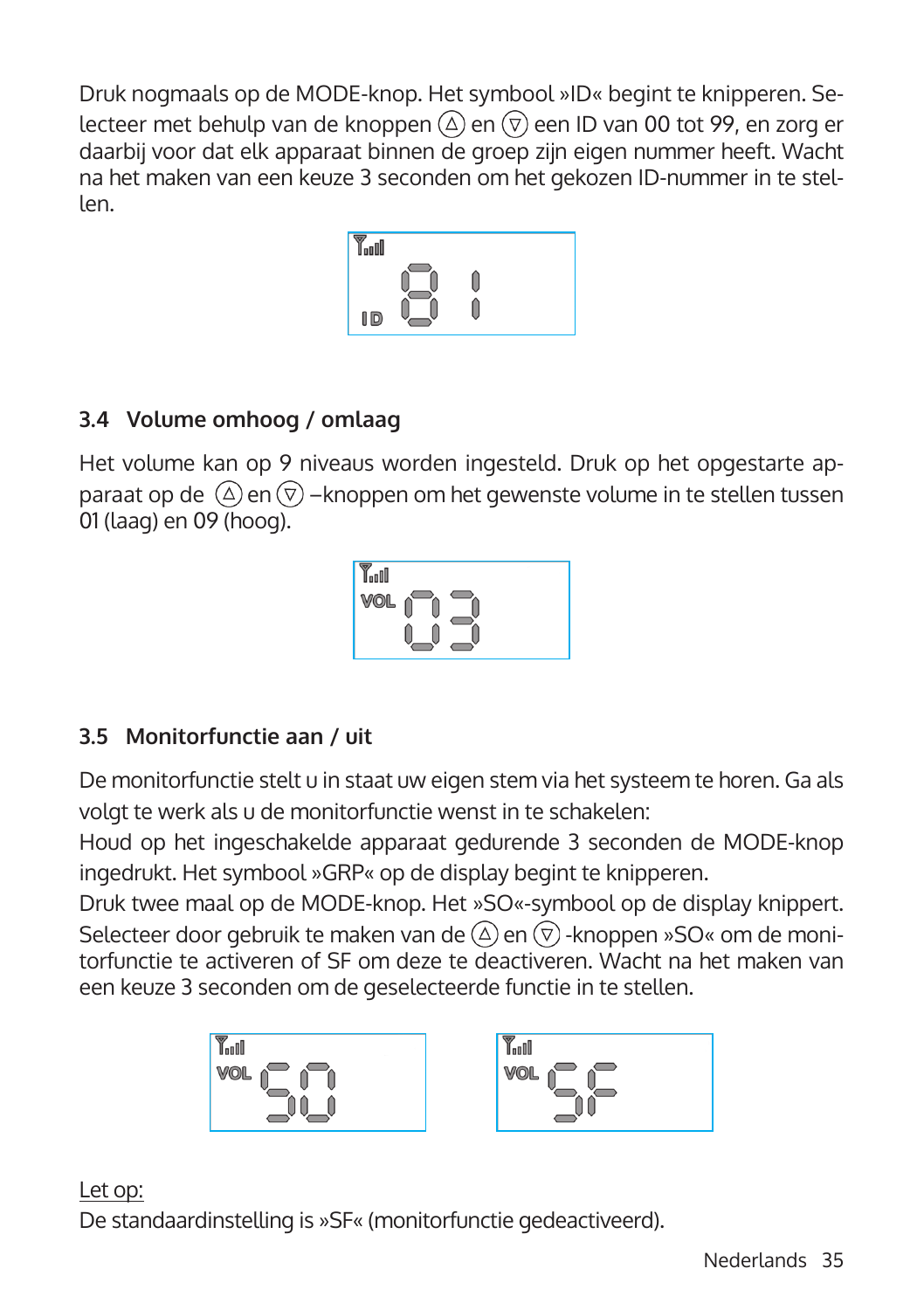## **3.6 Microfoongevoeligheid**

De microfoongevoeligheid kan worden ingesteld op 5 standen, afhankelijk van de omgevingsvereisten:

Houd op het ingeschakelde apparaat gedurende 3 seconden de MODE-knop ingedrukt. Het symbool »GRP« op de display begint te knipperen.

Druk drie maal op de MODE-knop. Het »C1« -symbool op de display knippert. Door gebruik te maken van de knoppen  $\textcircled{2}$  en  $\textcircled{7}$  kunt u een keuze maken tussen C1 (lage gevoeligheid) en C5 (hoge gevoeligheid).

$$
\begin{array}{c}\n\text{Total} \\
\text{VOL} \\
\text{I} \\
\text{OOL} \\
\text{O} \\
\text{O} \\
\text{O} \\
\text{O} \\
\text{O} \\
\text{O} \\
\text{O} \\
\text{O} \\
\text{O} \\
\text{O} \\
\text{O} \\
\text{O} \\
\text{O} \\
\text{O} \\
\text{O} \\
\text{O} \\
\text{O} \\
\text{O} \\
\text{O} \\
\text{O} \\
\text{O} \\
\text{O} \\
\text{O} \\
\text{O} \\
\text{O} \\
\text{O} \\
\text{O} \\
\text{O} \\
\text{O} \\
\text{O} \\
\text{O} \\
\text{O} \\
\text{O} \\
\text{O} \\
\text{O} \\
\text{O} \\
\text{O} \\
\text{O} \\
\text{O} \\
\text{O} \\
\text{O} \\
\text{O} \\
\text{O} \\
\text{O} \\
\text{O} \\
\text{O} \\
\text{O} \\
\text{O} \\
\text{O} \\
\text{O} \\
\text{O} \\
\text{O} \\
\text{O} \\
\text{O} \\
\text{O} \\
\text{O} \\
\text{O} \\
\text{O} \\
\text{O} \\
\text{O} \\
\text{O} \\
\text{O} \\
\text{O} \\
\text{O} \\
\text{O} \\
\text{O} \\
\text{O} \\
\text{O} \\
\text{O} \\
\text{O} \\
\text{O} \\
\text{O} \\
\text{O} \\
\text{O} \\
\text{O} \\
\text{O} \\
\text{O} \\
\text{O} \\
\text{O} \\
\text{O} \\
\text{O} \\
\text{O} \\
\text{O} \\
\text{O} \\
\text{O} \\
\text{O} \\
\text{O} \\
\text{O} \\
\text{O} \\
\text{O} \\
\text{O} \\
\text{O} \\
\text{O} \\
\text{O} \\
\text{O} \\
\text{O} \\
\text{O} \\
\text{O} \\
\text{O} \\
\text{O} \\
\text{O} \\
\text{O} \\
\text{O} \\
\text{O} \\
\text{O} \\
\text{O} \\
\text{O} \\
\text{O} \\
\text{O} \\
\text{O} \\
\text{O} \\
\text{O} \\
\text{O} \\
\text{O} \\
\text{O} \\
\text{O} \\
\text{O} \\
\text{O} \\
\text{O} \\
\text{O} \\
\text{O} \\
$$

| Y.ul<br>VOL |  |  |
|-------------|--|--|
|             |  |  |

Let op: De standaardinstelling is C3.

## **3.7 Audio-uitgangssignaal hoog / laag**

Naast de volumeregeling kan het basisniveau van het audio-uitgangssignaal worden ingesteld. Een hoger audio-uitgangssignaal verhoogt het maximumvolume – dit kan vereist zijn in lawaaiige omgevingen.

Houd op het ingeschakelde apparaat gedurende 3 seconden de MODE-knop ingedrukt. Het symbool »GRP« op de display begint te knipperen.

Druk vier maal op de MODE-knop. Het »UH«-symbool wordt weergegeven op de display. Met behulp van de  $(\overline{\triangle})$  en  $(\overline{\triangledown})$  -knoppen selecteert u UH (hoog uitgangssignaal) of UL (normaal uitgangssignaal). Wacht na het maken van een keuze 3 seconden om het geselecteerde signaalniveau in te stellen.



Let op: Het selecteren van »UH« kan witte ruis veroorzaken, en dient alleen te worden gebruikt in luidruchtige omgevingen. Wij bevelen de standaardinstelling »UL« aan.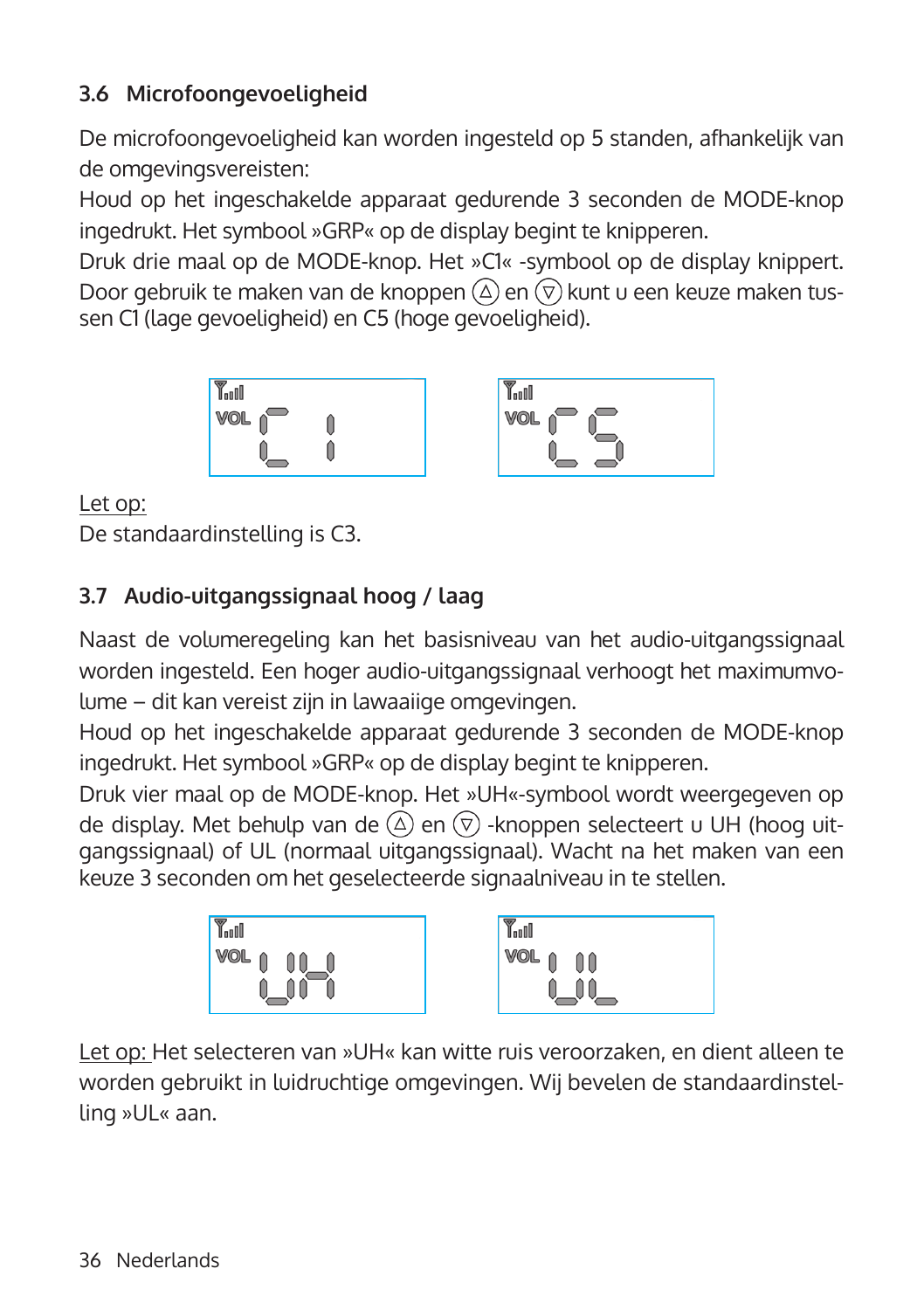#### **3.8 Voeding**

De zender wordt gevoed via de USB-aansluiting. Het apparaat kan worden aangedreven door een gewone USB aggregaat voor mobiele telefoons en kan hierdoor worden gebruikt in een draagbare manier. Sluit de powerpack aan op de USB-aansluiting op de achterkant van de apparaat. Het stroomverbruik van het apparaat is ongeveer 200mA.

# **4. Toepassingen**



#### **4.1 Verzenden met TXS en ontvangen met RF-RX1**

Er kan een onbeperkt aantal RF-RX1 of RF-RXU ontvangers worden gebruikt om het signaal van de TXS ontvangen. Alle apparaten moeten worden ingesteld op hetzelfde kanaal groepsnummer.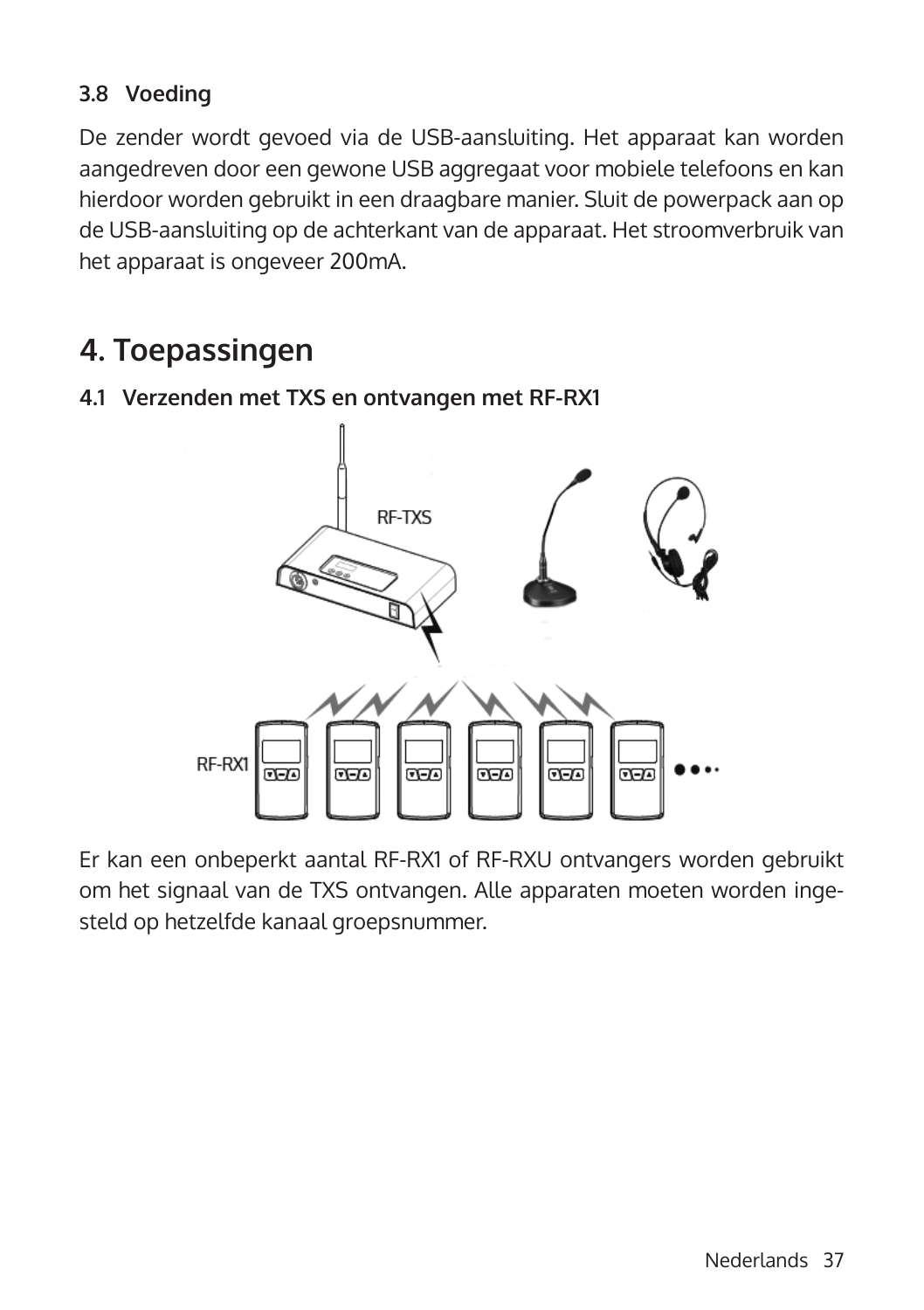**4.2 Twee-weg communicatie met de zender RF-TXS en twee RF-TRX zend-ontvangers**



Het is mogelijk om een tweerichtingscommunicatie tussen de RF-TXS zender en twee RF-TRX ontvangers hebben. Alle apparaten moeten worden ingesteld op hetzelfde kanaal groepsnummer en elk apparaat moet zijn eigen ID-nummer hebben, waarvan één apparaat met de master-ID »00«.

**4.3 Twee-weg communicatie met de zender RF-TXS, twee RF-TRX zend-ontvangers en RF-RX1-ontvangers**



Het is mogelijk om een tweerichtingscommunicatie te hebben tussen de TXS zender en twee RF-TRX zend-ontvangers. Een onbeperkt aantal RF-RX1 of RF-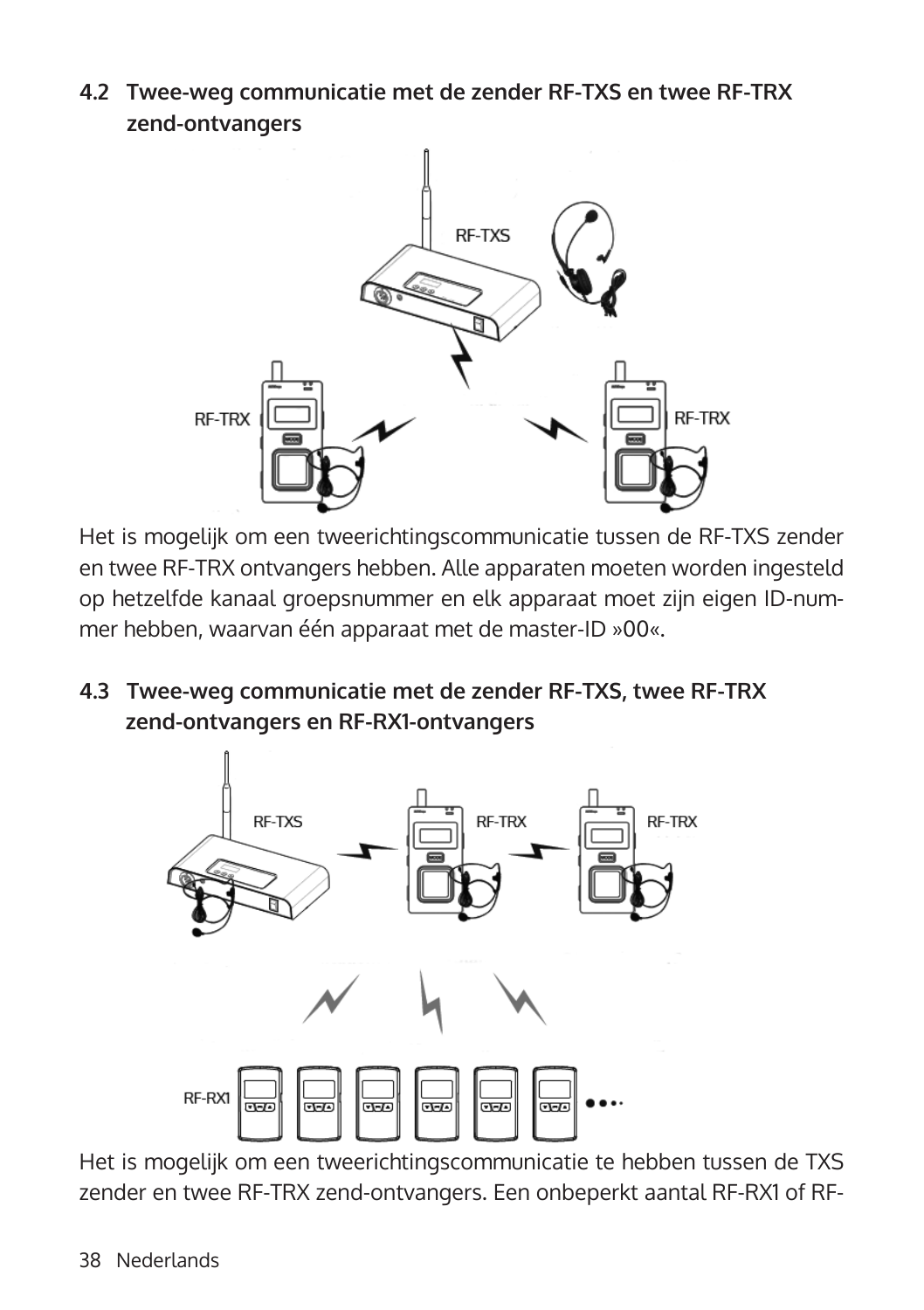RXU ontvangers kan het signaal ontvangen. Alle apparaten moeten worden ingesteld op hetzelfde kanaal groepsnummer en elke zender moet zijn eigen ID-nummer hebben, waarvan één zender de master-ID »00« heeft.

#### **4.4 Pin-layout XLR**



#### **5. Specificaions Contacta RF-TXS**

| $37 \times 230 \times 124$ mm (H $\times$ B $\times$ T) |
|---------------------------------------------------------|
|                                                         |
| 390 g                                                   |
| ISM 2403 - 2480 MHz                                     |
| ISM 2.4 GHz FSK Modulatie met hopping                   |
| $10 \text{ mW}$                                         |
| 16bit / 8 KHz                                           |
| -95 dBm                                                 |
| $<$ 35 ms                                               |
| 2 Mbps                                                  |
| 2 MHz                                                   |
| USB 5V/DC / 1A                                          |
| 200 mA                                                  |
| tot $150 \text{ m}$                                     |
| 50 Hz - 7 kHz                                           |
|                                                         |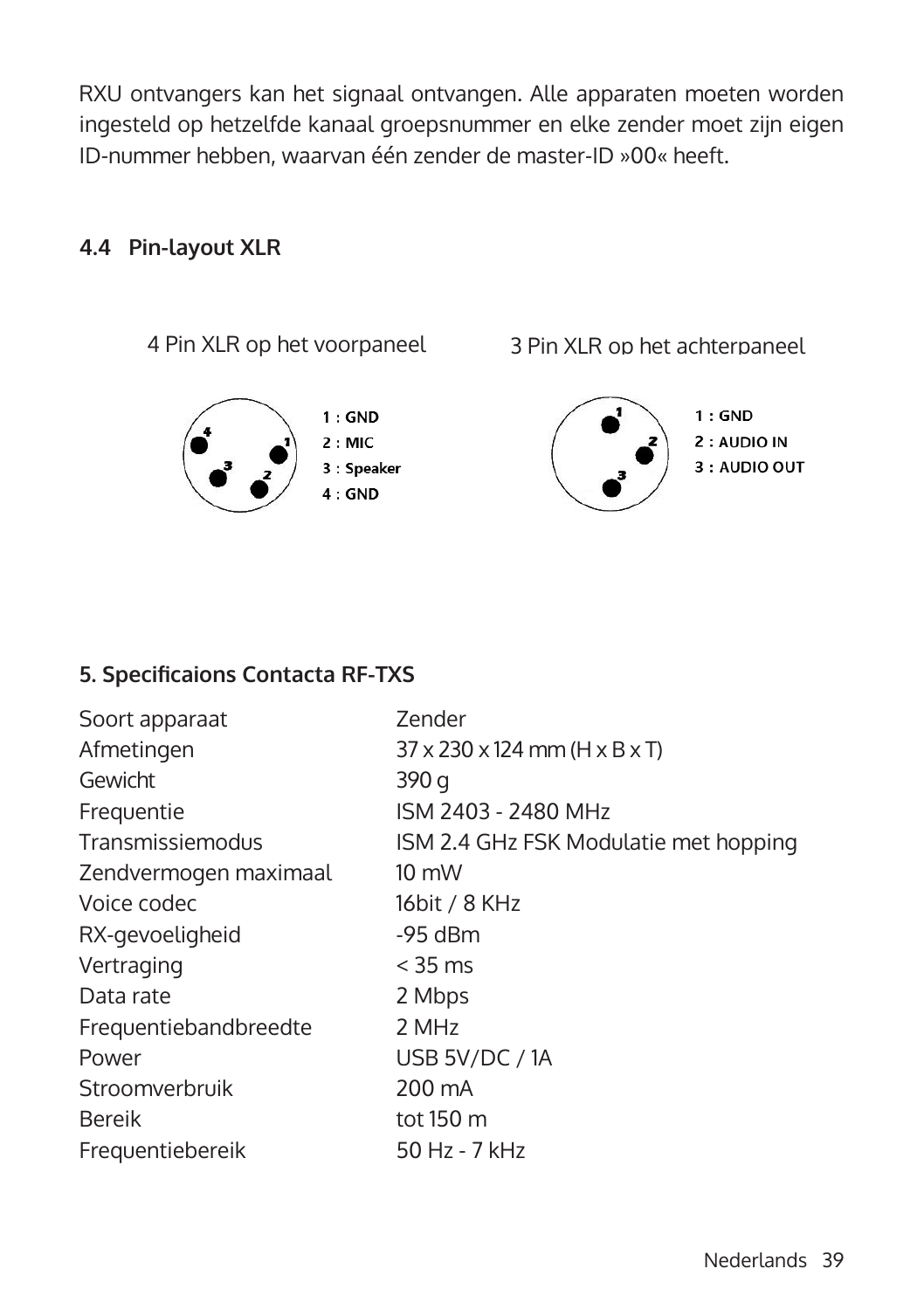# **6. Conformiteit**

Dit apparaat voldoet aan de eisen van de volgende EU-richtlijnen:

RED Richtlijn 2014/53/EU

EMC Richtlijn 2014/30/EU

LVD Richtlijn 2014/35/EU

RoHS Richtlijn 2011/65/EU

WEEE Richtlijn 2012/19/EU

 $\epsilon$ 

De conformiteit met de voornoemde richtlijnen wordt bevestigd door het CEteken op het apparaat.

# **7. Onderhoud en verzorging**

Alle »Contacta RF«-apparaten zijn onderhoudsvrij.

Wanneer het apparaat vuil is, hoeft u het enkel met een zachte, vochtige doek te reinigen. Gebruik nooit alcohol, verdunner of andere organische oplosmiddelen.

»Contacta RF«-apparaten mogen niet gedurende langere tijd blootgesteld worden aan directe zonnestralen en moeten daarnaast beschermd worden tegen grote hitte, vocht of sterke mechanische schokken.

Het »Contacta RF«-systeem is niet beschermd tegen spatwater (met uitzondering van de RF-TRX). Plaats geen met vloeistof gevulde voorwerpen, bijv. vazen over het systeem.

# **8. Garantie**

De »Contacta RF«-systeem is zeer betrouwbaar en veilig. Mochten er ondanks correcte bediening storingen optreden, neem dan contact op met uw audicien of rechtstreeks met de fabrikant.

De garantie omvat de kostenloze reparatie en het gratis terugsturen van defecte apparaten.

Het wordt aanbevolen dat u het product in de originele verpakking verzendt, dus bewaar de verpakking voor de duur van de garantieperiode.

De garantie vervalt bij beschadigingen die veroorzaakt werden door onoordeelkundig gebruik of bij reparatiepogingen van niet erkende personen (verbreking van het garantiezegel op het apparaat).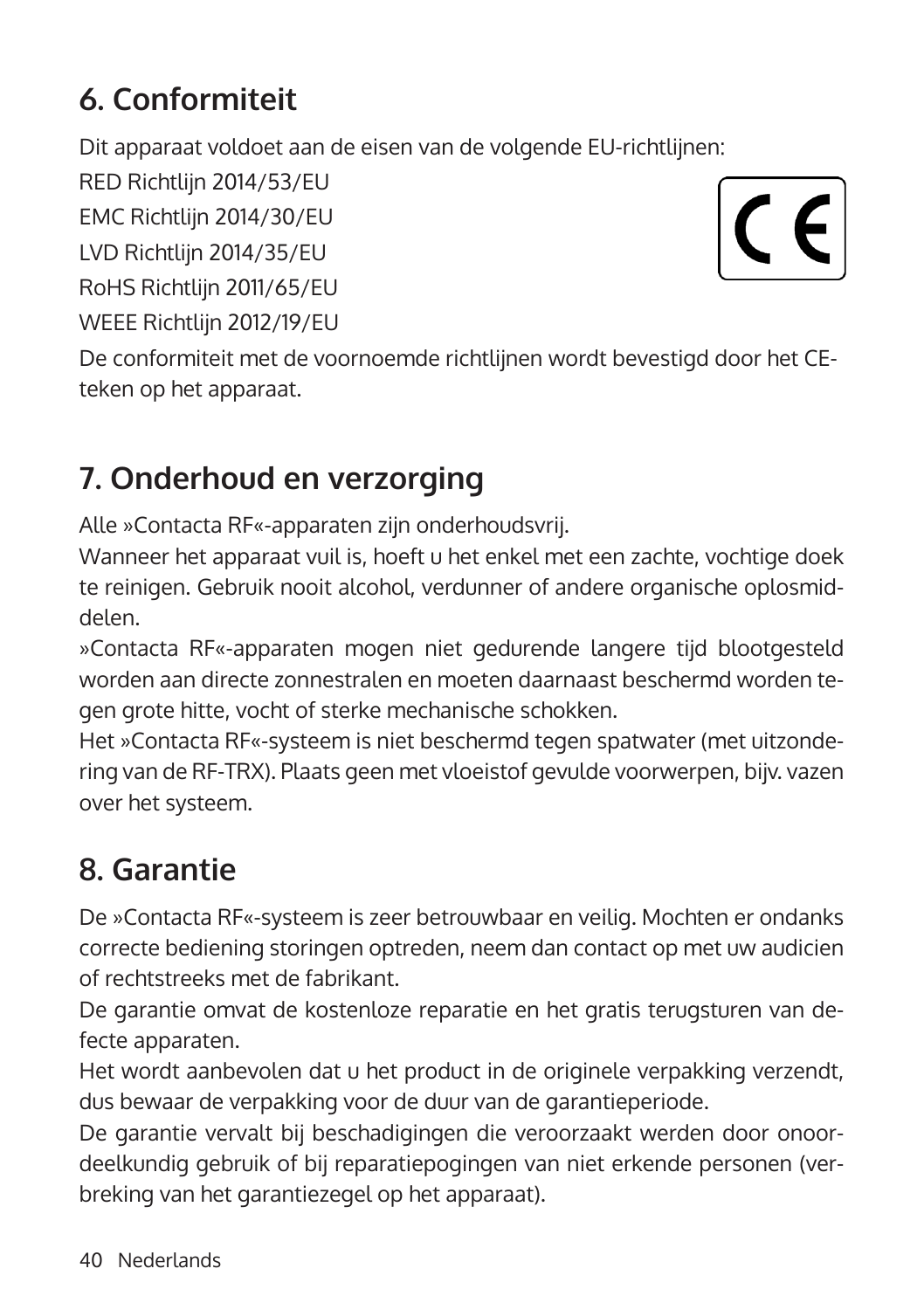Reparaties op garantie kunnen alleen worden uitgevoerd als de garantiekaart samen met een kopie van de rekening/bon van de handelaar wordt ingestuurd.

**Het serienummer van het apparaat moet steeds vermeld worden.**

**Verwijdering** van gebruikte elektrische en elektronische apparatuur (toe te passen in de landen van de Europese Unie en andere Europese landen met een eigen inzamelsysteem voor zulke apparaten). Het sym-■ bool op het product en de verpakking wijst erop dat dit product niet als normaal huisafval mag worden behandeld maar op een verzamelpunt voor de recyclage van elektrisch en elektronisch moet worden afgegeven.

Door uw bijdrage tot de correcte verwijdering van dit product, beschermt u de het milieu en de gezondheid van uw medemensen. Milieu en gezondheid worden door foute verwijdering in gevaar gebracht.

Materiaalrecyclage helpt het verbruik van grondstoffen te reduceren. Meer informatie over de recyclage van dit product krijgt u bij uw gemeente, de communale afvalverwijderingsbedrijven of in de zaak waar u dit product heeft gekocht.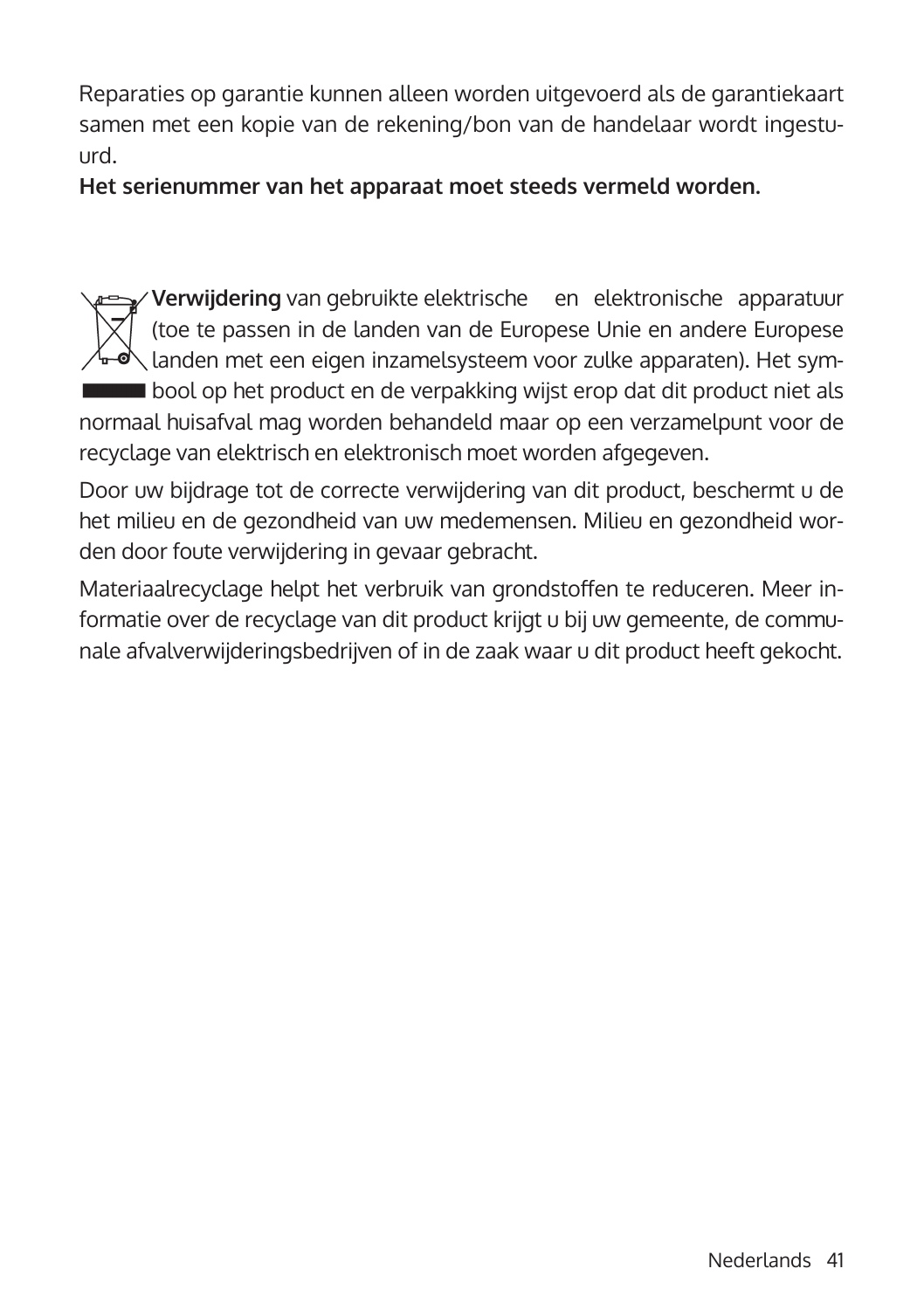# **1. Informazioni generali**

#### **1.1 Introduzione**

Grazie per l'acquisto del sistema di comunicazione »Contacta RF«! Avete optato per un sistema moderno e affidabile. Leggere attentamente le istruzioni per l'uso per poter mettere correttamente in funzione i dispositivi e familiarizzarsi con tutte le possibilità del sistema.

»Contacta RF« è un sistema ideale per le applicazioni di gruppo, dal semplice dialogo ai sistemi di interpretariato, team-teaching e conferenza.

Con un design leggero e snello, combina qualità e versatilità alla facilità d'uso e ad una tecnologia wireless di ultima generazione.

## **1.2 Contenuto della scatola Contacta RF-TXS**

Verificare che tutti i pezzi elencati di seguito siano contenuti nel volume di consegna:

- Contacta RF-TXS
- Valigetta antiurto
- Cavo alimentatore da rete USB
- Alimentatore da rete USB
- Istruzioni per l'uso
- Scheda garanzia

In caso di pezzi mancanti, rivolgersi al rivenditore specializzato o direttamente al produttore.

#### **1.3 Caratteristiche principali**

- Trasmissione 2.4 GHz utilizzabile in tutto il mondo
- Approvvigionamento senza cavi di un numero illimitato di ricevitori mobili RF-RX1 o RF-RXU
- Selezionabili 40 gruppi diversi
- Due unità di ricetrasmittenti RF-TRX possono essere gestite in modo bi direzionale con RF-TXS.
- Ampio raggio di azione fino a 400 m.
- Massima qualità acustica digitale
- Sensibilità microfono impostabile in 5 livelli
- 9 livelli di volume
- Può essere gestito con un pacchetto accumulatori USB mobile
- 42 Italiano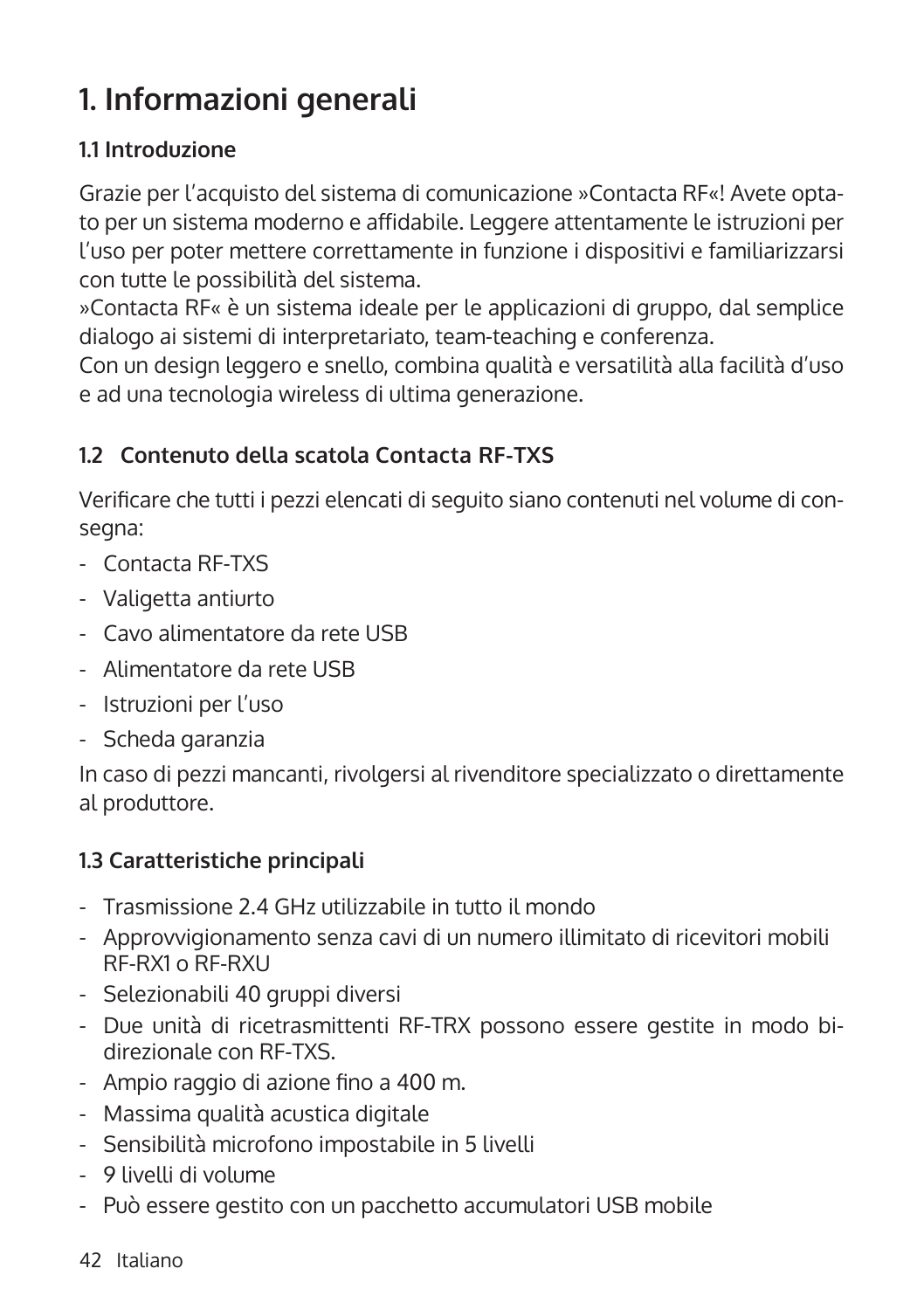#### **1.4 Accessori disponibili**

- RF-TRX Transceiver
- RF-RX1 Ricevitore
- RF-RXU Ricevitore stetoscopio

# **2. Contacta RF-TXS Transmitter**

### **2.1 Elementi e visualizzazioni**

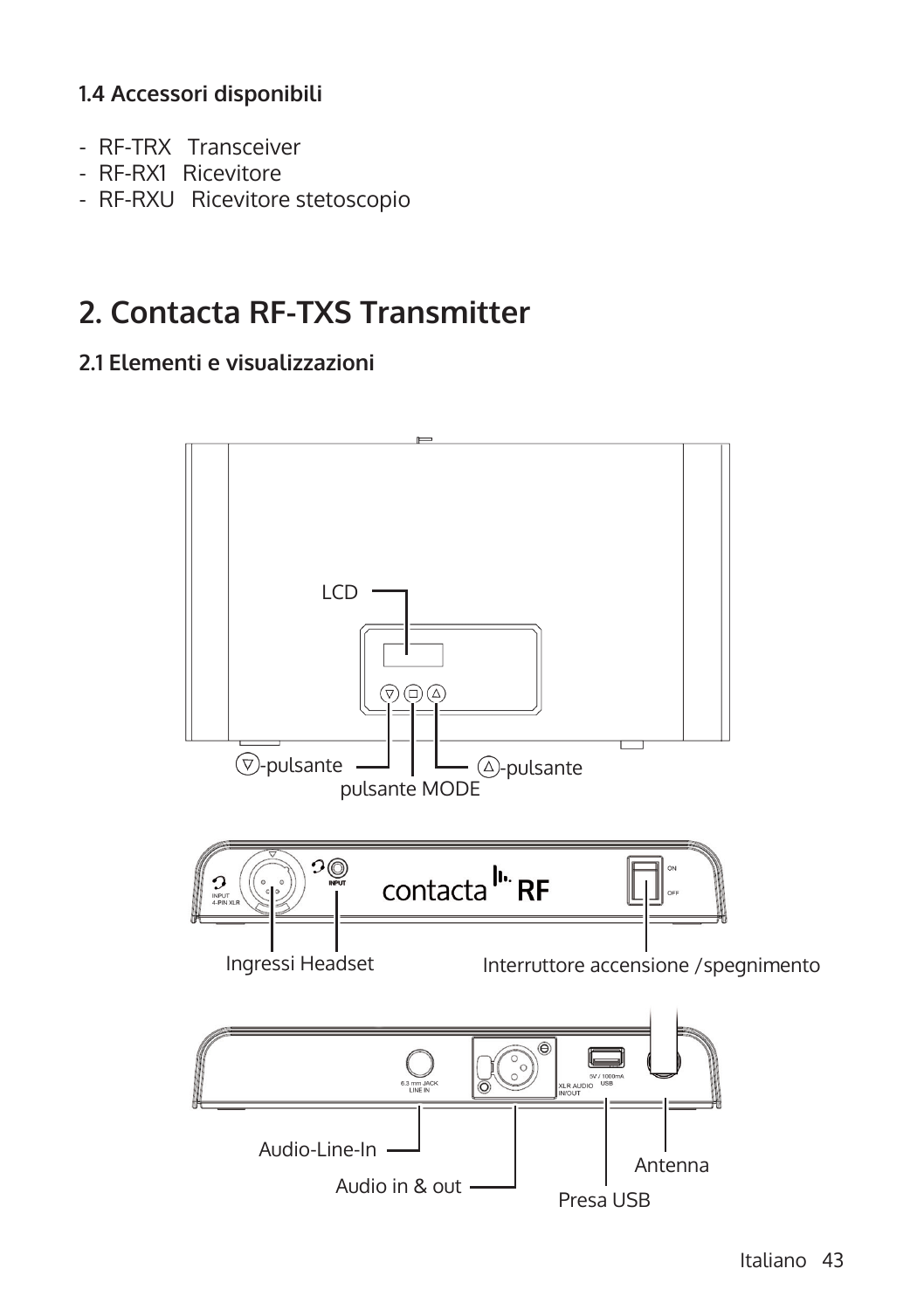# **3. Uso**

#### **3.1 Accensione e spegnimento**

Per accendere l'apparecchio usare l'interruttore di accensione/spegnimento. La spia di funzionamento LCD si accende e lo stato base del volume »VOL 03« viene indicato.



Per spegnere l'apparecchio usare l'interruttore di accensione/spegnimento.

## **3.2 Selezionare il gruppo**

Accendere l'apparecchio e tenere il tasto MODE premuto per più di 3 secondi. Il simbolo »GRP« inizia a lampeggiare all'interno del display LCD. Selezionare un numero del gruppo da 0 a 39 utilizzando i tasti  $\textcircled{2}$  e  $\textcircled{7}$ . Attendere 3 secondi per consentire l'acquisizione della selezione.

Sui trasmettitori e sui ricevitori da collegare insieme devono essere impostati gli stessi numeri di gruppo.



## **3.3 Selezione dell' ID**

All'interno di un gruppo, ogni trasmetittore necessita un ID diverso da »00« a »99«. Ad ogni gruppo serve un trasmettitore con ID master »00«, che diventa così il trasmettitore master del gruppo. I campi »MASTER« e »TALK« vengono visualizzati sullo schermo appena l'ID viene impostato su »00«. Procedere come segue per impostare l'ID:

tenere premuto per più di 3 secondi il tasto MODE a dispositivo acceso. Il simbolo »GRP« sul display inizia a lampeggiare.

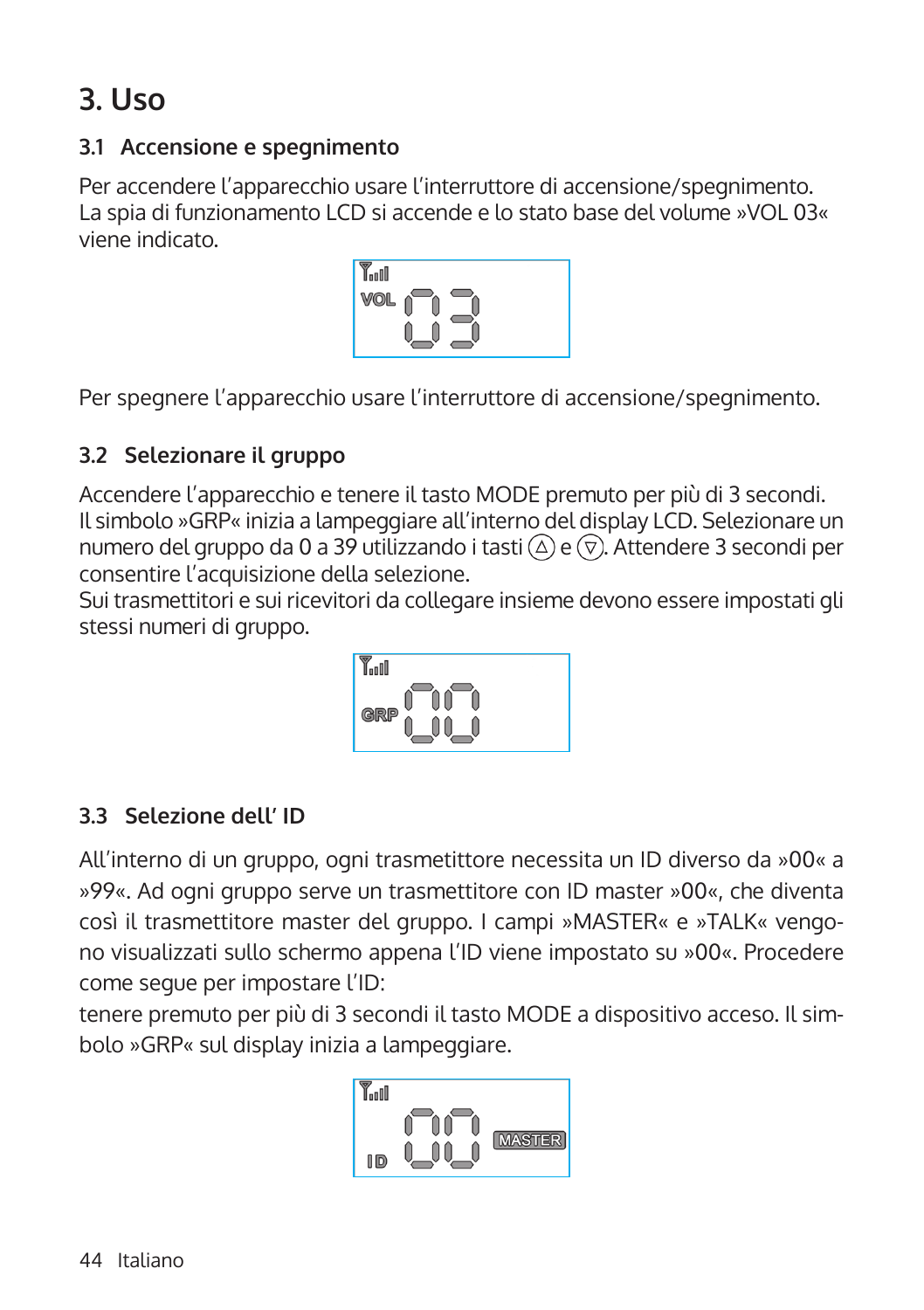Schiacciare di nuovo il tasto MODE. L'indicatore »ID« inizia a lampeggiare. Selezionare un numero ID utilizzando i tasti  $\overline{A}$ ) e  $\overline{v}$ ) da »00« a »99«, tenendo conto che ogni numero può essere assegnato solo una volta all'interno di un gruppo. Attendere 3 secondi dopo la selezione dell'ID per accettare la selezione.



## **3.4 Regolare il volume**

Il volume può essere regolato su 9 livelli. Premere i tasti  $\textcircled{2}$  e  $\textcircled{7}$  sull'apparecchio acceso per regolare a piacimento il volume tra 01 (basso) e 09 (alto).



## **3.5 Funzione di monitor on/off**

La funzione di monitor consente all'utente di ascoltare la propria voce mediante il sistema. Procedere come segue per attivare la funzione di monitor: tenere premuto il tasto MODE per oltre 3 secondi a dispositivo acceso. Il simbolo »GRP« sul display inizia a lampeggiare.

Premere ora 2 volte il tasto MODE. Il simbolo »SO« lampeggia ora all'interno del display. Con i tasti  $\Omega$  e  $\overline{v}$ , selezionare ora l'impostazione »SO« per attivare il funzionamento del monitor o »SF« per disattivarla. Attendere 3 secondi dopo la selezione del tipo di monitor per accettare la selezione.



#### Nota:

nell'impostazione di base la funzione di monitor è disattivata.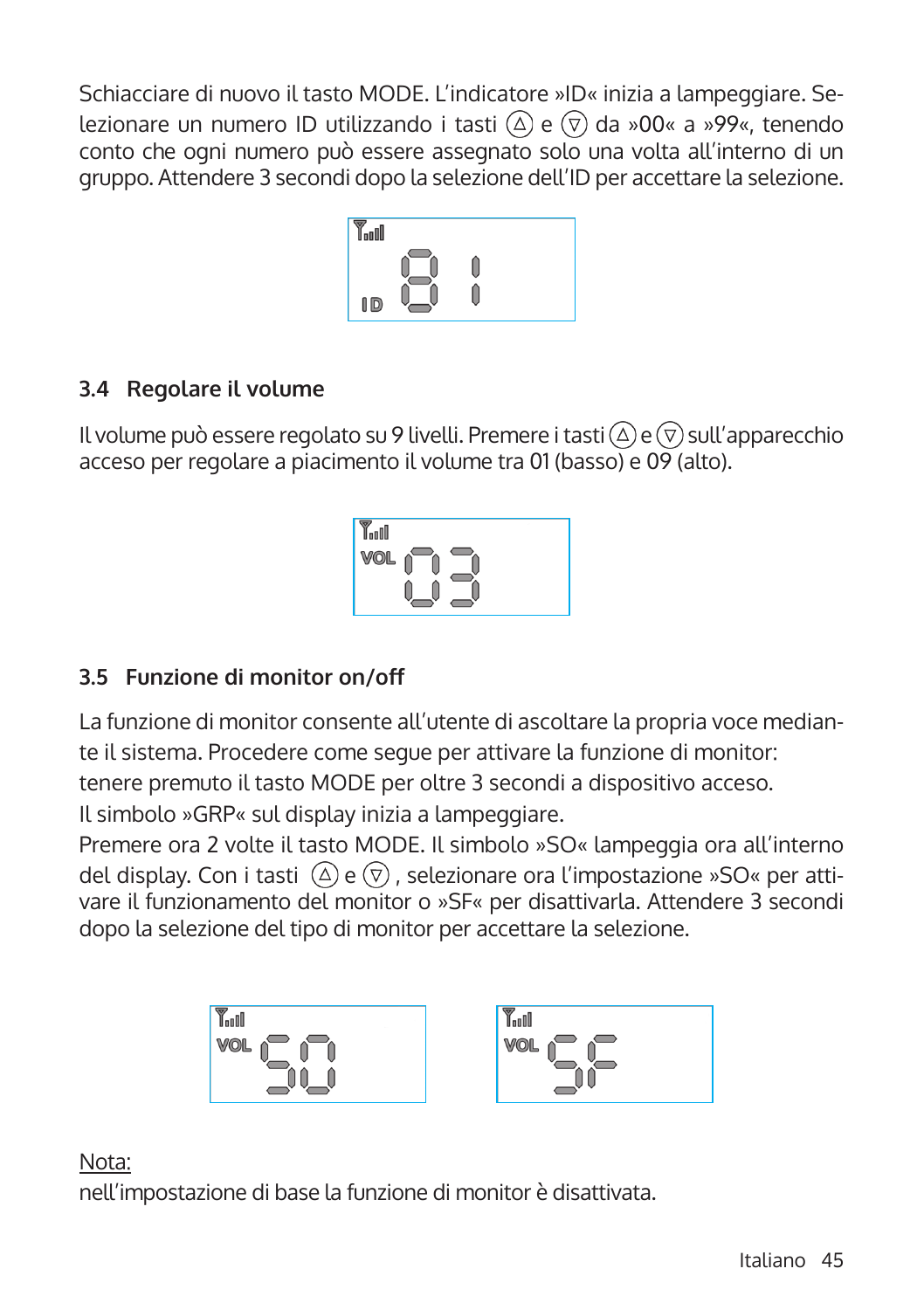## **3.6 Regolare il livello del microfono**

La sensibilità del microfono può essere adeguata alle condizioni ambientali su 5 livelli:

tenere premuto il tasto MODE per oltre 3 secondi a dispositivo acceso. Il simbolo »GRP« sul display inizia a lampeggiare.

Premere ora 3 volte il tasto MODE. Il simbolo »C1« lampeggia ora all'interno del display. Con i tasti  $\overline{A}$ ) e  $\overline{v}$ ) selezionare ora un'impostazione da »C1« (sensibilità bassa) fino a »C5« (sensibilità alta).





Nota:

l'impostazione base è »C3«.

## **3.7 Livello base alto/basso**

Indipendentemente dall'impostazione del volume, il livello base del volume può essere aumentato. Questo porta ad una riproduzione audio in generale più alta entro i livelli del volume: ciò può essere necessario, ad esempio, in caso di ambienti rumorosi.

Tenere premuto il tasto MODE per più di 3 secondi a dispositivo acceso. Il simbolo »GRP« sul display inizia a lampeggiare.

Premere ora 4 volte il tasto MODE. Utilizzando i tasti  $(\Omega)$  e  $(\overline{v})$  , selezionare l'impostazione »UH« per il livello base aumentato e »UL« per il livello base normale. Attendere 3 secondi dopo la selezione del livello base per accettare la selezione.



Nota: l'impostazione »UH« può causare lo sviluppo di rumori di fondo e andrebbe utilizzata solo in ambienti rumorosi. Consigliamo perciò l'impostazione base »UL«.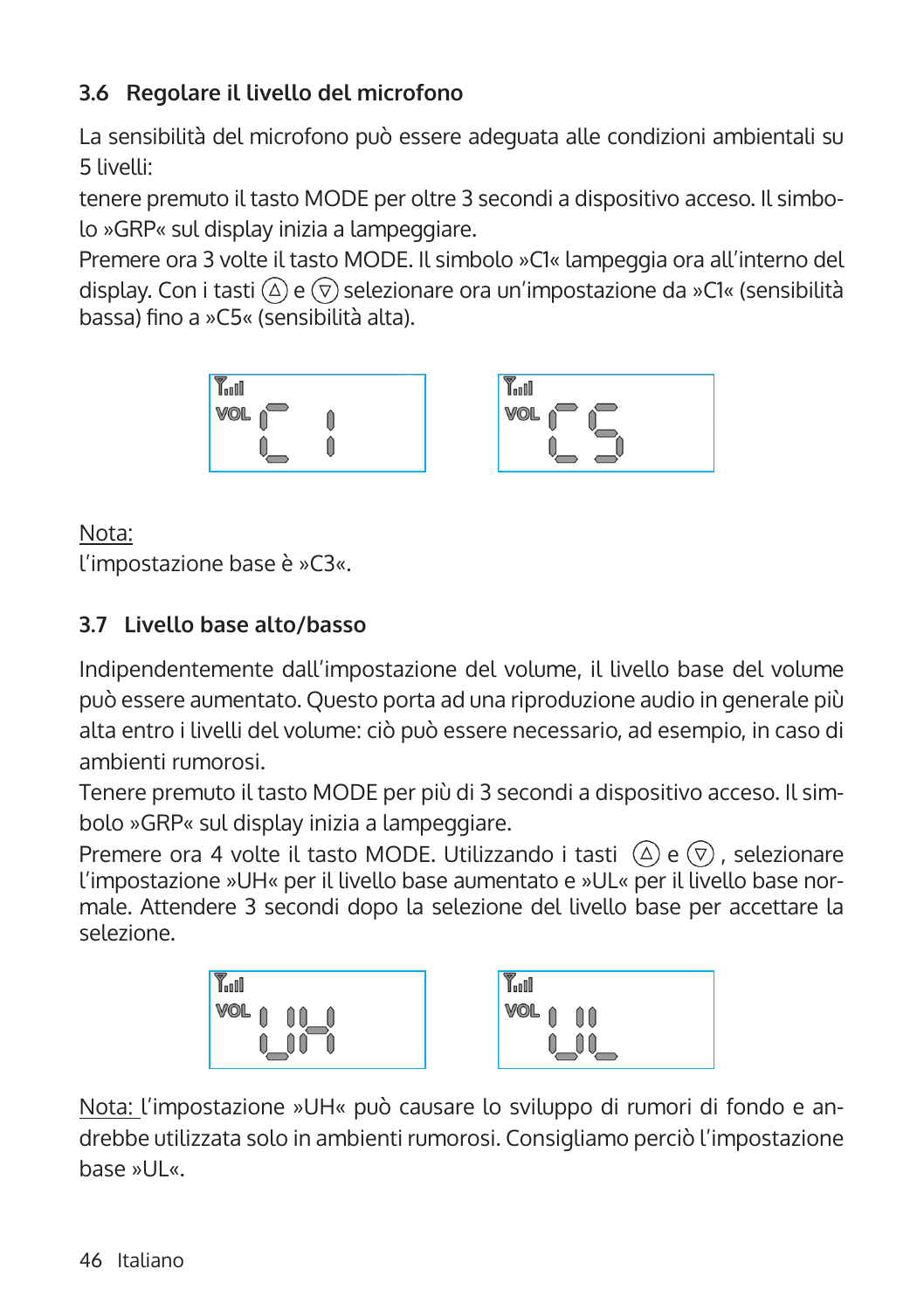## **3.8 Alimentazione elettrica / Caricamento**

La trasmittente viene alimentata elettricamente tramite presa USB. La possibilità di alimentare la trasmittente con un pacchetto accumulatori, e quindi di renderla mobile, è data. A tale scopo collegare il pacchetto Power-Bank alla presa USB.

L'assorbimento elettrico dell'apparecchio è di circa 200mA.

# **4. 4. Impieghi**

#### **4.1 Trasmettere con trasmittente TXS e ricevere con ricevente RF-RX1**



È possibile gestire un numero illimitato di riceventi RF-RX1 o RF-RXU con una trasmittente TXS. Tutti gli apparecchi devono essere impostati sullo stesso codice di gruppo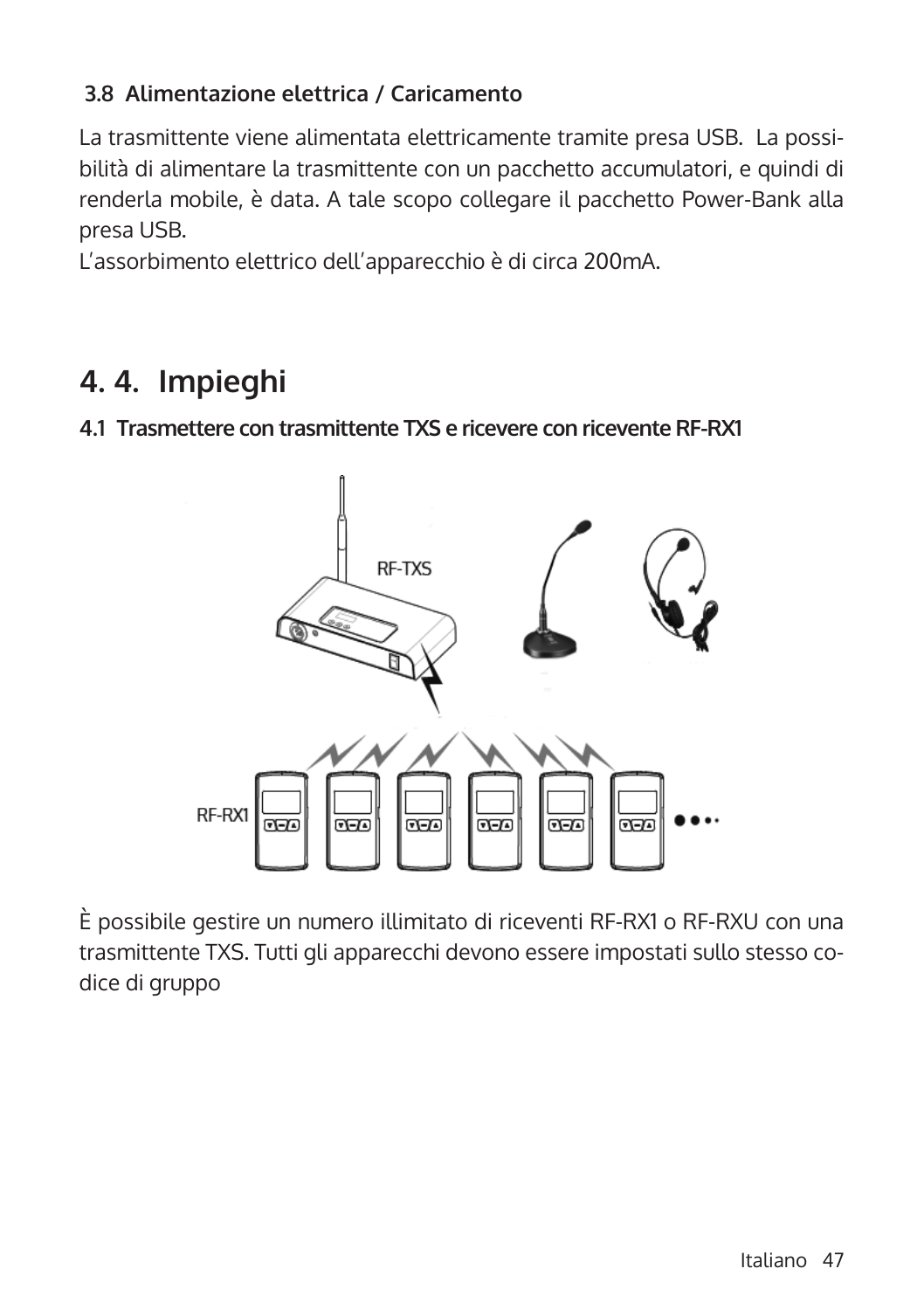**4.2 Comunicazione a due vie con trasmittente TXS e due Transceiver RF-TRX**



Con la trasmittente TXS e due Transceiver RF-TRX è possibile realizzare una comunicazione a due vie. Tutti gli apparecchi devono essere impostati sullo stesso codice di gruppo e ogni apparecchio deve disporre di un indirizzo IP individuale. Uno degli apparecchi deve avere il ruolo di master con ID »00«.

**4.3 Comunicazione duplex totale con trasmittente TXS, due RF-TRX e ricevizione con RF-RX1**



Con la trasmittente TXS e due Transceiver RF-TRX è possibile realizzare una comunicazione a due vie. Contemporaneamente un numero illimitato di rice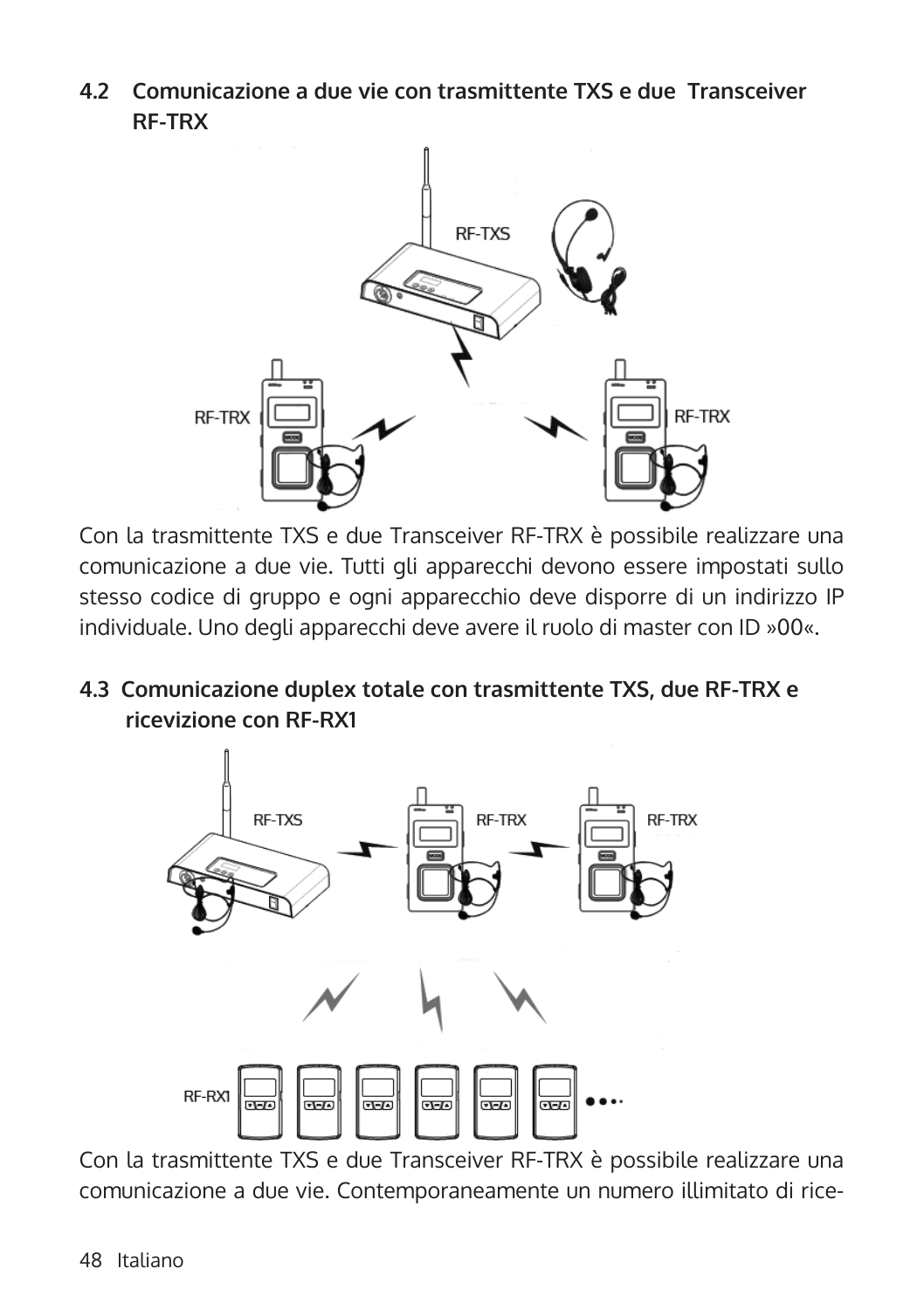venti RF-RX1 o RF-RXU può ricevere le trasmissioni. Tutti gli apparecchi devono essere impostati sullo stesso codice di gruppo e ogni apparecchio trasmittente deve disporre di un indirizzo IP individuale. Uno degli apparecchi trasmittenti deve avere il ruolo di master con ID »00«.

#### **4.4 Collegamento dei Pin XLR**



#### **5. Dati tecnici Contacta RF-TXS**

| Tipo apparecchio        | Unità trasmittente                                      |
|-------------------------|---------------------------------------------------------|
| Ingombro                | $37 \times 230 \times 124$ mm (H $\times$ W $\times$ D) |
| Peso                    | 390 q                                                   |
| Tipo frequenza radio    | ISM 2403 - 2480 MHz                                     |
| Tipo di trasmissione    | ISM 2.4 GHz FSK modulazione con salti di                |
|                         | frequenza                                               |
| Potenza trasmissione    | massima 10 mW                                           |
| Codec audio             | 16bit / 8 KHz                                           |
| Sensibilità RX          | $-95$ dBm                                               |
| Ritardo                 | $<$ 35 ms                                               |
| Tasso dati              | 2 Mbps                                                  |
| Ampiezza frequenza      | 2 MHz                                                   |
| Alimentazione elettrica | USB 5V/DC / 1A                                          |
| Assorbimento elettrico  | 200 mA                                                  |
| Raggio d'azione         | fino a 150 m                                            |
| Risposta in frequenza   | 50 Hz - 7 kHz                                           |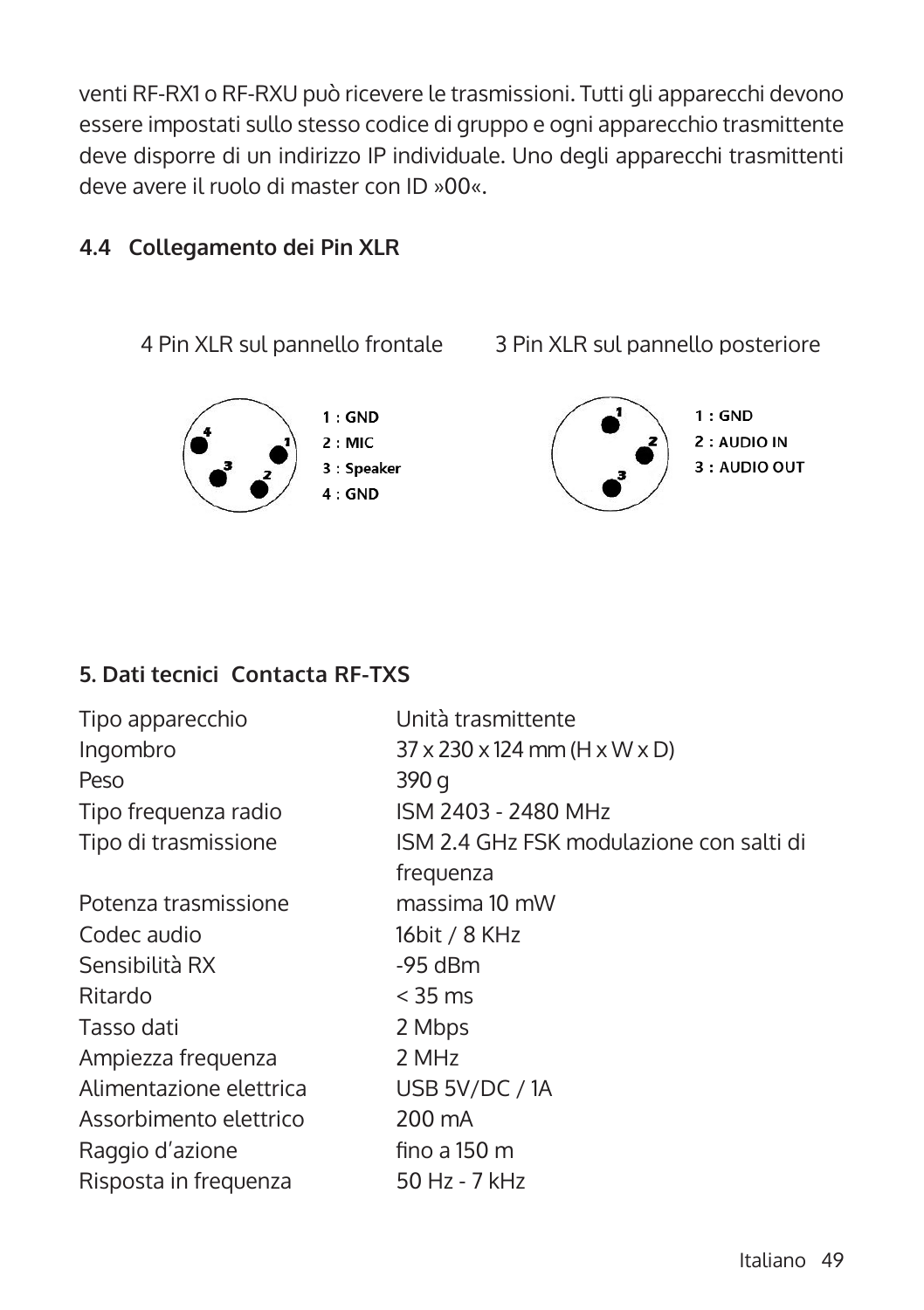# **6. Conformità**

Il presente apparecchio è conforme ai requisiti delle seguenti direttive UE:

RED Direttiva 2014/53/EU

EMC Direttiva 2014/30/EU

LVD Direttiva 2014/35/EU

RoHS Direttiva 2011/65/EU

WEEE Direttiva 2012/19/EU



La conformità con le direttive di cui sopra viene confermata dalla marcatura CE sull'apparecchio.

# **7. Manutenzione**

Tutti gli apparecchi »Contacta RF« non necessitano di manutenzione. Pulire le possibili impurità con un panno umido e morbido.

Non utilizzare mai alcool, di luenti o altri solventi organici. Evitare una prolungata esposizione degli apparecchi ai raggi solari e proteggerli da eccessivo calore, umi dità elevata e da forti scosse meccaniche.

Questi prodotti non sono protetto dagli schizzi (con eccezione di RF-TRX). Non appoggiare contenitori di liquidi (ad esem pio un vaso da fiori), né fiamme libere (ad esempio una candela) nelle vicinanze del prodotto.

# **8. Garanzia**

La systema »Contacta RF« ha un funzionamento estremamente sicuro.

Se si dovessero però presentare dei guasti, nonostante la si sia montata ed utilizzata correttamente, contattare il rivenditore specializzato o rivolgersi direttamente al produttore. La prestazione di garanzia comprende la riparazione gratuita e la spedizione di ritorno gratuita. Se possibile, inviare il prodotto nella confezione originale, si consiglia di non buttarla via. La garanzia perde validità in caso di danni provocati da un utilizzo improprio o da tentativi di riparazione da parte di persone non autorizzate (distruzione del sigillo di garanzia). Le riparazioni saranno eseguite solo durante il periodo di validità della garanzia, dietro invio dellascheda di garanzia unitamente a una copia della fattura o dello scontrino di acquisto.

**Deve in qualsiasi caso essere indicato anche il numero dell' apparecchio.**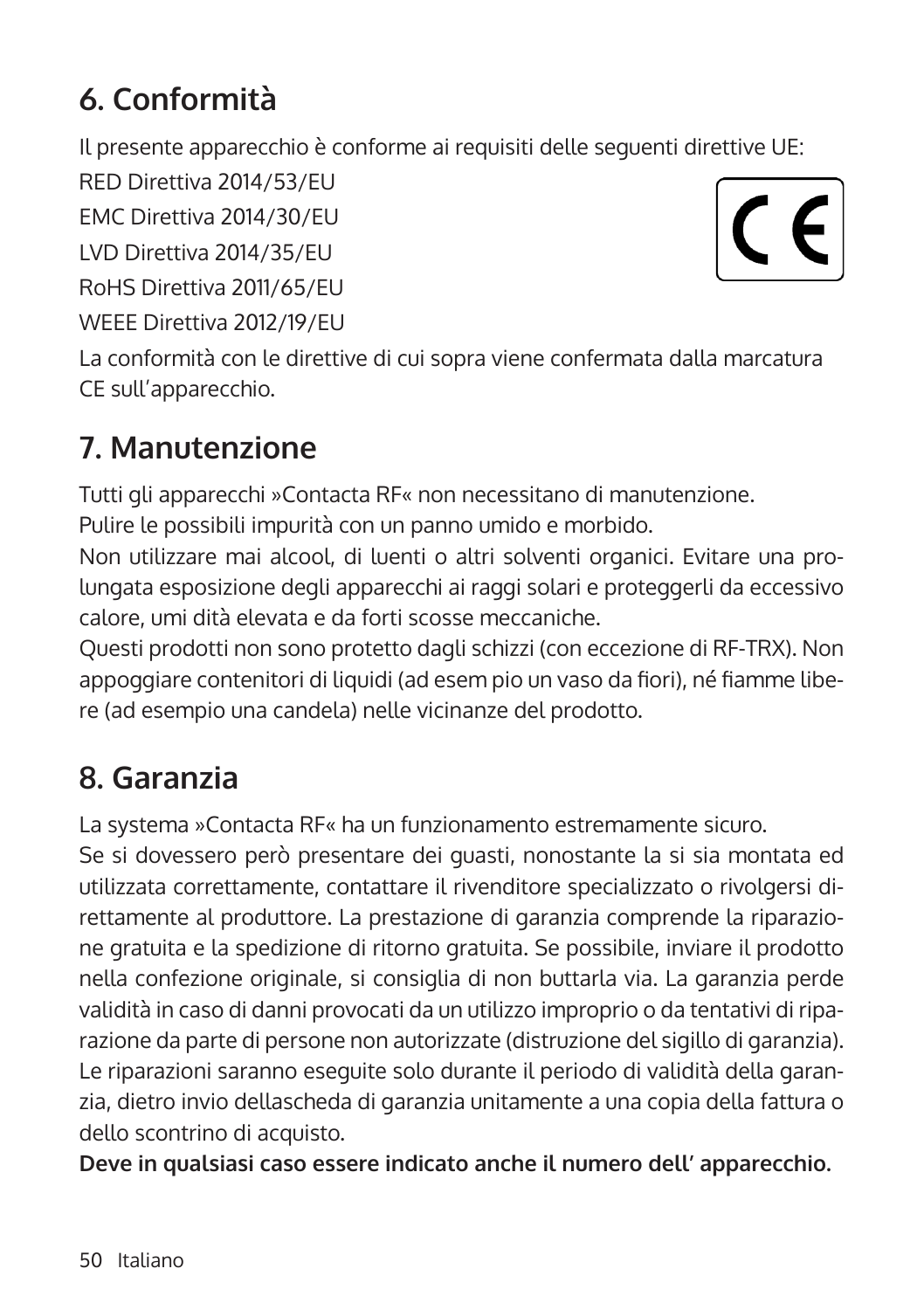

**Smaltimento** delle apparecchiature elettriche ed elettroniche (norme da osservare nei paesi dell'Unione Europea e in altri paesi europei nei quali sia prevista la raccolta separatadi questo tipo di apparecchiature).

Il simbolo riportato sul prodotto o sulla confezione indica che il'apparechio non deve essere smaltito attraverso i normali canali di smaltimento dei rifiuti domestici ma portato a un centro di raccolta per il riciclo delle apparecchiature elettriche ed elettroniche.

Il corretto smaltimento dell'apparecchio rappresenta un contributo attivo alla protezione dell'ambiente e della sa lute dei cittadini. Al contrario, uno smaltimento non corretto costituisce un pericolo per l'ambiente e la salute dei cittadini.

Il riciclaggio dei materiali contribuisce a ridurre l'utilizzo delle materie prime. Per ulteriori informazioni sul riciclaggio di questo prodotto rivolgersi alle autorità locali, al comune o al negozio presso il quale è stato effettuato l'acquisto.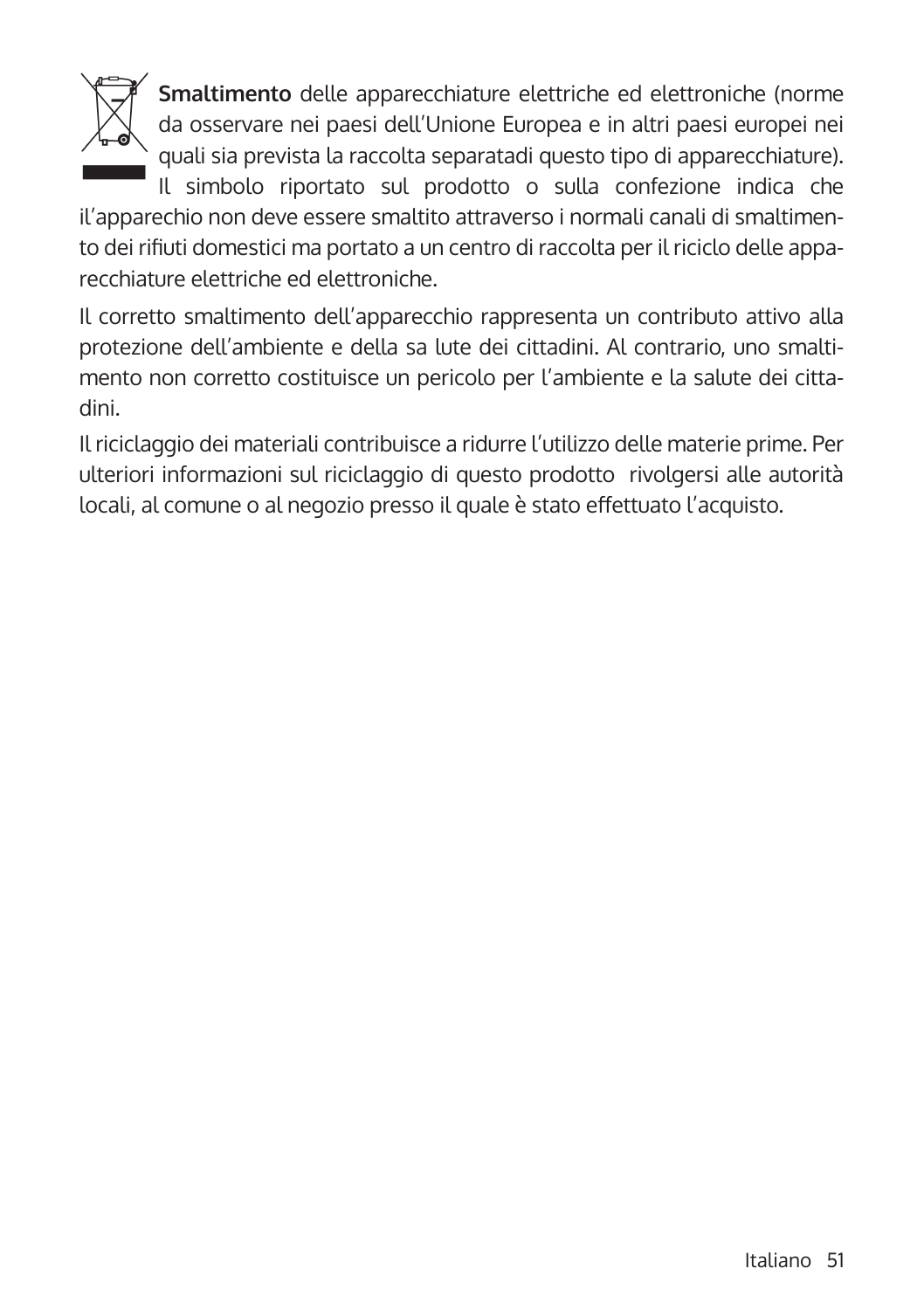# **1. Información general**

## **1.1 Introducción**

¡Muchas gracias por la compra del sistema de comunicaciones »Contacta RF«! Usted se ha decidido por un sistema moderno y fiable. Por favor lea detenidamente estas instrucciones de servicio para poner los dispositivos correctamente en servicio y familiarizarse con todas las posibilidades del sistema. »Contacta RF« es un sistema ideal para aplicaciones en grupos; desde el simple diálogo hasta sistemas de intérpretes, programación en equipo y de conferencias.

Ligero y delgado en su diseño, reúne calidad y multifuncionalidad con facilidad de manejo y el más actualizado estado de la tecnología radioeléctrica.

## **1.2 Volumen de suministro Contacta RF-TXS**

Compruebe por favor si todas las piezas indicadas a continuación están incluidas:

- Contacta RF-TXS
- Maleta suave de conservación
- Cable de red USB
- Fuente de alimentación USB
- Instrucciones de manejo
- Tarjeta de garantía

En caso de que falten piezas, diríjase por favor a su revendedor especializado o directamente al fabricante.

## **1.3 Características principales**

- Utilizable en todo el mundo, transmisión en 2.4 GHz
- Suministro inalámbrico de una cantidad ilimitada de receptores móviles RF-RX1 o RF-RX-1U
- 40 grupos seleccionables diferentes
- Dos unidades de transmisión/recepción »Contacta RF-TRX« pueden ser operadas bidireccionales con el »Contacta RF-TXS«.
- Elevado alcance de hasta 400 m
- Calidad de sonido digital limpia completo
- Sensibilidad de micrófono regulable en 5 niveles
- 9 niveles de volumen
- Puede ser operado con un pack de batería USB móvil.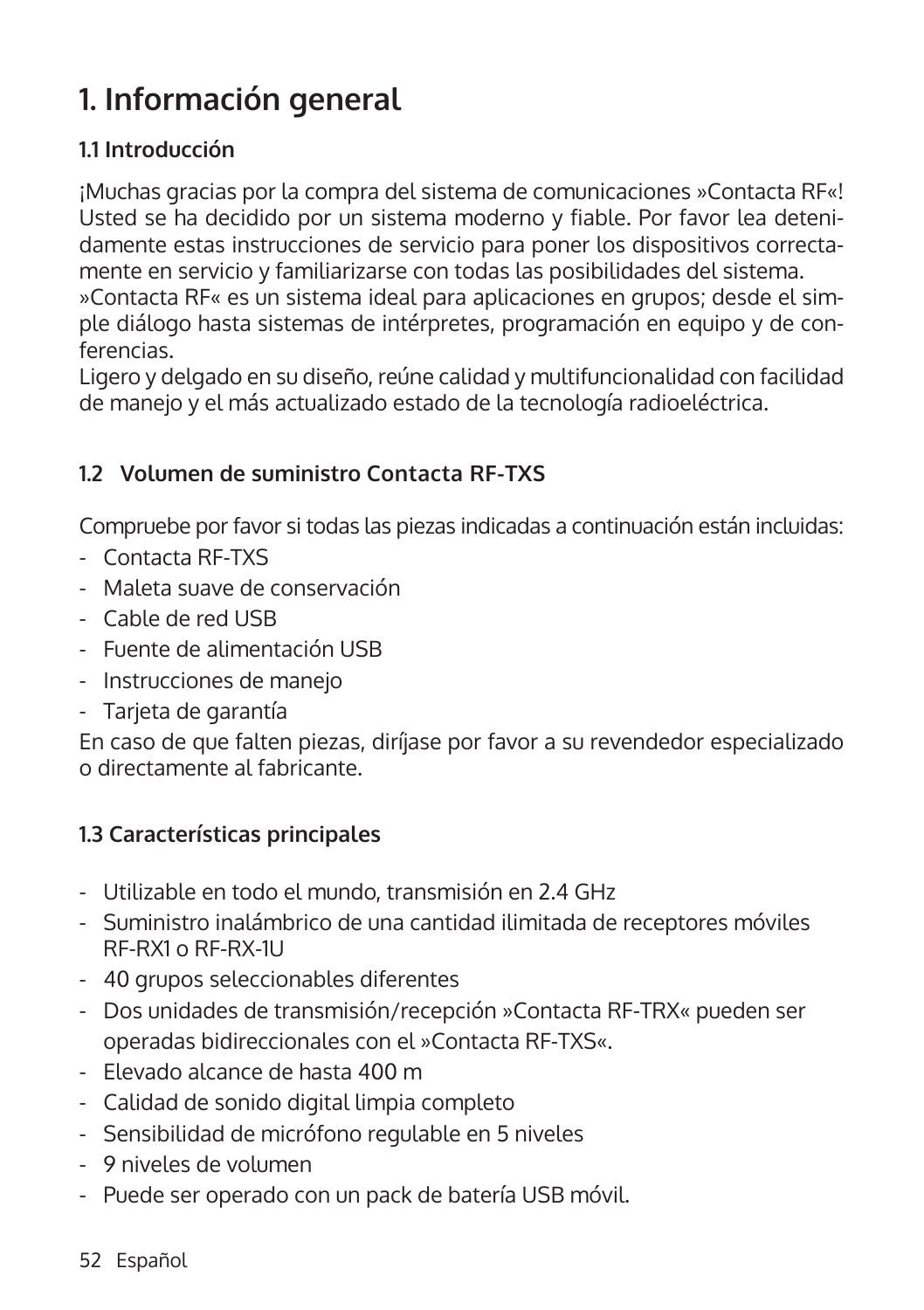#### **1.4 Accesorios disponibles**

- RF-TRX Tranceiver
- RF-RX1 Receptor
- RF-RXU Receptor estetoscopio

# **2. Contacta RF-TXS Transmisor**

#### **2.1 Elementos e indicaciones**

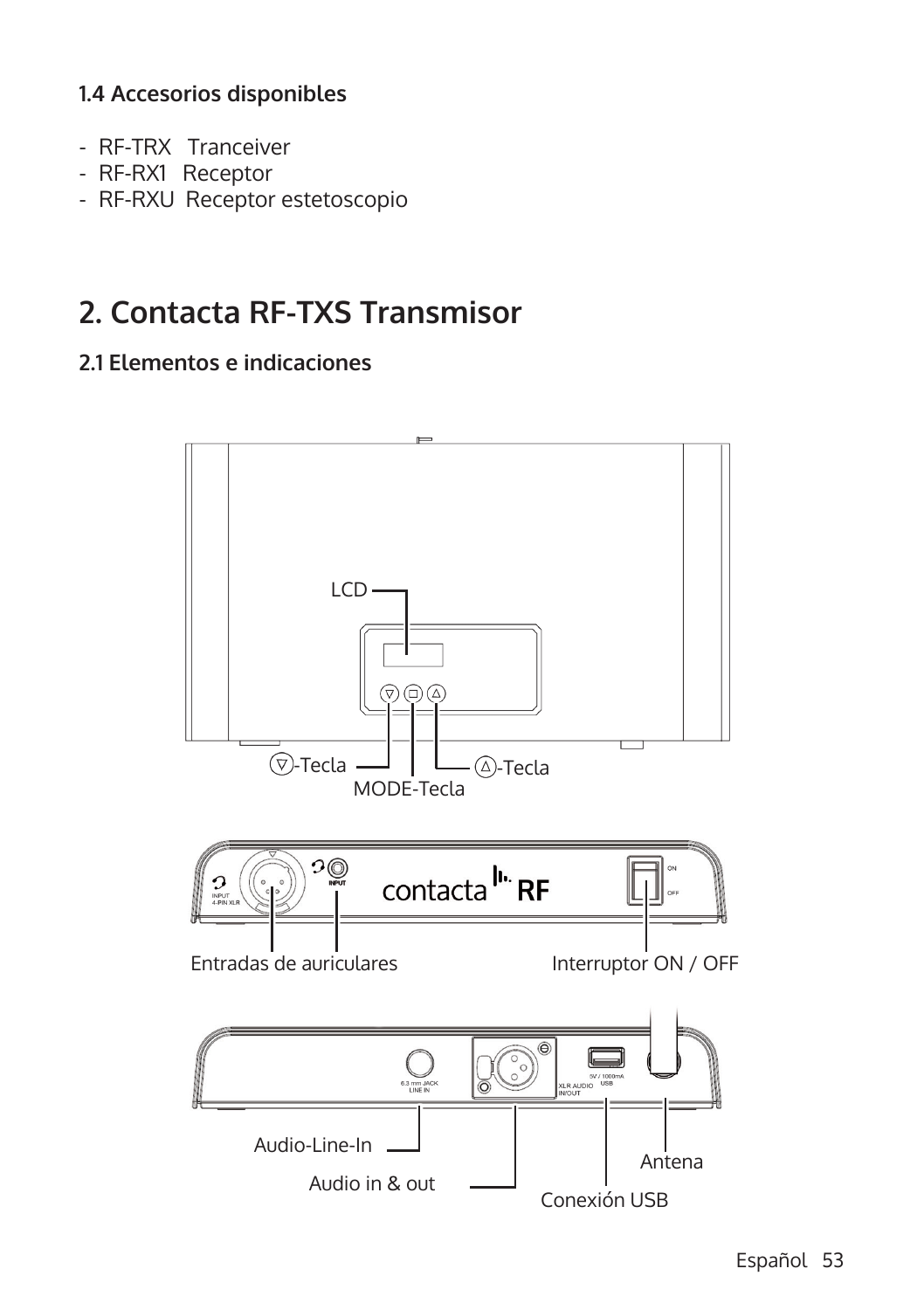# **3. Manejo**

## **3.1 Conexión y desconexión**

Accione el interruptor On/Off para conectar el dispositivo. La indicación LCD-On se enciende e indica el estado básico del volumen »VOL 03«.

| ыľ<br>VooOU |  |
|-------------|--|
| VOL         |  |
|             |  |

Accione el interruptor On/Off para desconectar el dispositivo.

## **3.2 Seleccionar grupo**

Conecte el dispositivo y mantenga oprimida la tecla MODE durante más de 3 segundos.

El símbolo »GRP« dentro de la indicación LCD comienza a parpadear. Seleccione un número de grupo de 00 - 39 mediante el empleo de las teclas  $(\triangle)$  y  $(\triangledown)$ . Aguarde 3 segundos tras la selección para aceptarla.

Los transmisores y receptores a ser conectados entre sí deben tener configurado el mismo número de grupo.



## **3.3 Selección ID**

Dentro de un grupo cada transmisor necesita un ID diferente de »00« a »99«. Cada grupo necesita obligatoriamente un transmisor con el ID-Maestro »00«, en donde este se convierte en el transmisor maestro del grupo. Los campos de indicación »MASTER« y »TALK« se indican en la pantalla en el momento que el ID se establece en »00«. Proceda de la siguiente manera para establecer el ID: Con el dispositivo encendido, mantenga oprimida la tecla MODE durante más de 3 segundos. El símbolo »GRP« de la indicación comienza a parpadear.



Oprima nuevamente la tecla MODE. La indicación »ID« comienza a parpadear.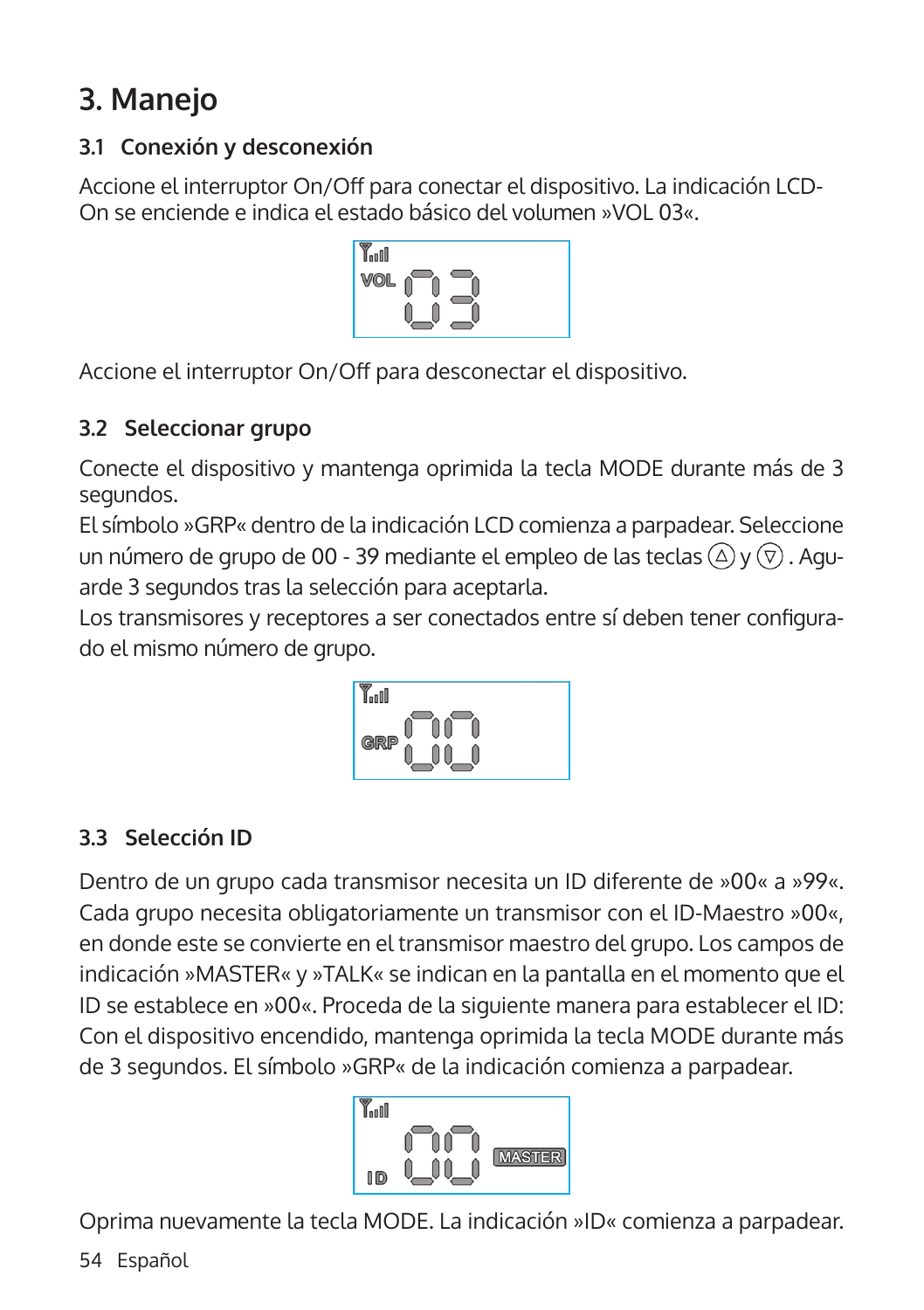Mediante el empleo de las teclas  $\textcircled{a}$  y  $\textcircled{v}$  seleccione un número de ID de »00« - »99«, en donde cada número dentro de un grupo solo puede ser asignado una vez. Tras la selección del número ID aguarde 3 segundos para aceptarlo.



#### **3.4 Ajustar el volumen**

El volumen puede ser ajustado en 9 niveles. Con el dispositivo conectado ajustar con las teclas  $\mathbb{Q}$  y  $\mathbb{Q}$  se selecciona el nivel de volumen deseado.

$$
\begin{array}{|c|c|} \hline \text{Total} & \text{total} \\ \hline \text{VOL} & \text{total} \\ \hline \text{UOL} & \text{total} \\ \hline \end{array}
$$

## **3.5 Función de monitor On / Off**

La función de monitor le posibilita al usuario escuchar su propia voz a través del sistema. Proceda de la siguiente manera para activar la función de monitor: Mantenga oprimida con el dispositivo encendido la tecla MODE durante 3 segundos. El símbolo »GRP« de la indicación comienza a parpadear.

Oprima ahora 2 veces la tecla MODE. El símbolo »SO« parpadea en la indicación. Seleccione ahora con la tecla  $\mathbb{Q}$  y  $\mathbb{Q}$  la configuración »SO« para conectar la función de monitor y »SF« para volver a desactivarla. Tras la selección del tipo de función de monitor aguarde 3 segundos para aceptarla.



#### Observación:

En la configuración básica la función de monitor está desactivada.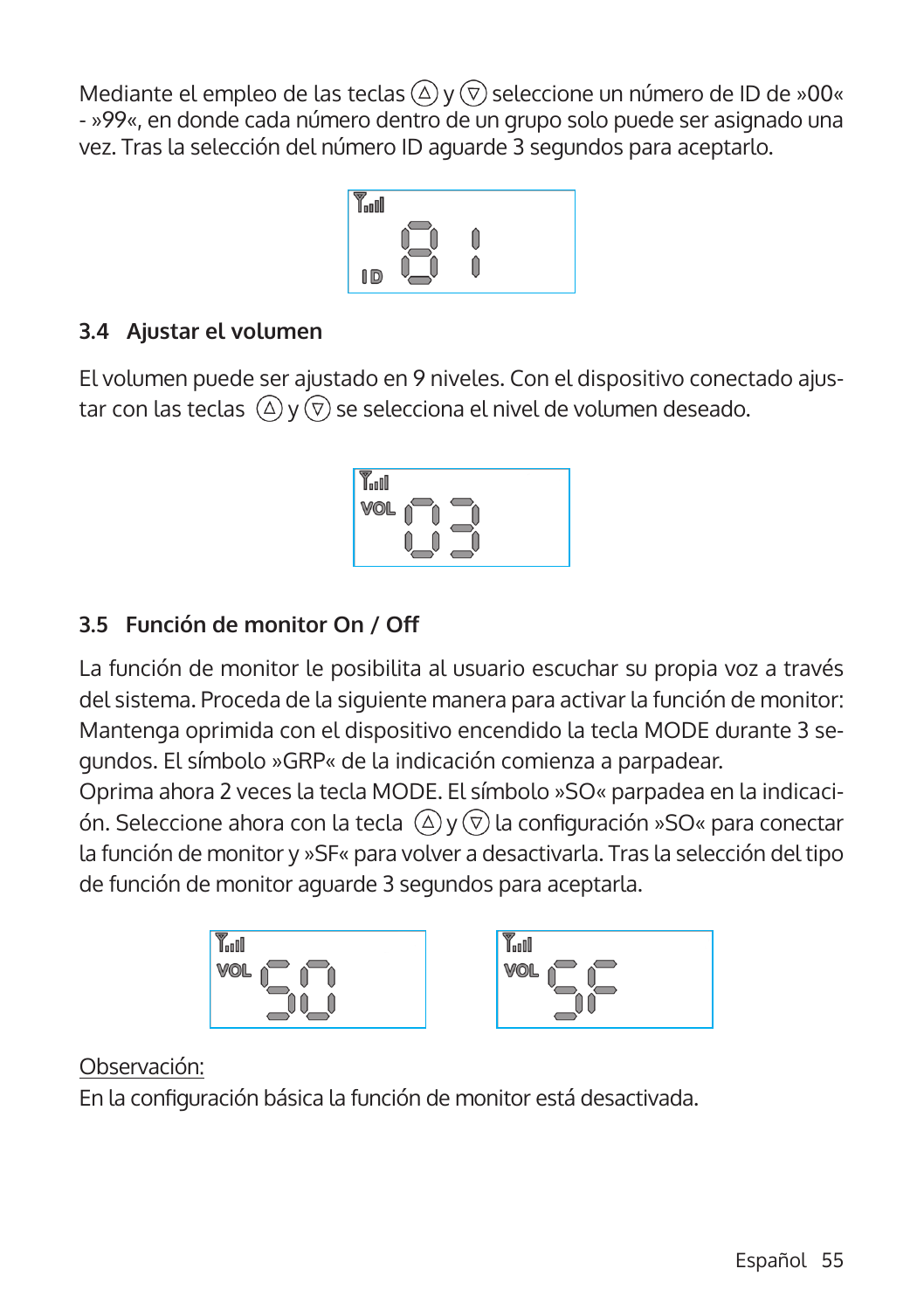## **3.6 Ajustar el nivel del micrófono**

La sensibilidad del micrófono puede ser adaptada en 5 niveles a las condiciones del entorno:

Mantenga oprimida con el dispositivo encendido la tecla MODE durante 3 segundos. El símbolo »GRP« de la indicación comienza a parpadear.

Oprima ahora 3 veces la tecla MODE. El símbolo »C1« parpadea dentro de la indicación. Seleccione ahora con las teclas  $\overline{(\triangle)}$  y  $\overline{(\triangledown)}$  la configuración de »C1« (baja sensibilidad) hasta »C5« (alta sensibilidad).



| TooO |  |  |
|------|--|--|
| VOL  |  |  |
|      |  |  |
|      |  |  |

Observación:

La configuración básica es »C3«.

## **3.7 Nivel básico alto / bajo**

Independientemente del ajuste del volumen se puede incrementar el nivel básico del volumen. Esto conduce a una reproducción de audio en general más fuerte dentro de los niveles de volumen esto puede ser necesario por ejemplo en entornos muy ruidosos.

Mantenga oprimida con el dispositivo encendido la tecla MODE durante 3 segundos. El símbolo »GRP« de la indicación comienza a parpadear.

Oprima ahora 4 veces la tecla MODE. Mediante el empleo de las tecla  $(\Delta)$  v  $\overline{v}$  seleccione ahora la configuración »UH« para el nivel básico incrementado u »UL« para el nivel básico normal. Tras la selección del tipo del nivel básico aguarde 3 segundos para aceptarla.



Observación: La configuración »UH« puede conducir a ruidos secundarios y solo debe ser utilizada en entornos ruidosos. Por esta razón recomendamos la configuración básica »UL«.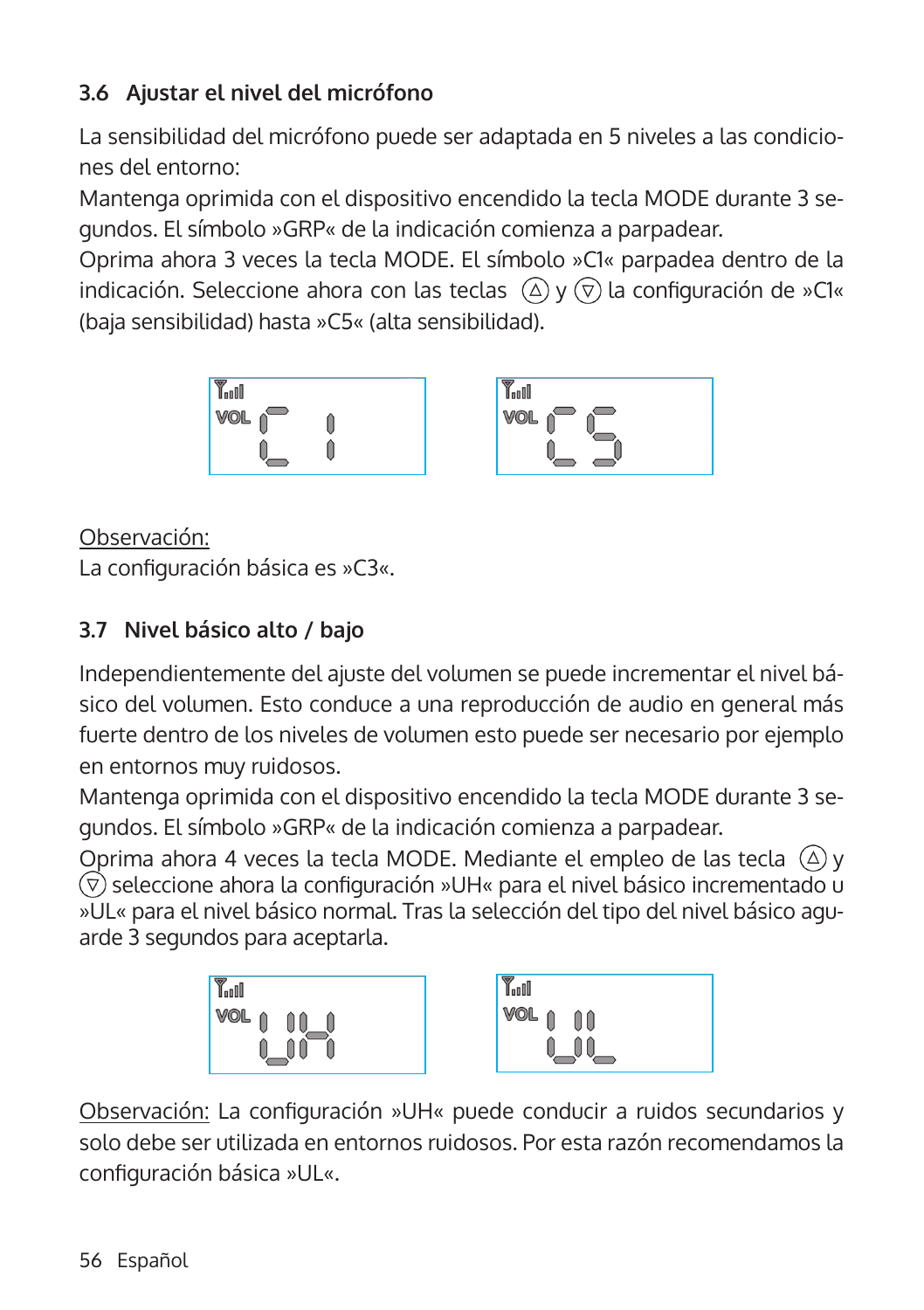#### **3.8 Suministro de tensión**

El transmisor de alimenta de corriente a través de una conexión USB. Existe la posibilidad de alimentar el transmisor con una Power-Bank y de ese modo utilizarlo móvil. Para ello se conecta la Power-Bank a la conexión USB. El consumo de corriente del dispositivo se encuentra en aprox. 200mA

## **4. Aplicaciones**

**4.1 Transmitir con transmisor T- 1 y recibir con receptor RF-RX1**



Se puede operar una cantidad ilimitada de receptores RF-RX1 o RF-RXU con un transmisor RF-TX1. Todos los dispositivos tienen que estar configurados sobre el mismo número de grupo.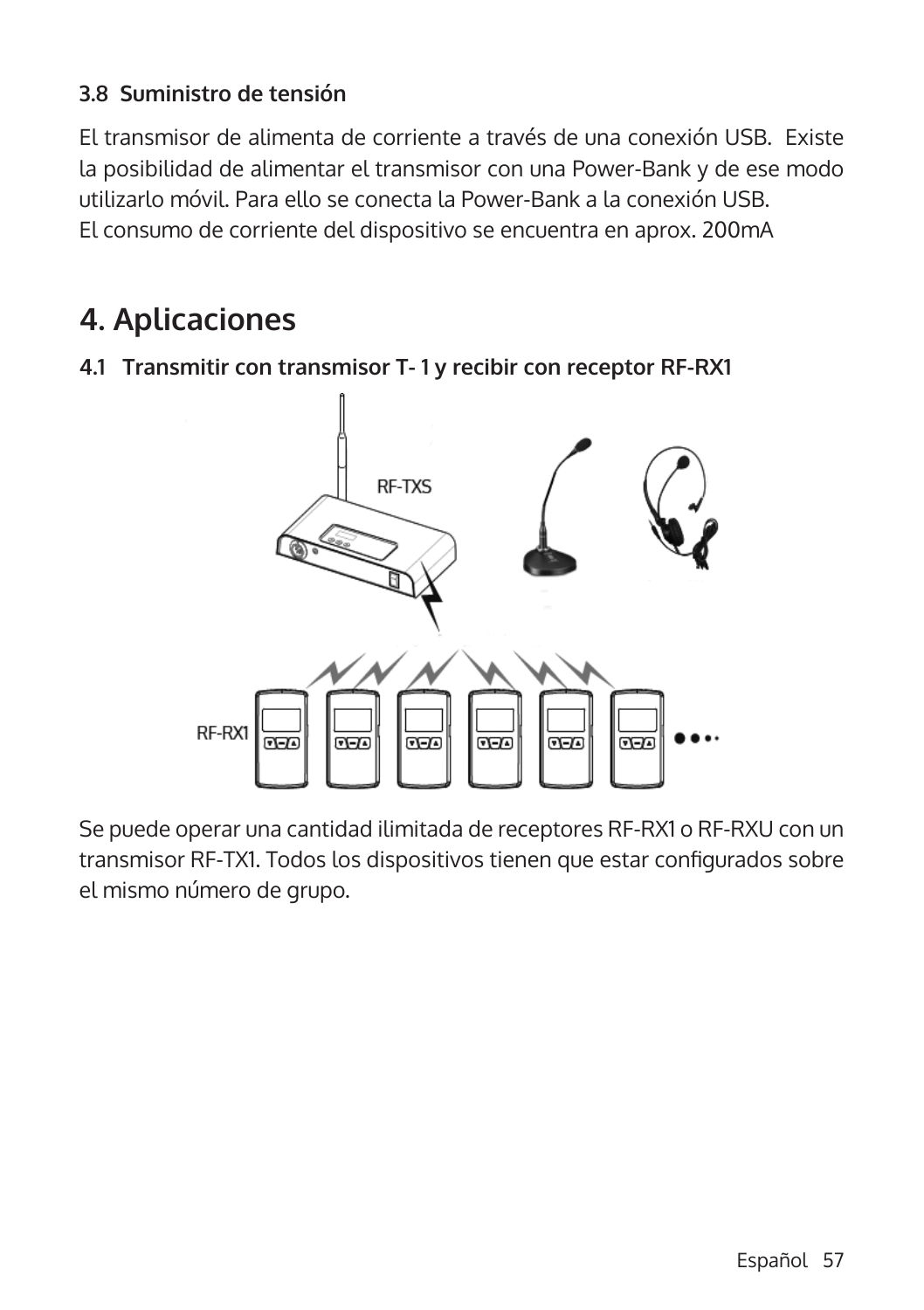**4.2 Comunicaciones de dos vías con transmisor RF-TXS y dos transceptores RF-TRX**



Con el transmisor TXS y dos transceptores RF-TRX es posible realizar una comunicación de dos vías. Todos los dispositivos tienen que estar configurados sobre el mismo número de grupo y cada dispositivo debe poseer un número ID propio, en donde a uno de los dispositivos tiene que ser asignado como ID maestro »00«.

**4.3 Comunicación dúplex completa con transmisor TXS dos RF-TRX y recibido con RF-RX1**



Con el transmisor TXS y dos transceptores RF-TRX es posible realizar una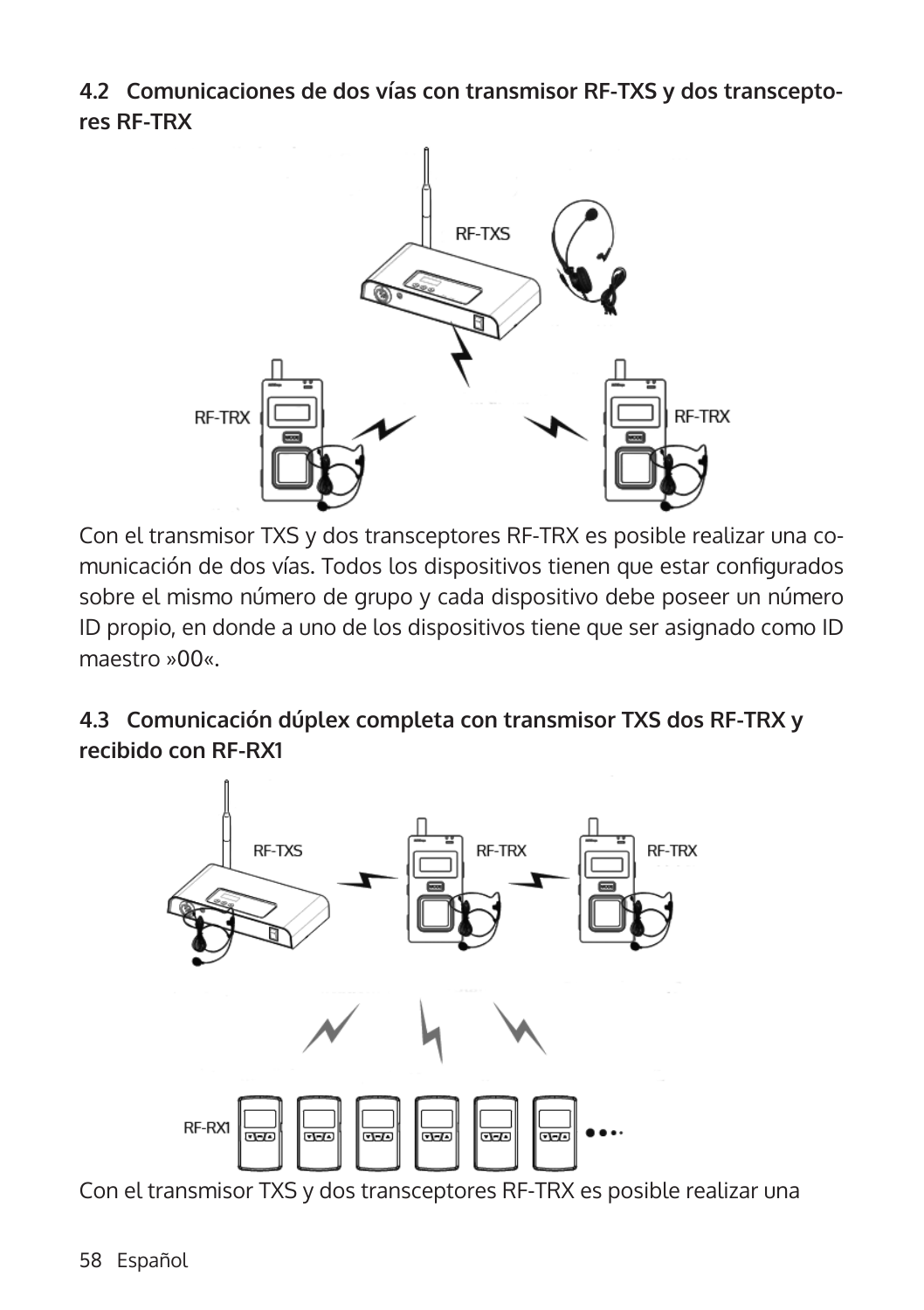comunicación de dos vías. Simultáneamente pueden recibir la transmisión una cantidad ilimitada de receptores RF-RX1 o RF-RXU. Todos los dispositivos tienen que estar configurados sobre el mismo número de grupo y cada dispositivo transmisor debe poseer un número ID propio, en donde a uno de los dispositivos transmisores tiene que ser asignado como ID maestro »00«.

#### **4.4 Ocupación de Pin XLR**



#### **5. Datos técnicos Contacta RF-TXS**

| Tipo de dispositivo     | Unidad de transmisión                                   |
|-------------------------|---------------------------------------------------------|
| <b>Dimensiones</b>      | $37 \times 230 \times 124$ mm (H $\times$ W $\times$ D) |
| Peso                    | 390 g                                                   |
| Tipo de frecuencia      |                                                         |
| radioeléctrica          | ISM 2403 - 2480 MHz                                     |
| Tipo de transmisión     | ISM 2.4 GHz FSK modulation with frequency               |
|                         | hopping                                                 |
| Potencia de transmisión | máxima 10 mW                                            |
| Codec de voz            | 16bit / 8 KHz                                           |
| Sensibilidad RX         | $-95$ dBm                                               |
| Retardo                 | $<$ 35 ms                                               |
| Velocidad de datos      | 2 Mbps                                                  |
| Amplitud de frecuencia  | 2 MHz                                                   |
| Suministro de corriente | USB 5V/DC / 1A                                          |
| Consumo de corriente    | 200 mA                                                  |
| Alcance                 | up to $150 \text{ m}$                                   |
| Respuesta de frecuencia | 50 Hz - 7 kHz                                           |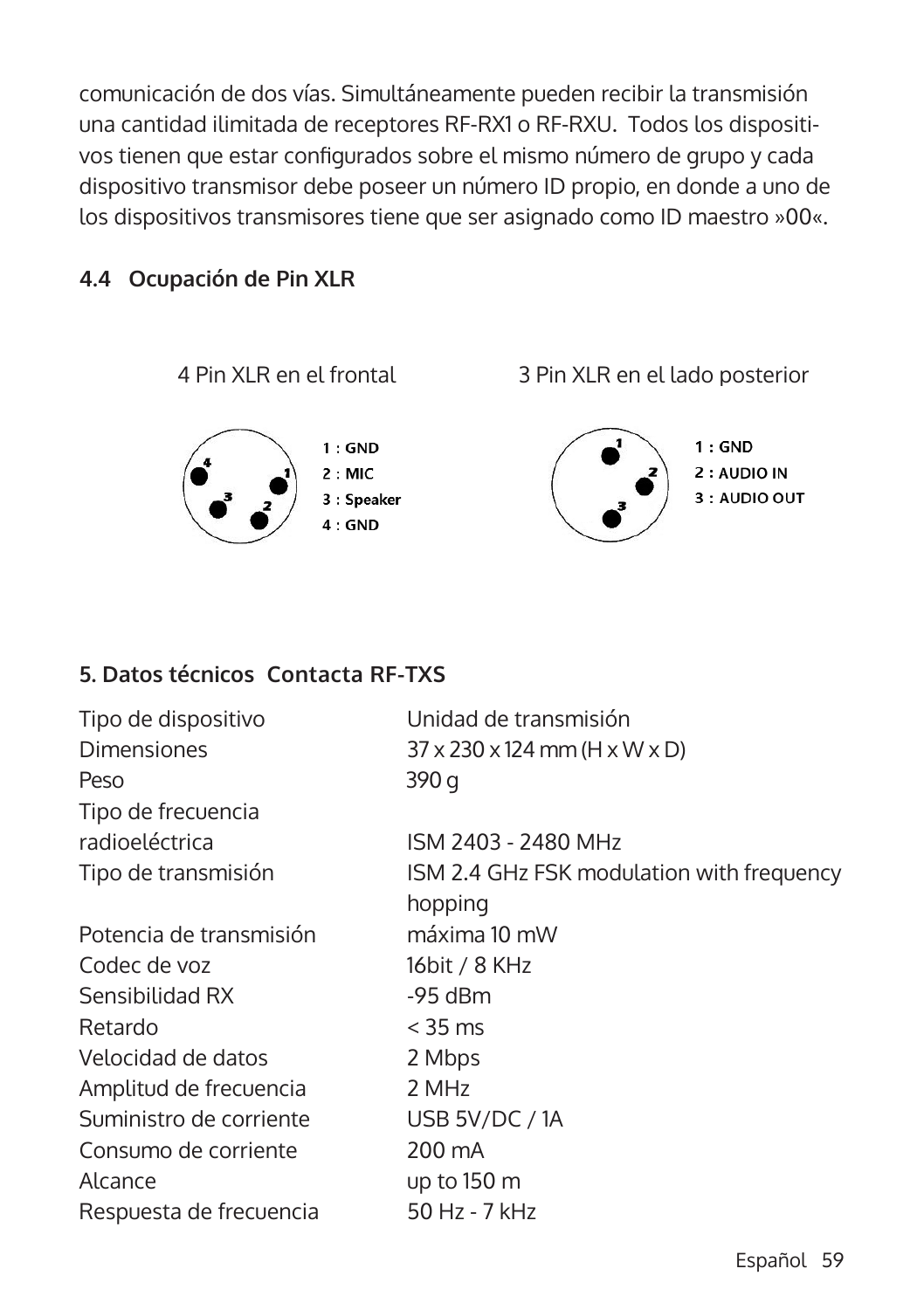# **6. Conformidad**

Este aparato cumple los requisitos de las siguientes Directivas de la UE:

RED Directive 2014/53/EU

EMC Directive 2014/30/EU

LVD Directive 2014/35/EU

RoHS Directive 2011/65/EU

WEEE Directive 2012/19/EU



La conformidad con las directivas anteriores está avalada por la marca CE que lleva el aparato.

# **7. Mantenimiento y cuidado**

Todos los aparatos »Contacta RF« son libres de mantenimiento. De haberse ensuciado el aparato, éste se debería limpiar ocasionalmente con un trapo suave y húmedo.

Nunca se deberán utilizar alcohol, diluyentes u otros disolventes orgánicos. El aparato no debería exponerse por tiempos prolongados a irradiación solar directa, y además debería protegerse contra calor intenso, humedad o fuertes sacudidas mecánicas.

Este producto no está protegido contra derrames o salpicaduras accidentales de agua (excepción: RF-TRX). No coloque recipientes con agua (como por ejemplo floreros) ni objetos que produzcan una llama viva (tales como velas encendidas) encima o cerca del producto.

# **8. Garantie**

Todos los equipos »Contacta RF« presentan una alta seguridad de funcionamiento. En caso de que, a pesar de haberse montado y operado de forma adecuada, se presenten fallos, le rogamos contactar su establecimiento especializado o directamente el fabricante.

La prestación bajo garantía incluye la reparación gratuita al igual que la expedición de retorno. Si es posible, envíe el producto en su embalaje original. La garantía expira con daños causados por tratamiento incorrecto o intentos de reparación por personas no autorizadas (destrucción del sello del aparato).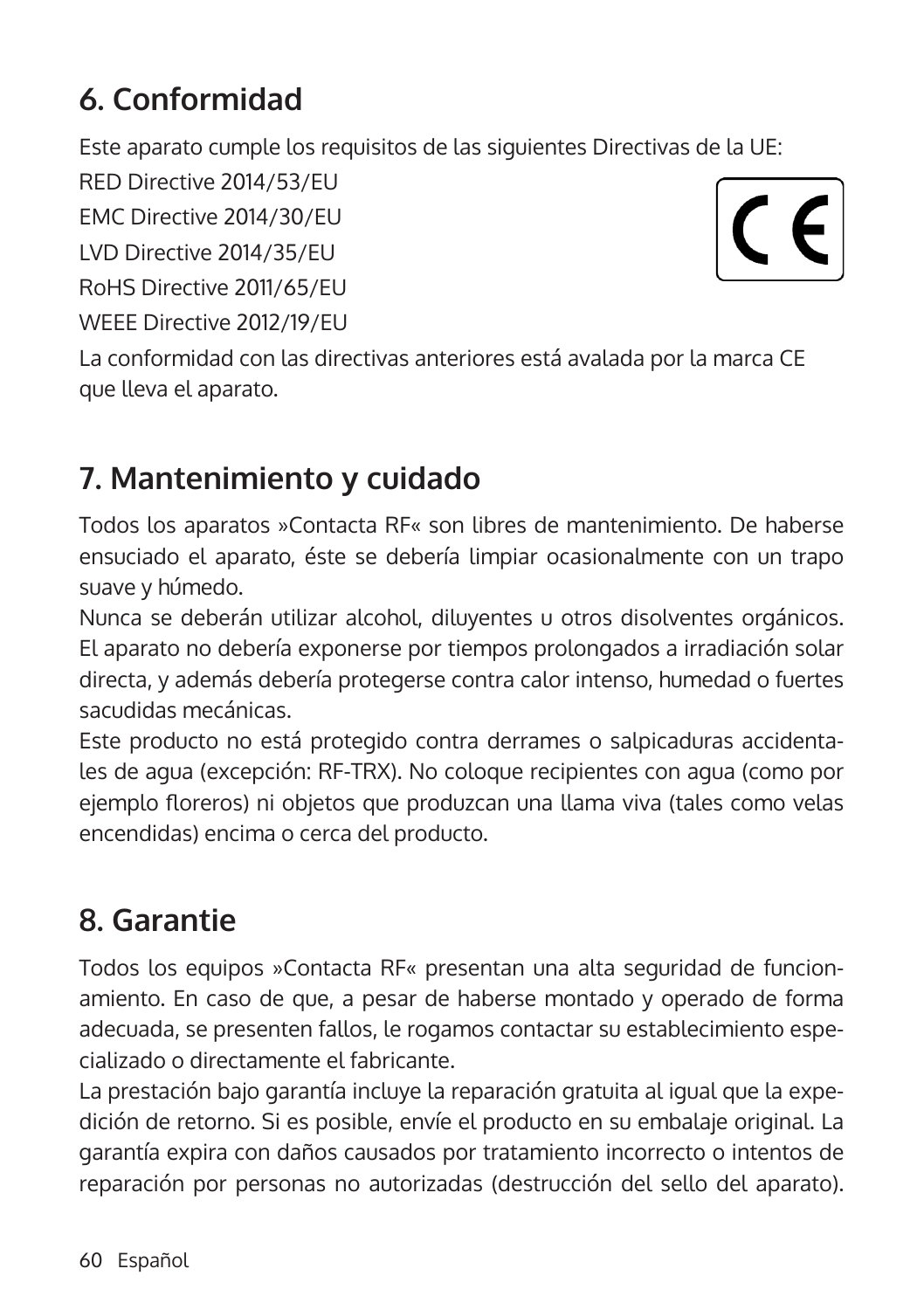Las reparaciones en garantía solo se llevan a cabo si se remite la tarjeta de garantía debidamente cumplimentada y una copia de la factura/resguardo de compra del distribuidor técnico.

**En todo caso se deberá indicar el número de aparato.**

**Eliminación** de equipos eléctricos y electrónicos usados (a respetar en los países de la Unión Europea y otros países europeos con un  $\sim$   $\sim$  sistema de recogida independiente de este tipo de equipos). El símbolo que aparece en el producto o en su embalaje indica que este producto no debe eliminar junto con el resto de desechos, sino que debe llevarse a un centro de recogida de residuos para el reciclado de equipos eléctricos y electrónicos. Desechando estos equipos correctamente contribuye de manera importante a la protección del medio ambiente y a su salud. Desechar estos equipos incorrectamente pone en peligro el medio ambiente y su salud.

El reciclaje del material ayuda a reducir la cantidad de materias primas utilizadas. Para más información sobre el reciclaje de este producto, póngase en contacto con las autoridades locales, su ayuntamiento o la tienda en la que compró el producto.